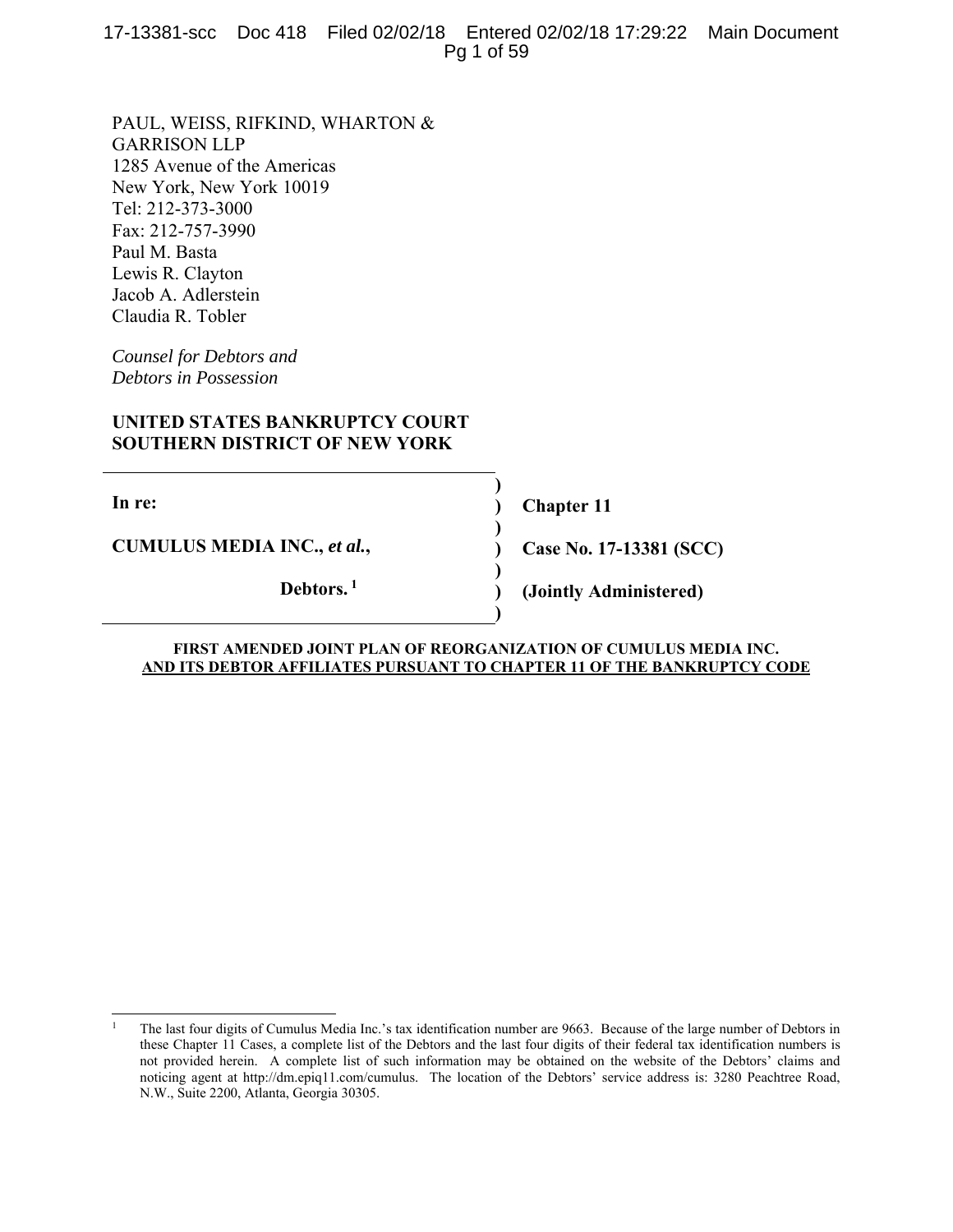# 17-13381-scc Doc 418 Filed 02/02/18 Entered 02/02/18 17:29:22 Main Document<br>Pg 2 of 59

# **TABLE OF CONTENTS**

|           | ARTICLE I. DEFINED TERMS, RULES OF INTERPRETATION, COMPUTATION OF TIME, AND |  |
|-----------|-----------------------------------------------------------------------------|--|
| A.        |                                                                             |  |
| В.        |                                                                             |  |
| C.        |                                                                             |  |
| D.        |                                                                             |  |
| Е.        |                                                                             |  |
| F.        |                                                                             |  |
|           |                                                                             |  |
|           |                                                                             |  |
| А.        |                                                                             |  |
| <b>B.</b> |                                                                             |  |
| C.        |                                                                             |  |
| D.        |                                                                             |  |
|           |                                                                             |  |
| А.        |                                                                             |  |
| <b>B.</b> |                                                                             |  |
| C.        |                                                                             |  |
| D.        |                                                                             |  |
| Ε.        |                                                                             |  |
| F.        |                                                                             |  |
| G.        |                                                                             |  |
| H.        |                                                                             |  |
| I.        |                                                                             |  |
| J.        | Confirmation Pursuant to Sections 1129(a)(10) and 1129(b) of the Bankruptcy |  |
|           |                                                                             |  |
| Κ.        |                                                                             |  |
| L.        |                                                                             |  |
|           |                                                                             |  |
| А.        |                                                                             |  |
| <b>B.</b> |                                                                             |  |
| C.        |                                                                             |  |
| D.        |                                                                             |  |
| Ε.        |                                                                             |  |
| F.        |                                                                             |  |
| G.        |                                                                             |  |
| Η.        |                                                                             |  |
| I.        |                                                                             |  |
| J.        |                                                                             |  |
| Κ.        |                                                                             |  |
| L.        |                                                                             |  |
| M.        |                                                                             |  |
| N.        |                                                                             |  |
| O.        |                                                                             |  |
| Ρ.        |                                                                             |  |
|           |                                                                             |  |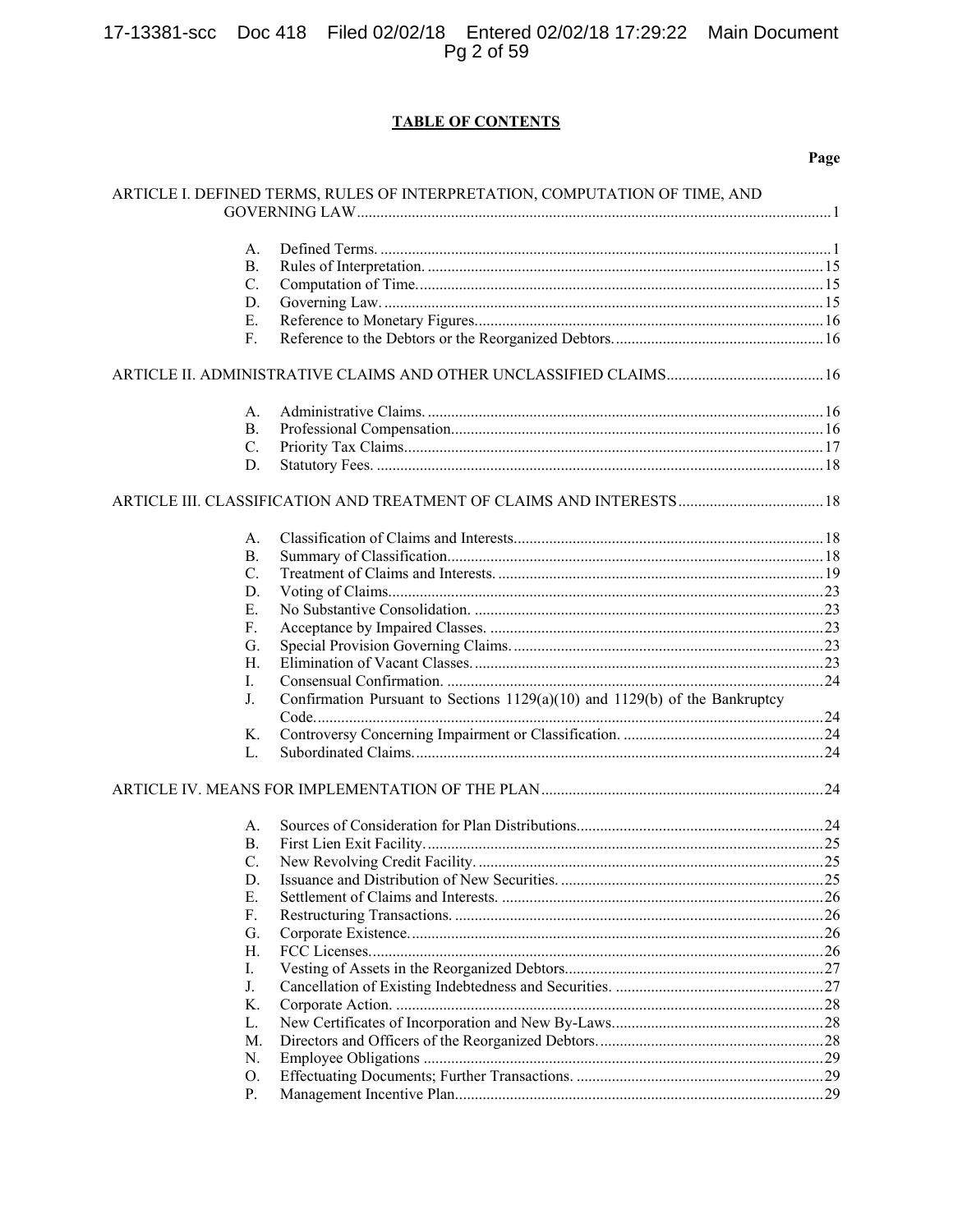# 17-13381-scc Doc 418 Filed 02/02/18 Entered 02/02/18 17:29:22 Main Document Pg 3 of 59

| Q.        |                                                                             |  |
|-----------|-----------------------------------------------------------------------------|--|
| R.        |                                                                             |  |
| S.        |                                                                             |  |
|           | 48 ARTICLE V. TREATMENT OF EXECUTORY CONTRACTS AND UNEXPIRED LEASES         |  |
| А.        | Assumption and Rejection of Executory Contracts and Unexpired Leases30      |  |
| <b>B.</b> | Claims Based on Rejection of Executory Contracts or Unexpired Leases. 31    |  |
| C.        | Cure of Defaults for Assumed Executory Contracts and Unexpired Leases. 31   |  |
| D.        |                                                                             |  |
| Ε.        |                                                                             |  |
| F.        |                                                                             |  |
| G.        | Modifications, Amendments, Supplements, Restatements, or Other Agreements33 |  |
| Н.        |                                                                             |  |
| I.        |                                                                             |  |
| J.        |                                                                             |  |
|           |                                                                             |  |
| A.        |                                                                             |  |
| <b>B.</b> |                                                                             |  |
| C.        |                                                                             |  |
| D.        |                                                                             |  |
| Ε.        | Delivery of Distributions and Undeliverable or Unclaimed Distributions35    |  |
| F.        |                                                                             |  |
| G.        |                                                                             |  |
| Н.        |                                                                             |  |
| I.        |                                                                             |  |
| J.        |                                                                             |  |
| K.        |                                                                             |  |
| L.        |                                                                             |  |
|           | ARTICLE VII. PROCEDURES FOR RESOLVING CONTINGENT, UNLIQUIDATED, AND         |  |
|           |                                                                             |  |
| А.        |                                                                             |  |
| <b>B.</b> |                                                                             |  |
| C.        |                                                                             |  |
| D.        |                                                                             |  |
| Ε.        |                                                                             |  |
| F.<br>G.  |                                                                             |  |
|           |                                                                             |  |
|           | 41 ARTICLE VIII. SETTLEMENT, RELEASE, INJUNCTION, AND RELATED PROVISIONS41  |  |
| А.        | Compromise and Settlement of Claims, Interests, and Controversies 41        |  |
| <b>B.</b> |                                                                             |  |
| C.        |                                                                             |  |
| D.        |                                                                             |  |
| Е.        |                                                                             |  |
| F.        |                                                                             |  |
| G.        |                                                                             |  |
| Н.        |                                                                             |  |
| Ι.<br>J.  |                                                                             |  |
| Κ.        |                                                                             |  |
|           |                                                                             |  |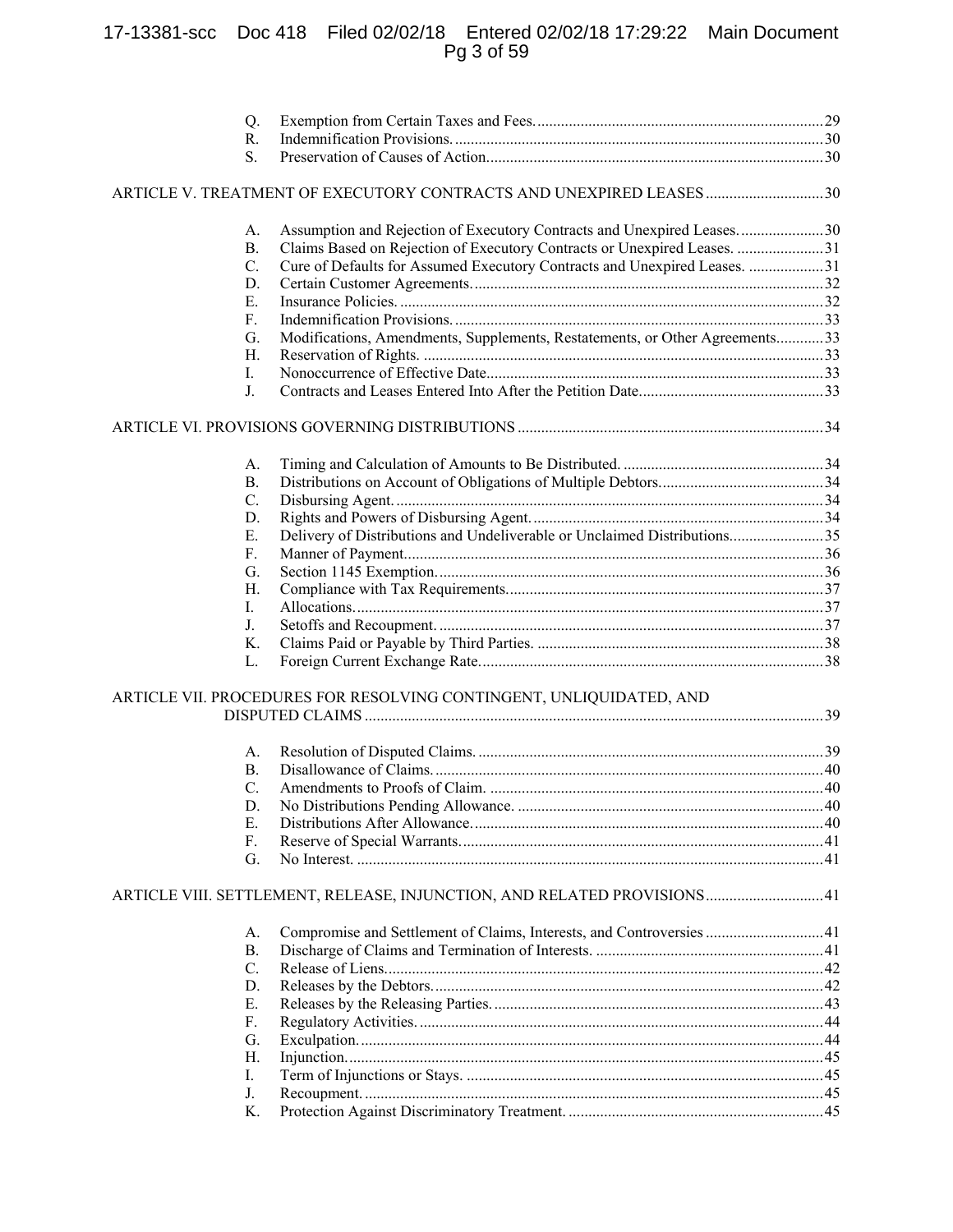# 17-13381-scc Doc 418 Filed 02/02/18 Entered 02/02/18 17:29:22 Main Document<br>Pg 4 of 59

| A.              |                                                                   |  |
|-----------------|-------------------------------------------------------------------|--|
| В.              |                                                                   |  |
| C.              |                                                                   |  |
|                 | ARTICLE X. MODIFICATION, REVOCATION, OR WITHDRAWAL OF THE PLAN 47 |  |
| А.              |                                                                   |  |
| <b>B.</b>       |                                                                   |  |
| $\mathcal{C}$ . |                                                                   |  |
|                 |                                                                   |  |
|                 |                                                                   |  |
| A.              |                                                                   |  |
| <b>B.</b>       |                                                                   |  |
| C.              |                                                                   |  |
| D.              | Statutory Committee and Cessation of Fee and Expense Payment50    |  |
| E.              |                                                                   |  |
| F.              |                                                                   |  |
| G.              |                                                                   |  |
| Н.              |                                                                   |  |
| L               |                                                                   |  |
| J.              |                                                                   |  |
| K.              |                                                                   |  |
| L.              |                                                                   |  |
| M.              |                                                                   |  |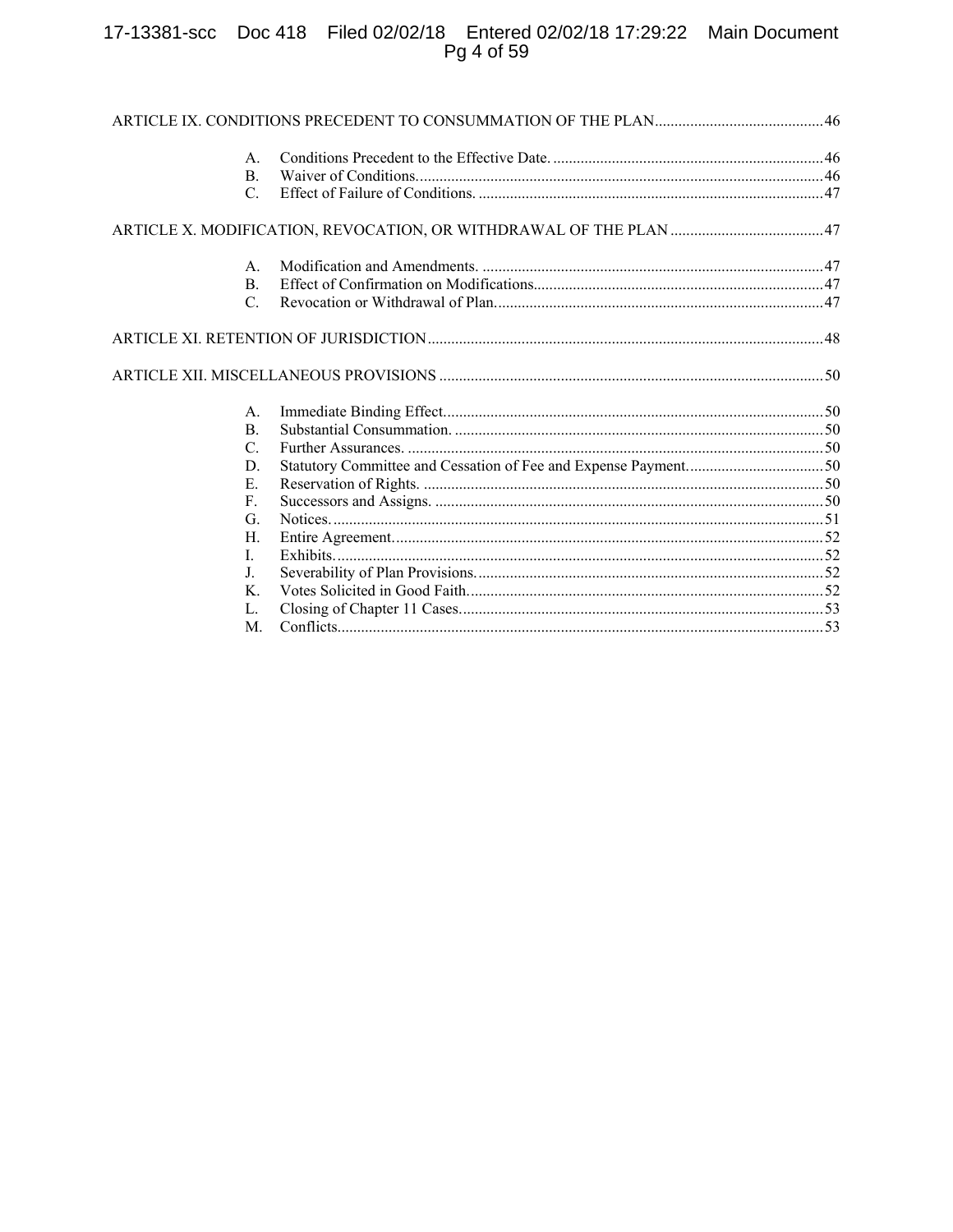## 17-13381-scc Doc 418 Filed 02/02/18 Entered 02/02/18 17:29:22 Main Document Pg 5 of 59

#### **INTRODUCTION**

Cumulus Media Inc. ("Cumulus") and its debtor affiliates, as debtors and debtors in possession, propose this joint plan of reorganization (the "Plan") for the resolution of the Claims against and Interests in each of the Debtors pursuant to chapter 11 of the Bankruptcy Code.

Pursuant to section 1125(b) of the Bankruptcy Code, votes to accept or reject a plan of reorganization cannot be solicited from holders of claims or interests entitled to vote on a plan until a disclosure statement has been approved by a bankruptcy court and distributed to such holders. On February 2, 2018, the Bankruptcy Court entered the Disclosure Statement Order that, among other things, approved the Disclosure Statement, set voting procedures, and scheduled the Confirmation Hearing.

## **HOLDERS OF CLAIMS AND INTERESTS SHOULD REFER TO THE DISCLOSURE STATEMENT FOR A DISCUSSION OF THE DEBTORS' HISTORY, BUSINESS, ASSETS, RESULTS OF OPERATIONS, HISTORICAL FINANCIAL INFORMATION AND PROJECTIONS OF FUTURE OPERATIONS, AS WELL AS A SUMMARY AND DESCRIPTION OF THIS PLAN.**

#### **ARTICLE I. DEFINED TERMS, RULES OF INTERPRETATION, COMPUTATION OF TIME, AND GOVERNING LAW**

#### *A. Defined Terms.*

As used in this Plan, capitalized terms have the meanings ascribed to them below.

1. "*Accrued Professional Compensation Claims*" means, at any given time, all Claims against any Debtor for accrued, contingent, and/or unpaid fees and expenses (including success fees) that are allowable before the Effective Date by any retained Professional in the Chapter 11 Cases that the Bankruptcy Court has not denied by Final Order, in all cases to the extent that any such fees and expenses (a) have not been previously paid (regardless of whether a fee application has been Filed for any such amount) and (b) have not been applied against any retainer that has been provided to such Professional, in each case in accordance with the Interim Compensation Order. To the extent that the Bankruptcy Court or any higher court of competent jurisdiction denies or reduces by a Final Order any amount of a Professional's fees or expenses (whether or not paid pursuant to an order granting interim allowance), then those reduced or denied amounts shall no longer constitute Accrued Professional Compensation Claims.

2. *"Administrative Claim"* means a Claim against any Debtor for costs and expenses of administration of the Chapter 11 Cases arising on or prior to the Effective Date and Allowed pursuant to section 503(b) of the Bankruptcy Code and entitled to priority pursuant to sections 507(a)(2), 507(b), or 1114(e)(2) of the Bankruptcy Code, including: (a) the actual and necessary costs and expenses incurred on or after the Petition Date until and including the Effective Date of preserving the Estates and operating the Debtors' business; (b) Allowed Accrued Professional Compensation Claims; and (c) all fees and charges assessed against the Estates pursuant to section 1930 of chapter 123 of title 28 of the United States Code.

3. *"Administrative Claims Bar Date"* means the date that is thirty (30) calendar days after the Effective Date.

4. *"Administrative Claims Objection Deadline"* means the date that is seventy-five (75) calendar days after the Effective Date.

5. *"Affiliate"* has the meaning set forth in section 101(2) of the Bankruptcy Code.

6. *"Allowed"* means, when used in reference to a Claim, all or that portion, as applicable, of any Claim against any Debtor that (i) has been listed in the Schedules (as such Schedules may be amended by the Debtors from time to time) as liquidated in amount and not disputed or contingent, and for which no contrary or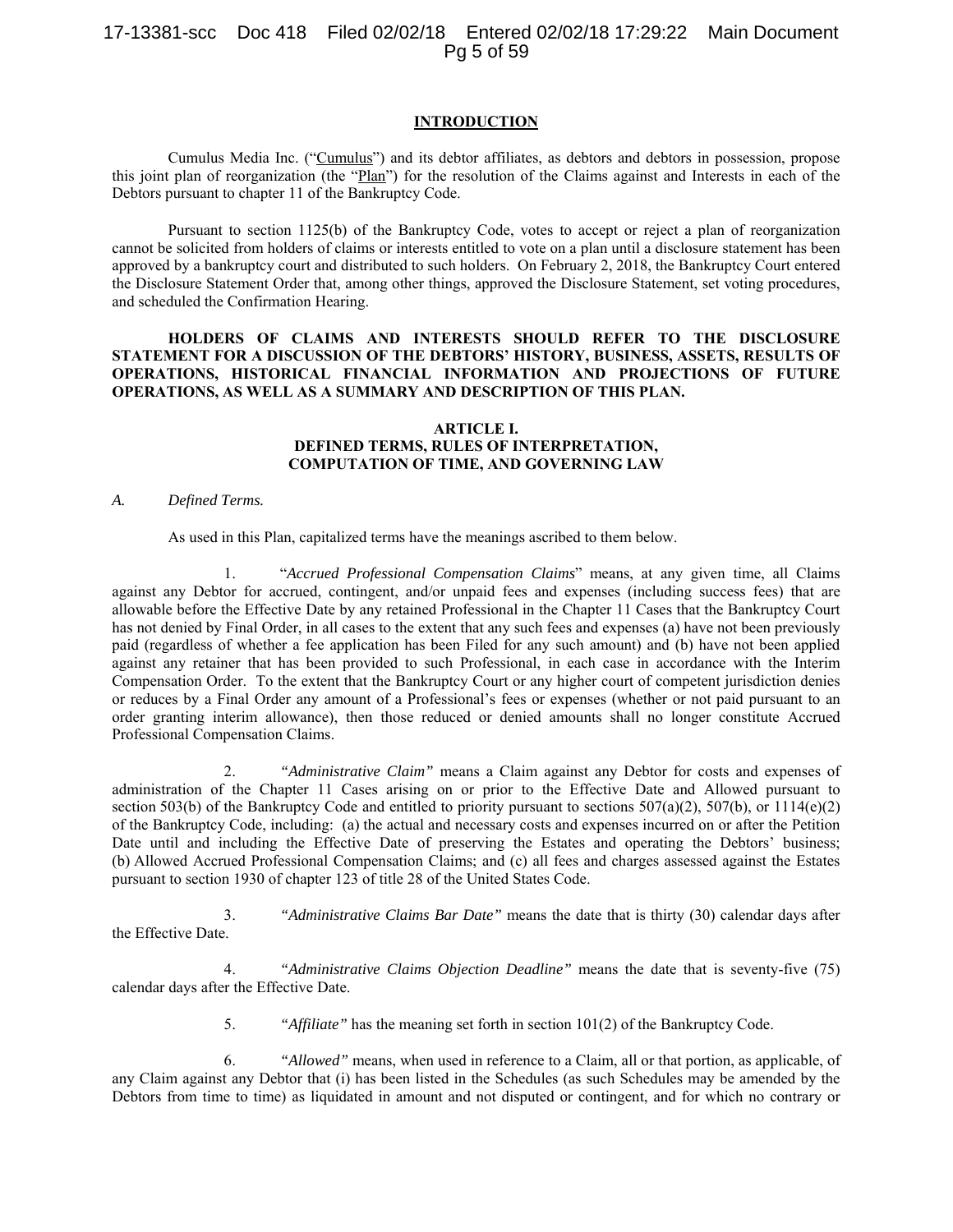## 17-13381-scc Doc 418 Filed 02/02/18 Entered 02/02/18 17:29:22 Main Document Pg 6 of 59

superseding Proof of Claim has been timely Filed or that the Debtors do not timely object to in accordance with Article VII of the Plan, (ii) has been expressly allowed by Final Order or under the Plan, (iii) has been compromised, settled or otherwise resolved pursuant to Article VII of the Plan, the Bankruptcy Rules, Local Rules, another Final Order of the Bankruptcy Court, or (iv) is evidenced by a Proof of Claim Filed by the Claims Bar Date (or for which Claim under the Plan, the Bankruptcy Code, or a Final Order of the Bankruptcy Court a Proof of Claim is not or shall not be required to be Filed) that the Debtors or any other party in interest do not timely object to in accordance with Article VII of the Plan; *provided*, *however*, that Claims allowed solely for the purpose of voting to accept or reject the Plan shall not be considered "Allowed" for any other purpose under the Plan or otherwise, except if and to the extent otherwise determined to be Allowed as provided herein. Unless otherwise specified under the Plan, under the Bankruptcy Code, by order of the Bankruptcy Court or as otherwise agreed by the Debtors, Allowed Claims shall not, for any purpose under the Plan, include any interest, costs, fees or charges on such Claims from and after the Petition Date, and no Claim of any Entity subject to section 502(d) of the Bankruptcy Code shall be deemed Allowed unless and until such Entity pays in full the amount that it owes such Debtor or Reorganized Debtor. For the avoidance of doubt, (x) a Proof of Claim Filed after the Claims Bar Date shall not be Allowed for any purposes whatsoever absent entry of a Final Order allowing such late-Filed Claim and (y) a Disputed Claim shall not become an Allowed Claim unless as otherwise provided for in the Plan. "Allow" and "Allowing" shall have correlative meanings.

7. "*Avoidance Actions*" means any and all actual or potential Claims and Causes of Action to avoid a transfer of property or an obligation incurred by any of the Debtors pursuant to any applicable section of the Bankruptcy Code, including sections 502(d), 544, 545, 547, 548, 549, 550, 551, 553(b) and 724(a) of the Bankruptcy Code, or under similar or related state or federal statutes and common law.

8. *"Ballot"* means the form or forms distributed to certain Holders of Claims entitled to vote on the Plan by which such parties may indicate acceptance or rejection of the Plan, which shall be subject to the rights of the Term Lender Group set forth in the Restructuring Support Agreement (including any and all exhibits thereto).

9. *"Bankruptcy Code"* means title 11 of the United States Code, 11 U.S.C. §§ 101–1532, as may be amended from time to time.

10. *"Bankruptcy Court"* means the United States Bankruptcy Court for the Southern District of New York having jurisdiction over the Chapter 11 Cases or any other court having jurisdiction over the Chapter 11 Cases, including, to the extent of any withdrawal of the reference under section 157(d) of the Judicial Code, the United States District Court for the Southern District of New York.

11. *"Bankruptcy Rules"* means the Federal Rules of Bankruptcy Procedure promulgated under section 2075 of the Judicial Code and the general, local, and chambers rules of the Bankruptcy Court.

12. *"Business Day"* means any day, other than a Saturday, Sunday, or "legal holiday" (as defined in Bankruptcy Rule 9006(a)(6)).

13. "*Case Management Procedures*" means the procedures pursuant to the *Order Pursuant to 11 U.S.C. § 105(a) and Fed. R. Bankr. P. 1015(c), 2002(m), and 9007 Implementing Certain Notice and Case Management Procedures* [Docket No. 73].

14. *"Cash"* means the legal tender of the United States of America.

15. "*Cash Collateral Order*" means the *Final Order Pursuant to 11 U.S.C. §§ 105, 361, 362, 363(b), 363(c)(2), and 507 (I) Authorizing the Debtors to Use Cash Collateral, (II) Granting Adequate Protection to the Secured Parties, and (III) Granting Related Relief*, entered on December 21, 2017 [Docket No. 164].

16. *"Cause of Action"* means, without limitation, any action, Claim, cause of action, controversy, demand, right, right of setoff, cross claim, counterclaim, recoupment, claim for breach of duty imposed by law or in equity, action, Lien, indemnity, guaranty, suit, obligation, liability, damage, judgment, account, defense,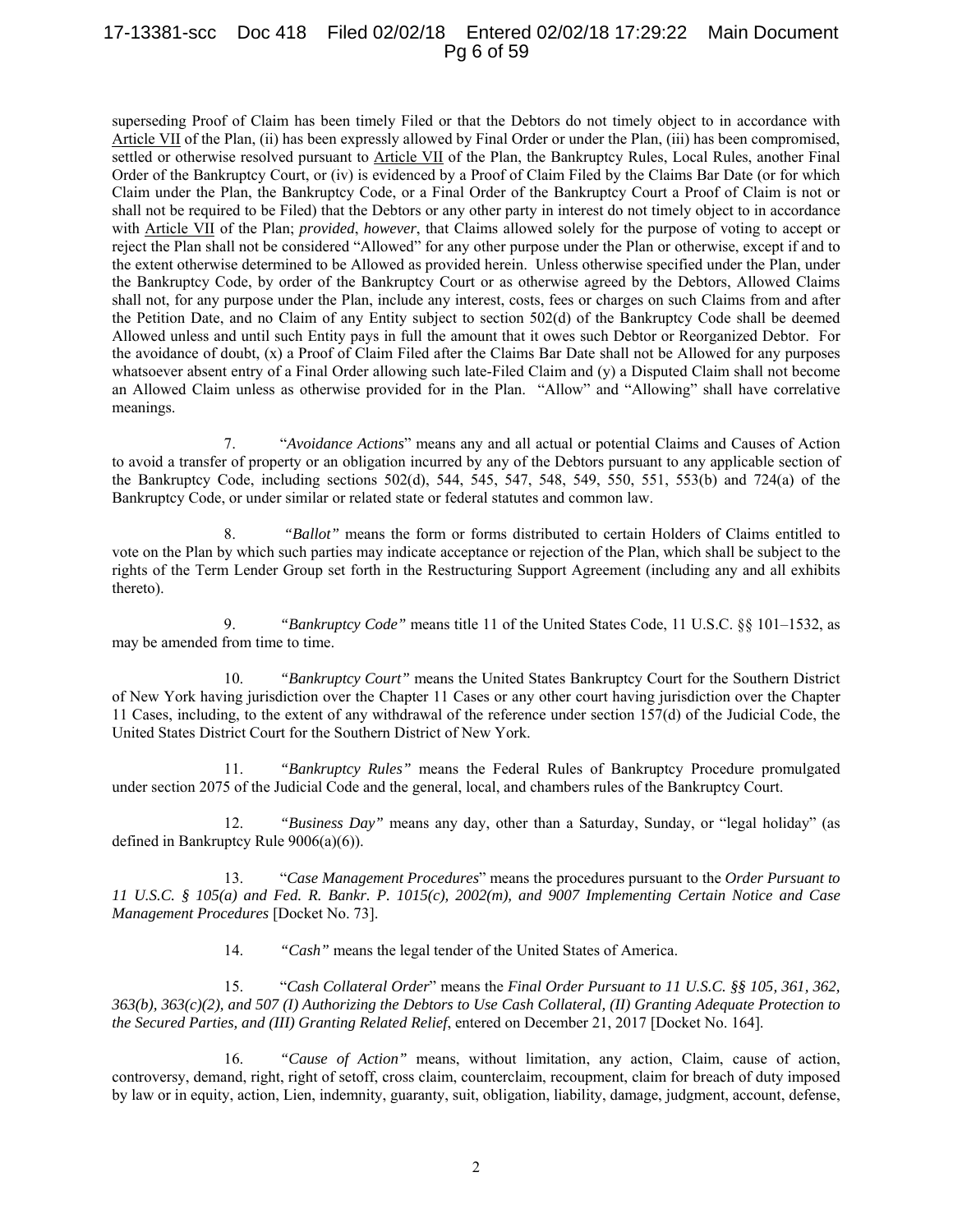## 17-13381-scc Doc 418 Filed 02/02/18 Entered 02/02/18 17:29:22 Main Document Pg 7 of 59

offset, power, privilege, license, and franchise of any kind or character whatsoever, known, unknown, contingent or non-contingent, matured, or unmatured, suspected or unsuspected, liquidated or unliquidated, disputed or undisputed, secured or unsecured, assertable directly or derivatively, whether arising before, on, or after the Petition Date, in contract or in tort, in law or in equity, under the Bankruptcy Code or applicable nonbankruptcy law, or pursuant to any other theory of law.

17. *"Chapter 11 Cases"* means the jointly administered chapter 11 cases Filed for the Debtors in the Bankruptcy Court and currently styled *In re Cumulus Media Inc.*, Case No. 17-13381 (SCC) (Jointly Administered).

18. *"Claim"* means any claim, as such term is defined in section 101(5) of the Bankruptcy

Code.

19. "*Claims and Interests*" means Claims against, and Interests in, any Debtor.

20. *"Claims Bar Date"* means the date by which a Proof of Claim must be or must have been Filed, as established by (a) the Claims Bar Date Order, or (b) any other Final Order of the Bankruptcy Court, as applicable.

21. *"Claims Bar Date Order"* means an order to be entered by the Bankruptcy Court, establishing the Claims Bar Date.

22. *"Claims Objection Deadline"* means the deadline for objecting to a Claim against any Debtor, which shall be on the date that is the later of (a) 180 calendar days after the Effective Date and (b) such other period of limitation as may be specifically fixed by the Debtors or the Reorganized Debtors, as applicable, or by an order of the Bankruptcy Court for objecting to such Claims.

23. "*Claims or Interests*" means Claims against, or Interests in, any Debtor.

24. *"Claims Register"* means the official register of Claims against the Debtors maintained by the Voting and Claims Agent.

25. "*Class"* means a class of Claims or Interests as set forth in Article III pursuant to sections 1122 and 1123(a)(1) of the Bankruptcy Code.

26. "*Class A Common Stock*" means the class A common stock, par value \$.001 per share, of Reorganized Cumulus issued on the Effective Date, or upon exercise of the Special Warrants, which for the avoidance of doubt may include Restricted Stock.

27. "*Class B Common Stock*" means the limited voting class B common stock, par value \$.001 per share, of Reorganized Cumulus issued on the Effective Date, or upon exercise of the Special Warrants, which for the avoidance of doubt may include Restricted Stock, the terms of which Class B Common Stock will provide that it may be converted at the election of the Holder into Class A Common Stock on a one for one basis (subject to adjustment for stock splits, combinations, dividends or distributions with respect to the Class A Common Stock), subject to a determination by Reorganized Cumulus that such conversion would not result in a violation of the Communications Act or FCC rules and any necessary FCC approval.

28. "*Class B Election*" means an election made by a Holder of an Allowed Credit Agreement Claim, Allowed Senior Notes Claim or Allowed General Unsecured Claim on the Ownership Certification that such Holder elects to receive Class B Common Stock in lieu of Class A Common Stock.

29. *"Committee"* means the statutory committee of unsecured creditors of the Debtors, appointed in the Chapter 11 Cases pursuant to section 1102 of the Bankruptcy Code by the U.S. Trustee on December 11, 2017, the membership of which may be reconstituted from time to time.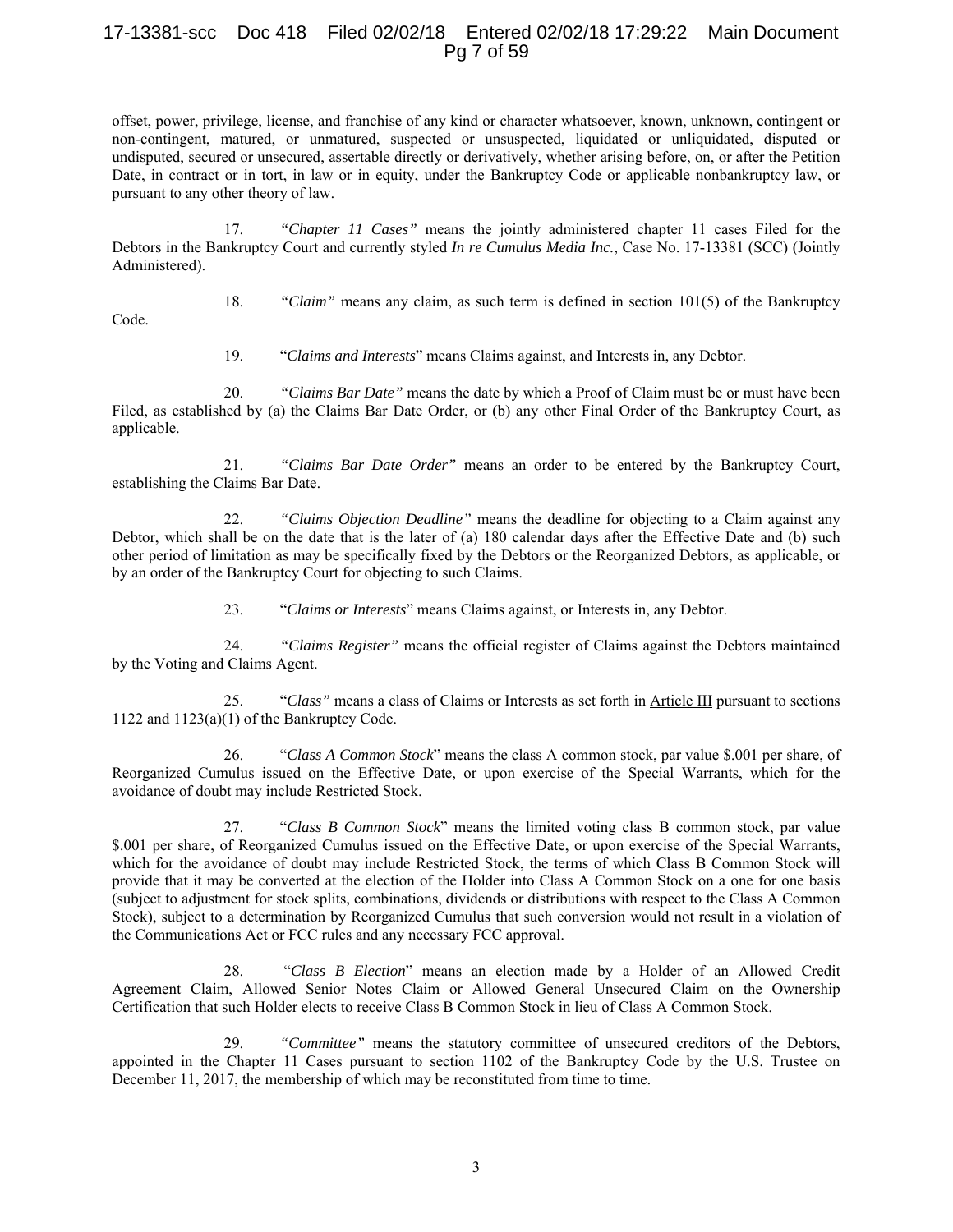## 17-13381-scc Doc 418 Filed 02/02/18 Entered 02/02/18 17:29:22 Main Document Pg 8 of 59

30. "*Communications Act*" means Chapter 5 of Title 47 of the United States Code, 47 U.S.C. § 151 *et seq.*, as amended.

31. *"Confirmation"* means the entry of the Confirmation Order on the docket of the Chapter 11 Cases.

32. *"Confirmation Date"* means the date upon which the Clerk of the Bankruptcy Court enters the Confirmation Order on the docket of the Chapter 11 Cases, within the meaning of Bankruptcy Rules 5003 and 9021.

33. *"Confirmation Hearing"* means the confirmation hearing held by the Bankruptcy Court to consider Confirmation of the Plan pursuant to section 1129 of the Bankruptcy Code, as such hearing may be continued from time to time.

34. *"Confirmation Order"* means the order of the Bankruptcy Court confirming the Plan pursuant to section 1129 of the Bankruptcy Code and approving the transactions contemplated thereby.

35. "*Consenting Equityholders*" means, collectively, the Holders of Interests in Cumulus party to the Restructuring Support Agreement.

36. "*Consenting Term Loan Lenders*" means, collectively, the Term Loan Lenders party to the Restructuring Support Agreement.

37. *"Consummation"* means the occurrence of the Effective Date.

38. "*Convenience Claim*" means a General Unsecured Claim that is either (a) in an amount that is equal to or less than \$20,000 or (b) in an amount that is greater than \$20,000, but with respect to which the Holder of such General Unsecured Claim voluntarily and irrevocably reduces the aggregate amount of such Claim to \$20,000 pursuant to a valid election by the Holder of such General Unsecured Claim made on its Ballot on or before the Plan Voting Deadline.

39. "*Convenience Class Cap*" means \$2 million in the aggregate or such greater amount that is subject to the prior written consent of the Term Lender Group.

40. "*Credit Agreement*" means that certain Amended and Restated Credit Agreement, dated as of December 23, 2013, among Cumulus, Cumulus Media Holdings Inc., as borrower, certain lenders party thereto, the Credit Agreement Agent, and certain other agents party thereto.

41. "*Credit Agreement Agent*" means JPMorgan Chase Bank, N.A., in its capacity as administrative agent under the Credit Agreement (or any successor to JPMorgan Chase Bank, N.A., in such capacity).

42. "*Credit Agreement Claim*" means any Claim against any Debtor derived from, based upon, relating to, or arising from the Credit Agreement or the related Loan Documents (as defined in the Credit Agreement).

43. "*Credit Documents*" means, collectively, the (a) Credit Agreement, (b) each security agreement, guaranty, pledge agreement, mortgage, and any other document entered into pursuant to or in connection with the Credit Agreement, and (c) each other agreement that creates or purports to create or perfect a Lien or security interest in favor of the Credit Agreement Agent and/or the Term Loan Lenders.

44. "*Cumulus*" means Cumulus Media Inc.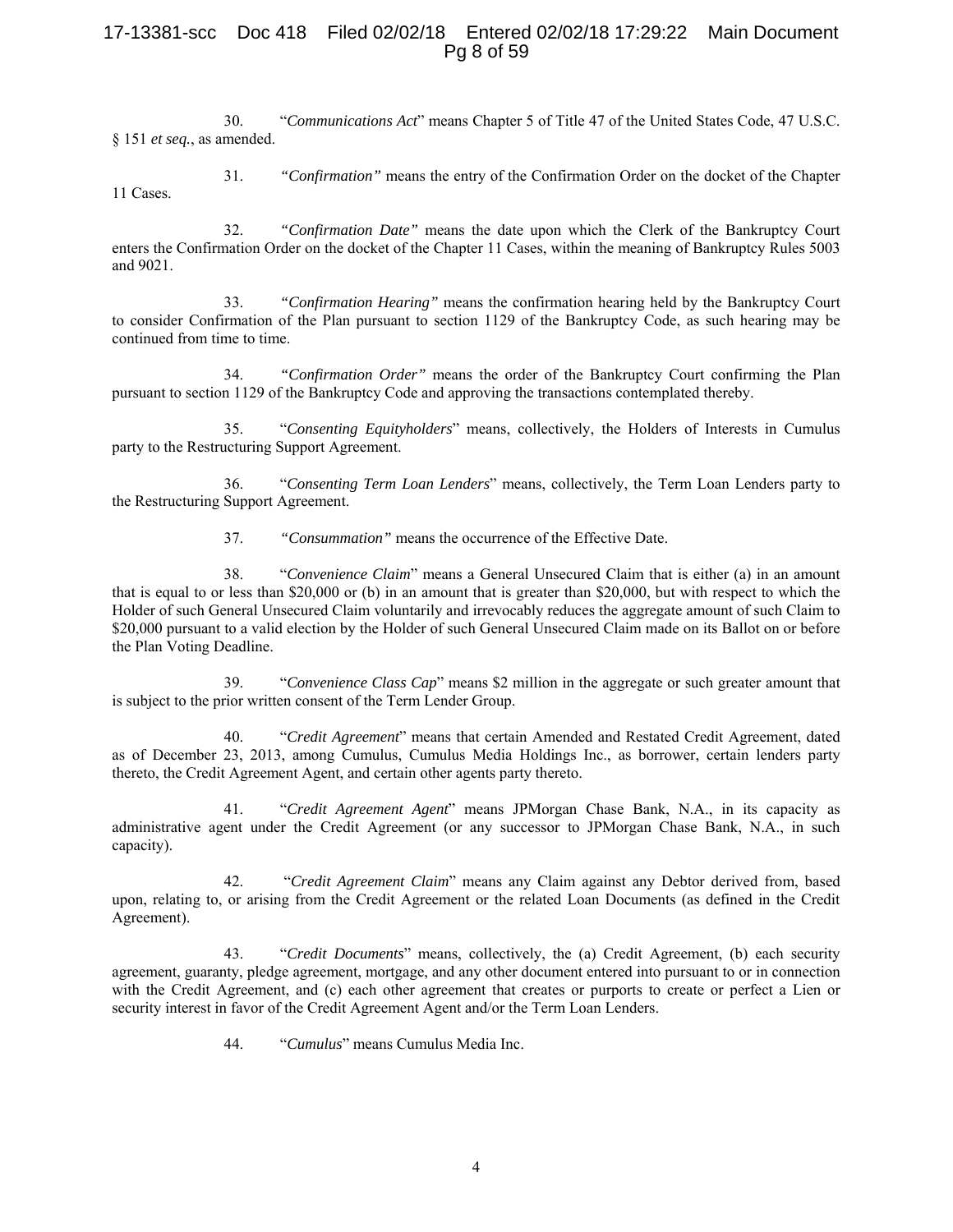## 17-13381-scc Doc 418 Filed 02/02/18 Entered 02/02/18 17:29:22 Main Document Pg 9 of 59

45. *"Cure Claim"* means a Claim against any Debtor based upon such Debtor's monetary default under an Executory Contract or Unexpired Lease at the time such contract or lease is assumed or assumed and assigned by such Debtor or Reorganized Debtor, as applicable, pursuant to section 365 of the Bankruptcy Code.

46. *"Cure Notice"* means a notice of a proposed amount of Cash to be paid on account of a Cure Claim in connection with an Executory Contract or Unexpired Lease to be assumed, or assumed and assigned, under the Plan pursuant to section 365 of the Bankruptcy Code, which notice shall include the amount of Cure Claim (if any) to be paid in connection therewith.

47. *"Debtor"* means one of the Debtors, in its individual capacity as a debtor and debtor in possession in the Chapter 11 Cases.

48. "*Debtor Release*" means the releases set forth in Article VIII.D of the Plan.

49. *"Debtors"* means, collectively: Cumulus Media Inc.; Cumulus Media Holdings Inc.; Consolidated IP Company LLC; Broadcast Software International; Incentrev-Radio Half Off, LLC; Cumulus Intermediate Holdings Inc.; Incentrev LLC; Cumulus Network Holdings Inc.; Cumulus Radio Corporation; LA Radio, LLC; KLOS-FM Radio Assets, LLC; Detroit Radio, LLC; DC Radio Assets, LLC; Chicago FM Radio Assets, LLC; Chicago Radio Assets, LLC; Atlanta Radio, LLC; Minneapolis Radio Assets, LLC; NY Radio Assets, LLC; Radio Assets LLC; San Francisco Radio Assets, LLC; WBAP-KSCS Assets, LLC; WPLJ Radio, LLC; Westwood One, Inc.; CMP Susquehanna Radio Holdings Corp.; Cumulus Broadcasting LLC; Dial Communications Global Media, LLC; Radio Networks, LLC; Westwood One Radio Networks, Inc.; CMP Susquehanna Corp.; Catalyst Media, Inc.; CMI Receivables Funding LLC; Susquehanna Pfaltzgraff Co.; CMP KC Corp.; Susquehanna Media Co.; Susquehanna Radio Corp.; KLIF Broadcasting, Inc.; and Radio Metroplex, Inc.

50. "*Debtors' Case Information Website*" means http://dm.epiq11.com/cumulus.

51. "*Declaratory Ruling*" means a declaratory ruling adopted by the FCC granting the relief requested in the Petition for Declaratory Ruling

52. "*Description of Transaction Steps*" means the description of the Restructuring Transactions as set forth in the Plan Supplement.

53. "*Disallowed*" means, with reference to any Claim or a portion of a Claim, any Claim against any Debtor that (a) has been disallowed by a Final Order of the Bankruptcy Court, (b) has been listed by such Debtor in the Schedules, as such Schedules may be amended by the Debtors from time to time in accordance with Bankruptcy Rule 1009, as \$0, contingent, disputed, or unliquidated and as to which no Proof of Claim has been Filed by the applicable Claims Bar Date or deemed timely Filed pursuant to any Final Order of the Bankruptcy Court, (c) has been agreed to by the Holder of such Claim and the applicable Debtor to be equal to \$0 or to be expunged, (d) has been reclassified, expunged, subordinated or estimated to the extent that such reclassification, expungement, subordination or estimation results in a reduction in the Filed amount of any Proof of Claim, or (e) has not been listed by such Debtor on the Schedules and as to which no Proof of Claim has been Filed by the applicable Claims Bar Date or deemed timely or properly Filed pursuant to any Final Order of the Bankruptcy Court. In each case a Disallowed Claim is disallowed only to the extent of disallowance, withdrawal, reclassification, expungement, subordination or estimation.

54. "*Disbursing Agent"* means the Reorganized Debtors or the Entity or Entities selected by the Reorganized Debtors to make or facilitate distributions contemplated under the Plan.

55. *"Disclosure Statement"* means the disclosure statement related to the Plan, including all exhibits and schedules thereto and references therein, which shall be subject to the rights of the Debtors and the Term Lender Group set forth in the Restructuring Support Agreement (including any and all exhibits thereto), as approved by the Bankruptcy Court pursuant to section 1125 of the Bankruptcy Code.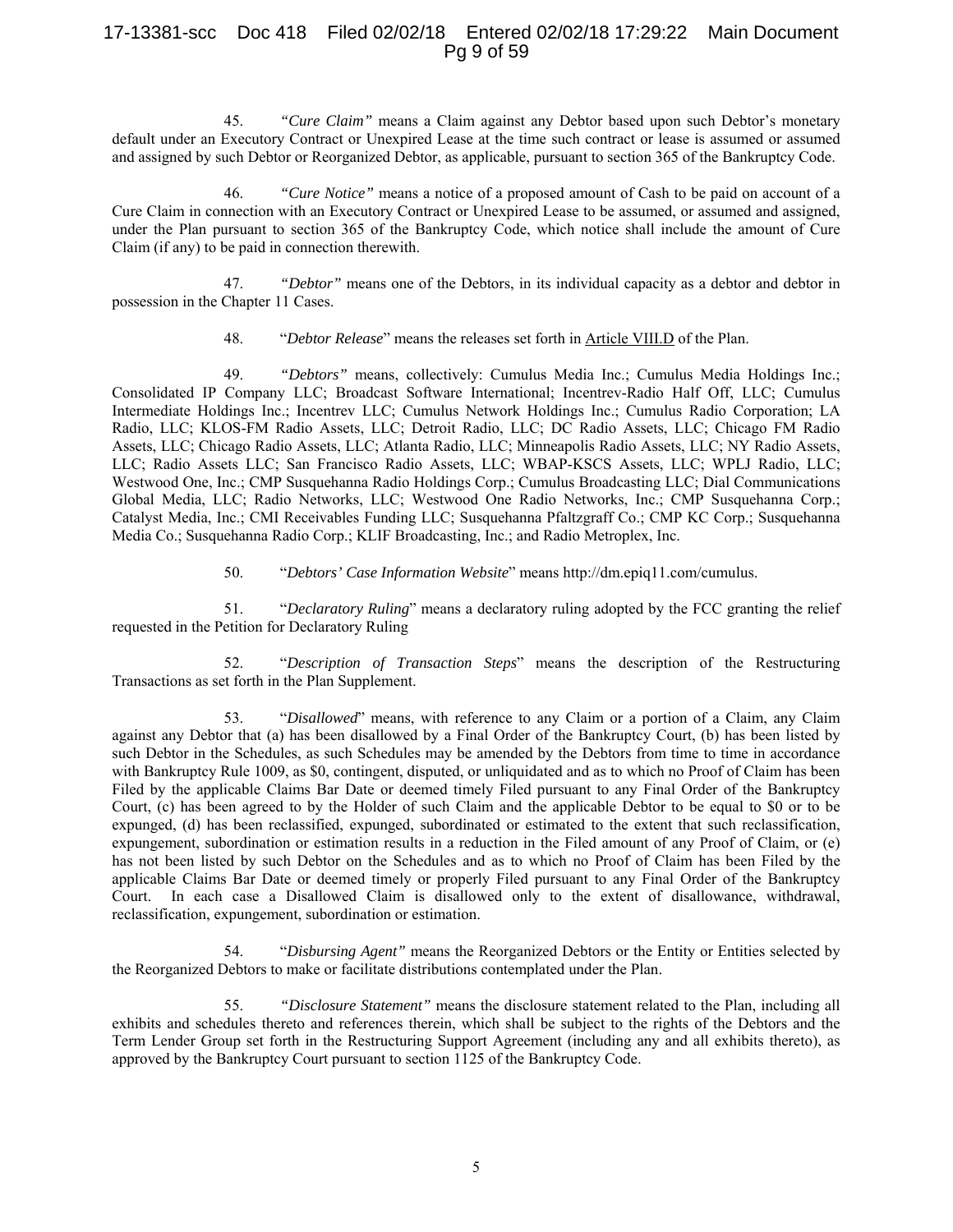# 17-13381-scc Doc 418 Filed 02/02/18 Entered 02/02/18 17:29:22 Main Document Pg 10 of 59

56. *"Disclosure Statement Order"* means the *Order Approving (A) the Adequacy of the Disclosure Statement; (B) Solicitation and Notice Procedures with Respect to Confirmation of the Joint Plan of Reorganization of Cumulus Media Inc. and Its Debtor Affiliates Pursuant to Chapter 11 of the Bankruptcy Code; (C) the Form of Ballots and Notices in Connection Therewith; (D) the Scheduling of Certain Dates with Respect Thereto; and (E) Related Relief* [Docket No. 416].

57. "*Disputed"* means, with respect to a Claim against any Debtor, (a) any Claim, proof of which was timely and properly Filed, which is disputed under Article VII of this Plan or as to which the Debtors or any other party in interest have interposed and not withdrawn an objection or request for estimation (pursuant to Article VII of this Plan or otherwise) that has not been determined by a Final Order, (b) any Claim, proof of which was required to be Filed by order of the Bankruptcy Court but as to which a Proof of Claim was not timely or properly Filed, (c) any Claim that is listed in the Schedules as unliquidated, contingent, or disputed, or (d) any Claim that is otherwise disputed by any of the Debtors, the Reorganized Debtors or any other party in interest, which dispute has not been withdrawn, resolved, or overruled by a Final Order of the Bankruptcy Court. For the avoidance of doubt, if no Proof of Claim has been Filed by the applicable Claims Bar Date and the Claim is not listed on the Schedules or has been or hereafter is listed on the Schedules as \$0, disputed, contingent, or unliquidated, such Claim shall be Disallowed and shall be expunged from the Claims Register without further action by the Debtors and without further notice to any party or action, approval, or order of the Bankruptcy Court.

58. "*Disputed Claim Reserve*" means the reserve of Special Warrants created pursuant to Article VII.F. of this Plan.

59. *"Distribution Record Date"* means the Confirmation Date or such later date as agreed to by the Reorganized Debtors and the Term Lender Group in their sole and absolute discretion; *provided*, *however*, that no distribution record date shall apply to the Senior Notes or any other publicly-held Securities.

60. "*DTC*" means the Depository Trust Company.

61. *"Effective Date"* means the first Business Day after the Confirmation Date on which (a) the conditions to the occurrence of the Effective Date have been satisfied or waived pursuant to Article IX.A and Article IX.B, (b) no stay of the Confirmation Order is in effect, and (c) the Debtors declare the Plan effective.

62. "*Employee Obligations*" means the Debtors' written contracts, agreements, policies, programs and plans for, among other things, compensation, reimbursement, indemnity, health care benefits, disability benefits, deferred compensation benefits, travel benefits, vacation and sick leave benefits, savings, severance benefits, including in the event of a change of control after the Effective Date, retirement benefits, welfare benefits, relocation programs, life insurance and accidental death and dismemberment insurance, including written contracts, agreements, policies, programs and plans for bonuses and other incentives or compensation for the directors, officers and employees of any of the Debtors who served in such capacity at any time (including any compensation programs approved by the Bankruptcy Court).

63. *"Entity"* means an entity as such term is defined in section 101(15) of the Bankruptcy

Code.

64. *"Estate"* means, as to each Debtor, the estate created for such Debtor by section 541 of the Bankruptcy Code.

65. "*Equity Allocation Mechanism*" means the methodology for allocating the New Securities among the Holders of Allowed Credit Agreement Claims, Allowed Senior Notes Claims, and Allowed General Unsecured Claims, set forth on Exhibit A hereto.

66. *"Exculpated Causes of Action"* means any Causes of Action or Claim related to any act or omission derived from, based upon, related to, or arising from the Debtors' in or out-of-court restructuring efforts, the Chapter 11 Cases, formulation, preparation, dissemination, negotiation, solicitation or Filing of the Disclosure Statement, the Plan (including any term sheets related thereto), or any contract, instrument, release, or other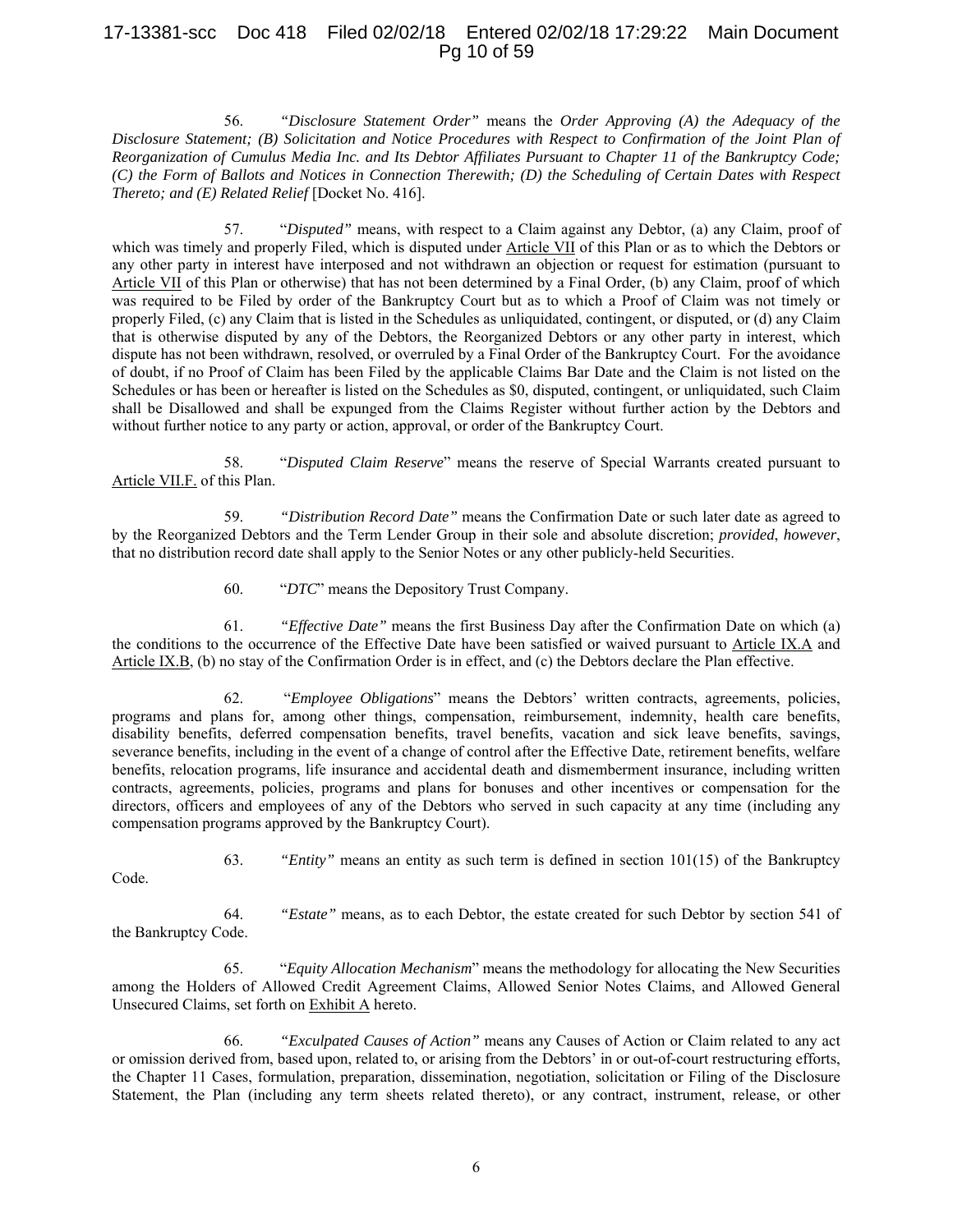## 17-13381-scc Doc 418 Filed 02/02/18 Entered 02/02/18 17:29:22 Main Document Pg 11 of 59

agreement or document created or entered into in connection with any of the foregoing, the funding of this Plan, the occurrence of the Effective Date, the administration of this Plan or the property to be distributed under this Plan, the pursuit of Confirmation or Consummation, and the administration and implementation of the Plan, including (a) the New Corporate Governance Documents, (b) the First Lien Exit Facility, (c) the New Revolving Credit Facility (if any), (d) the Restructuring Transactions, (e) the Restructuring Support Agreement, (f) the issuance of the New Securities (g) the Management Incentive Plan, and (g) the distribution of property under the Plan or any other agreement under the Plan; *provided*, that the Exculpated Parties shall be entitled, in all respects, to reasonably rely upon the advice of counsel with respect to the foregoing.

67. "*Exculpated Party"* means each of: (a) the Debtors, (b) the Reorganized Debtors, (c) the Consenting Term Loan Lenders, (d) the Consenting Equityholders, (e) the Credit Agreement Agent, (f) with respect to each of the foregoing Entities in clauses (a) through (e), the manager, management company, or investment advisor of any of the foregoing, and each of such Entities' respective current and former Affiliates, predecessors, successors, assigns, subsidiaries, managed accounts or funds, and (g) with respect to each of the foregoing Entities (a) through (f), such Entities' current and former officers, managers, directors, equity holders (regardless of whether such interests are held directly or indirectly), principals, members, employees, agents, independent contractors, management companies, fund advisors, advisory board members, financial advisors, partners, attorneys, accountants, investment bankers, consultants, representatives, and other professionals, each in their capacity as such.

68. "*Executory Contract"* means a contract to which one or more of the Debtors is a party and that is subject to assumption or rejection under section 365 of the Bankruptcy Code.

69. *"Federal Judgment Rate"* means the interest rate applicable to a judgment entered on the Petition Date that is subject to section 1961 of the Judicial Code, as determined in accordance with that statute.

70. "*FCC*" means the Federal Communications Commission, including any official bureau or division thereof acting on delegated authority, and any successor governmental agency performing functions similar to those performed by the Federal Communications Commission on the Effective Date.

71. "*FCC Applications*" means collectively, each application, petition, or other request filed with the FCC in connection with this restructuring and the Plan.

72. "*FCC Approval*" means the FCC's grant of the FCC Long Form Application.

73. "*FCC Licenses*" means broadcasting and other licenses, authorizations, waivers and permits that are issued from time to time by the FCC.

74. "*FCC Long Form Application*" means the applications filed with the FCC seeking FCC consent to the Transfer of Control.

75. "*FCC Ownership Procedures Order*" means an order to be entered by the Bankruptcy Court establishing procedures for, among other things, completion and submission of the Ownership Certification.

76. *"File," "Filed,"* or *"Filing"* means file, filed, or filing with the Bankruptcy Court, the Clerk of the Bankruptcy Court, or any of its or their authorized designees in the Chapter 11 Cases, including with respect to a Proof of Claim, the Voting and Claims Agent.

77. *"Final Order"* means an order, ruling or judgment of the Bankruptcy Court (or any other court of competent jurisdiction) entered by the Clerk of the Bankruptcy Court on the docket in the Chapter 11 Cases (or by the clerk of such other court of competent jurisdiction on the docket of such court), which has not been reversed, stayed, modified, amended or vacated, and as to which (a) the time to appeal, petition for certiorari or move for a new trial, stay, reargument or rehearing has expired and as to which no appeal, petition for certiorari or motion for new trial, stay, reargument or rehearing shall be pending or (b) if an appeal, writ of certiorari, new trial, stay, reargument or rehearing thereof has been sought, such order or judgment of the Bankruptcy Court (or other court of competent jurisdiction) shall have been affirmed by the highest court to which such order was appealed, or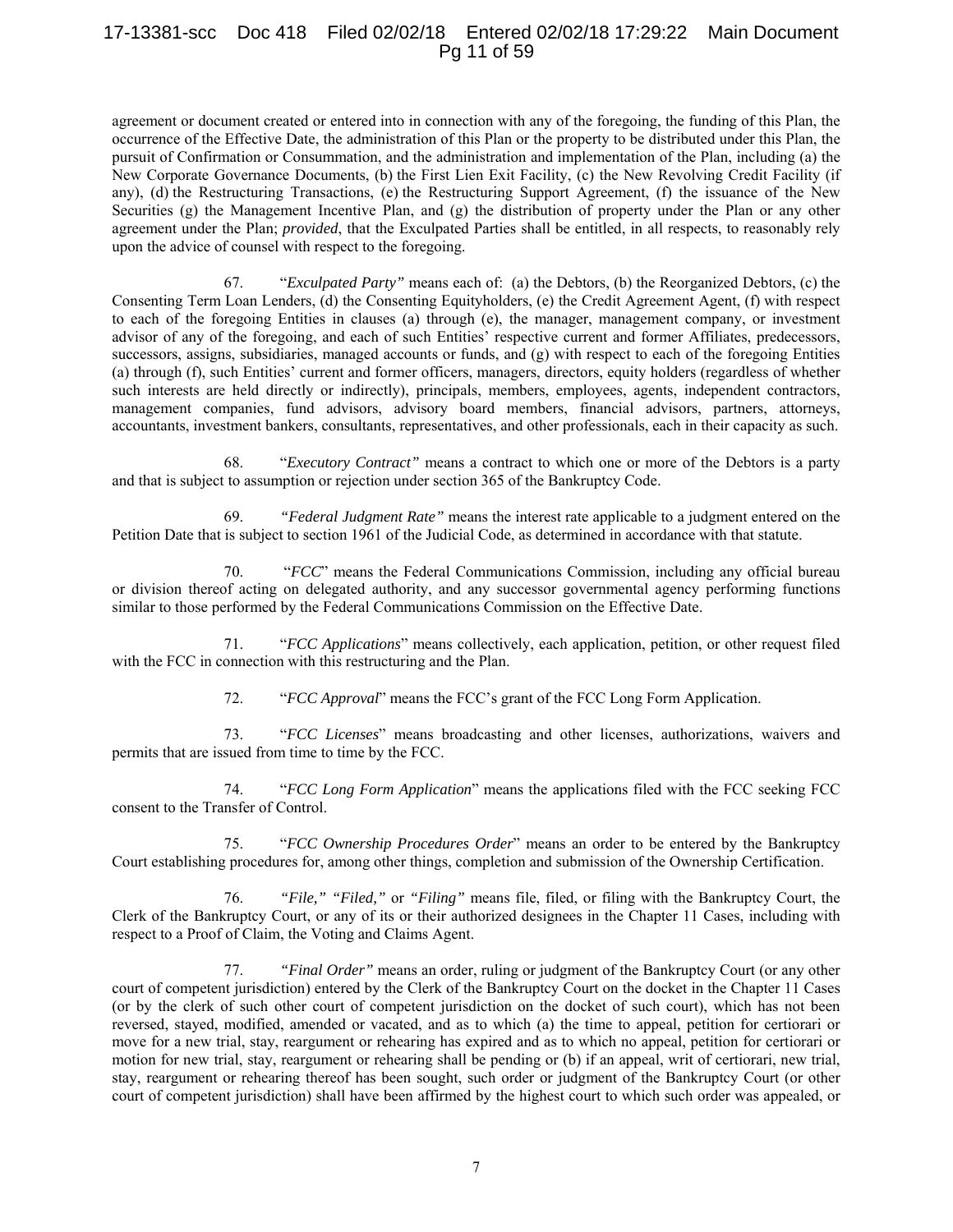# 17-13381-scc Doc 418 Filed 02/02/18 Entered 02/02/18 17:29:22 Main Document Pg 12 of 59

certiorari shall have been denied, or a new trial, stay, reargument or rehearing shall have been denied or resulted in no modification of such order, and the time to take any further appeal, petition for certiorari or move for a new trial, stay, reargument or rehearing shall have expired, as a result of which such order shall have become final in accordance with Rule 8002 of the Bankruptcy Rules; *provided, however*, that the possibility that a motion under Rule 60 of the Federal Rules of Civil Procedure, or any analogous rule under the Bankruptcy Rules, may be filed relating to such order, shall not cause an order not to be a Final Order.

78. "*First Lien Exit Credit Agreement*" means the credit agreement evidencing the First Lien

Exit Facility.

79. "*First Lien Exit Facility*" means the new first lien term loan facility to be entered into by the Reorganized Debtors on the terms consistent with those set forth in the First Lien Exit Facility Term Sheet.

80. "*First Lien Exit Facility Agent*" means JPMorgan Chase Bank, N.A., or another financial institution, in its capacity as administrative agent under the First Lien Exit Facility.

81. "*First Lien Exit Facility Term Sheet*" means the term sheet attached as Annex B to the Restructuring Term Sheet setting forth the material terms and conditions of the First Lien Exit Facility.

82. "*First Lien Exit Facility Documents*" means the First Lien Exit Credit Agreement and each guarantee, security agreement, deed of trust, mortgage, or other documents and agreements entered into in connection with the First Lien Exit Facility.

83. *"General Unsecured Claim"* means any Unsecured Claim against the Debtors that is not (a) an Administrative Claim, (b) a Priority Tax Claim, (c) a Priority Non-Tax Claim, (d) an Accrued Professional Compensation Claim, (e) a Credit Agreement Claim, (f) a Senior Notes Claim, (g) a Convenience Claim, (h) a Subordinated Claim, or (i) an Intercompany Claim, or is otherwise determined by the Bankruptcy Court to be a General Unsecured Claim.

84. *"Governmental Unit"* means a governmental unit as defined in section 101(27) of the Bankruptcy Code.

85. *"Holder"* means an Entity holding a Claim or Interest.

86. "*Indemnification Provisions*" means each of the Debtors' indemnification provisions currently in place as of the Petition Date, whether in the Debtors' by-laws, certificates of incorporation, other formation documents, board resolutions, or in the contracts of the current and former directors, officers, managers, employees, attorneys, other professionals, and agents of the Debtors.

87. *"Impaired"* means, with respect to a Class of Claims or Interests, a Class of Claims or Interests that is impaired within the meaning of section 1124 of the Bankruptcy Code.

88. *"Intercompany Claim"* means any Claim held by a Debtor or a wholly-owned subsidiary of a Debtor against a Debtor.

Affiliate.

89. *"Intercompany Interest"* means an Interest held by a Debtor in another Debtor or Debtor

90. *"Interests"* means any equity security in a Debtor as defined in section 101(16) of the Bankruptcy Code, including all issued, unissued, authorized, or outstanding shares of capital stock of the Debtors together with any warrants, options, or contractual rights to purchase or acquire such equity securities at any time and all rights arising with respect thereto, whether or not fully-vested or vesting in the future, that existed immediately before the Effective Date.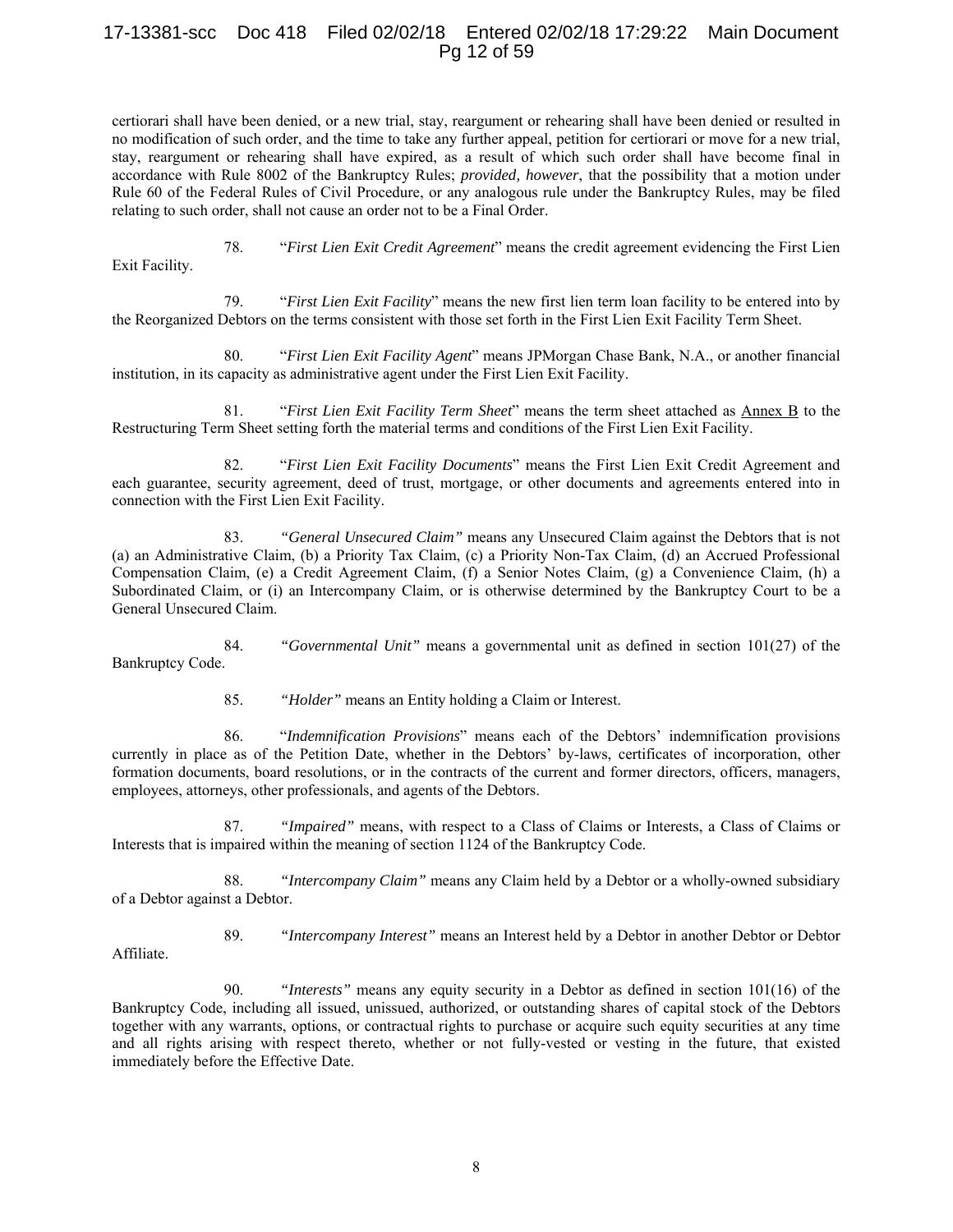## 17-13381-scc Doc 418 Filed 02/02/18 Entered 02/02/18 17:29:22 Main Document Pg 13 of 59

91. "*Interim Compensation Order*" means the *Order Establishing Procedures for Interim Compensation and Reimbursement of Expenses for Retained Professionals* entered on December 21, 2017 [Docket No. 161].

92. *"Judicial Code"* means title 28 of the United States Code, 28 U.S.C. §§ 1-5001.

93. *"Lien"* means a lien as defined in section 101(37) of the Bankruptcy Code.

94. "*Local Rules*" means the Local Rules of the United States Bankruptcy Court for the Southern District of New York.

95. "*Management Employment Agreements*" means those management employment agreements by and between any Debtor and such Debtor's employees existing and effective as of the Petition Date.

96. *"Management Incentive Plan"* means that certain management incentive plan of the Reorganized Debtors to be in effect on and after the Effective Date, which is consistent in all respects with the Management Incentive Plan term sheet attached as  $\Delta$ nnex  $C$  to the Restructuring Term Sheet, the material terms of which shall be set forth in the Plan Supplement.

97. "*Merlin Claims*" means all Claims against the Debtors arising under, relating to, or in connection with that certain Put and Call Agreement, dated as of January 2, 2014, by and among Merlin Media, LLC, Merlin Media License, LLC, Chicago FM Radio Assets, LLC, and Radio License Holdings LLC for WLUP-FM and WIQI(FM), which Claims shall be deemed Subordinated Claims unless they are otherwise Allowed as General Unsecured Claims, whether by Bankruptcy Court order or otherwise.

98. *"New Boards"* means, collectively, the New Cumulus Board and the New Subsidiary Boards, as initially established on the Effective Date in accordance with the terms of the Plan and the applicable New Corporate Governance Documents, the selection of which shall be consistent in all material respects with the Restructuring Term Sheet.

99. *"New By-Laws"* means the form of the by-laws or the limited liability company agreements, as applicable, of each of the Reorganized Debtors effective on and after the Effective Date, each substantially in the form included in the Plan Supplement, and each of which shall be consistent in all material respects with the Restructuring Term Sheet.

100. *"New Certificates of Incorporation"* means the form of the certificates of incorporation or the certificates of formation, as applicable, of each of the Reorganized Debtors, effective on and after the Effective Date, each substantially in the form included in the Plan Supplement, and each of which shall be consistent in all material respects with the Restructuring Term Sheet.

101. *"New Common Stock"* means, collectively, the Class A Common Stock and the Class B

102. "*New Corporate Governance Documents*" means, as applicable, the New Certificates of Incorporation, the New By-Laws, or such other applicable formation documents of each of the Reorganized Debtors, including the New Shareholders' Agreement, if any, effective on and after the Effective Date, each in form and substance satisfactory to each of the Debtors and the Term Lender Group, and each consistent in all material respects with the Restructuring Term Sheet.

Common Stock.

103. *"New Cumulus Board"* means the initial board of directors of Reorganized Cumulus on the Effective Date, as set forth in the Plan Supplement, the selection of which shall be consistent in all material respects with the Restructuring Term Sheet.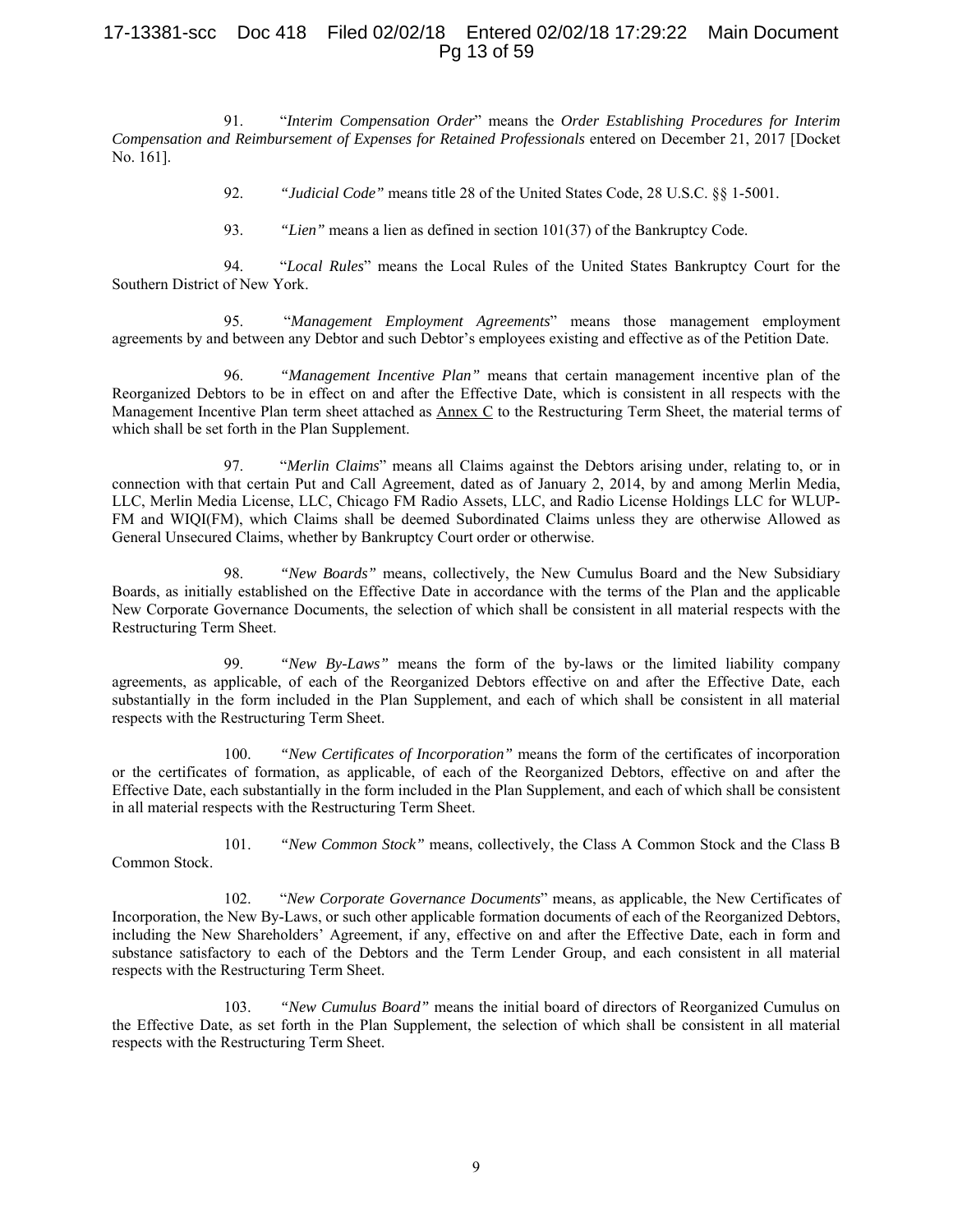## 17-13381-scc Doc 418 Filed 02/02/18 Entered 02/02/18 17:29:22 Main Document Pg 14 of 59

104. "*New Revolving Credit Facility*" means a new asset-based or other revolving credit facility to be provided to the Reorganized Debtors under the New Revolving Credit Facility Agreement and other New Revolving Credit Facility Documents, consistent in all material respects with the Restructuring Term Sheet.

105. "*New Revolving Credit Facility Agent*" means a financial institution in its capacity as administrative agent, collateral agent, and/or issuing bank under the New Revolving Credit Facility.

106. "*New Revolving Credit Facility Agreement*" means the credit agreement governing the New Revolving Credit Facility, consistent in all material respects with the Restructuring Term Sheet.

107. "*New Revolving Credit Facility Documents*" means, collectively, the New Revolving Credit Facility Agreement and any amendments, restatements, modifications, or supplements thereto, as well as any related notes, certificates, agreements, security agreements, documents and instruments (including any amendments, restatements, modifications, or supplements of any of the foregoing) related to or executed in connection with the New Revolving Credit Facility Agreement, consistent in all material respects with the Restructuring Term Sheet.

108. "*New Shareholders' Agreement*" means that certain shareholders' agreement, if any, effective as of the Effective Date, addressing certain matters relating to New Common Stock, a form of which will be included in the Plan Supplement, which shall be consistent in all material respects with the Restructuring Term Sheet.

109. *"New Subsidiary Boards"* means, with respect to each of the Reorganized Debtors other than Reorganized Cumulus, the initial board of directors, board of managers, or member, as the case may be, of each such Reorganized Debtor as set forth in the Plan Supplement each of which shall be acceptable to the Term Lender Group.

110. "*New Securities*" means, collectively, the New Common Stock and the Special Warrants.

111. "*Opt-Out Forms*" means election forms distributed to Holders of Claims or Interests, as applicable, in Classes 1, 2, 8 and 10, for such Holders to complete if they elect not to grant the Third-Party Release.

112. *"Other Secured Claim"* means any Secured Claim that is not a Credit Agreement Claim.

113. "*Ownership Certification*" means a written certification, in the form attached to the FCC Ownership Procedures Order, which shall be sufficient to enable the Debtors, in consultation with the Term Lender Group, or Reorganized Cumulus, as applicable, to determine (x) the extent to which direct and indirect voting and equity interests of the certifying party are held by non-U.S. Persons, as determined under section 310(b) of the Communications Act and the FCC rules, and (y) whether the holding of more than 4.99% of the Class A Common Stock by the certifying party would result in a violation of FCC ownership rules or be inconsistent with the FCC Approval.

114. *"Person"* means a person as such term is defined in section 101(41) of the Bankruptcy

Code.

115. *"Petition Date"* means November 29, 2017, the date on which each of the Debtors commenced its respective Chapter 11 Case.

116. "*Petition for Declaratory Ruling*" means a filing with the FCC by Cumulus pursuant to 47 C.F.R. § 1.5000 for Reorganized Cumulus to exceed the 25% indirect foreign ownership benchmark in 47 U.S.C.  $§ 310(b)(4).$ 

117. *"Plan"* means this *First Amended Joint Plan of Reorganization of Cumulus Media Inc. and its Debtor Affiliates Pursuant to Chapter 11 of the Bankruptcy Code* (as may be amended, modified, or supplemented from time to time), including the Plan Supplement and all exhibits, supplements, appendices and schedules thereto, which are incorporated herein by reference.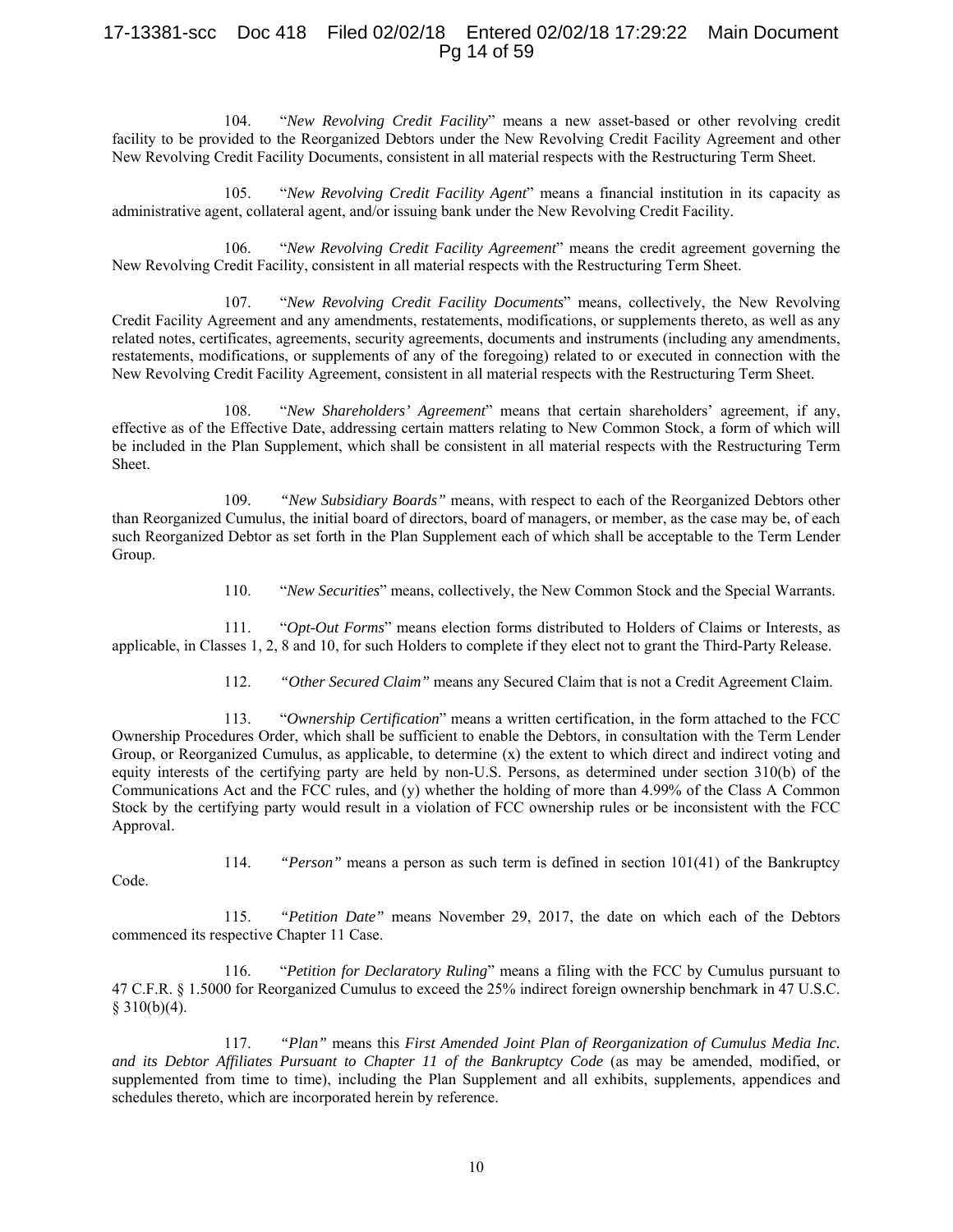## 17-13381-scc Doc 418 Filed 02/02/18 Entered 02/02/18 17:29:22 Main Document Pg 15 of 59

118. *"Plan Supplement"* means the compilation of documents and forms of documents, schedules, and exhibits to the Plan, which shall be subject to the rights of the Debtors and the Term Lender Group set forth in the Restructuring Support Agreement (including any and all exhibits thereto), and solely with respect to the First Lien Exit Credit Agreement, reasonably acceptable to the First Lien Exit Facility Agent, to be Filed by the Debtors no later than five (5) calendar days before the Plan Voting Deadline, and as may be amended, modified, or supplemented from time to time in accordance with the terms hereof, the Restructuring Support Agreement, the Bankruptcy Code, and the Bankruptcy Rules, including the following: (a) the New Corporate Governance Documents for the Reorganized Debtors; (b) the Schedule of Rejected Executory Contracts and Unexpired Leases; (c) a list of retained Causes of Action; (d) the members of the New Cumulus Board; (e) the Description of Transaction Steps; (f) the documents needed to effectuate the Management Incentive Plan; (g) the First Lien Exit Credit Agreement; (h) the New Revolving Credit Facility Agreement (if any); and (i) the Special Warrants (and the underlying Warrant Agreement). Any reference to the Plan Supplement in this Plan shall include each of the documents identified in (a) through (i) above. The Debtors shall have the right to amend the documents contained in, and exhibits to, the Plan Supplement through the Effective Date in accordance with Article X.A of the Plan, and the Reorganized Debtors shall have the right to amend the documents contained in, and exhibits to, the Plan Supplement in accordance with applicable law, subject in all respects to the rights of the Term Lender Group set forth in the Restructuring Support Agreement.

119. *"Plan Voting Deadline"* means the date set by the Bankruptcy Court in the Disclosure Statement Order by which Ballots and Opt-Out Forms must be received by the Voting and Claims Agent.

120. *"Priority Non-Tax Claims"* means any Claim against any Debtor, other than an Administrative Claim or a Priority Tax Claim, entitled to priority in right of payment under section 507(a) of the Bankruptcy Code.

121. *"Priority Tax Claims"* means any Claim against any Debtor of the kind specified in sections 502(i) and 507(a)(8) of the Bankruptcy Code.

122. "*Professional*" means an Entity: (a) employed in the Chapter 11 Cases pursuant to a Final Order in accordance with sections 327 or 1103 of the Bankruptcy Code and to be compensated for services rendered prior to or on the Effective Date pursuant to sections 327, 328, 329, 330, or 331 of the Bankruptcy Code; or (b) for which compensation and reimbursement has been Allowed by the Bankruptcy Court pursuant to section 503(b)(4) of the Bankruptcy Code.

123. "*Professional Fee Escrow Account*" means an account, which may be interest-bearing, funded by the Debtors with Cash on or prior to the Effective Date in an amount equal to the Professional Fee Escrow Amount.

124. "*Professional Fee Escrow Amount*" means the aggregate amount of Accrued Professional Compensation Claims and other unpaid fees and expenses that Professionals estimate they have incurred or will incur in rendering services to the Debtors prior to and as of the Effective Date, which estimates Professionals shall deliver to the Debtors as set forth in Article II.B of the Plan.

125. *"Proof of Claim"* means a written proof of Claim Filed against any of the Debtors in the Chapter 11 Cases.

126. "*Pro Rata"* means the proportion that an Allowed Claim or Allowed Interest in a particular Class bears to the aggregate amount of all Allowed Claims or Allowed Interests, as applicable, in that Class, or the proportion of the Allowed Claims or Allowed Interests in a particular Class and other Classes entitled to share in the same recovery as such Allowed Claim or Allowed Interest under the Plan.

127. *"Reinstated"* means, with respect to any Claim or Interest, the treatment provided for in section 1124 of the Bankruptcy Code.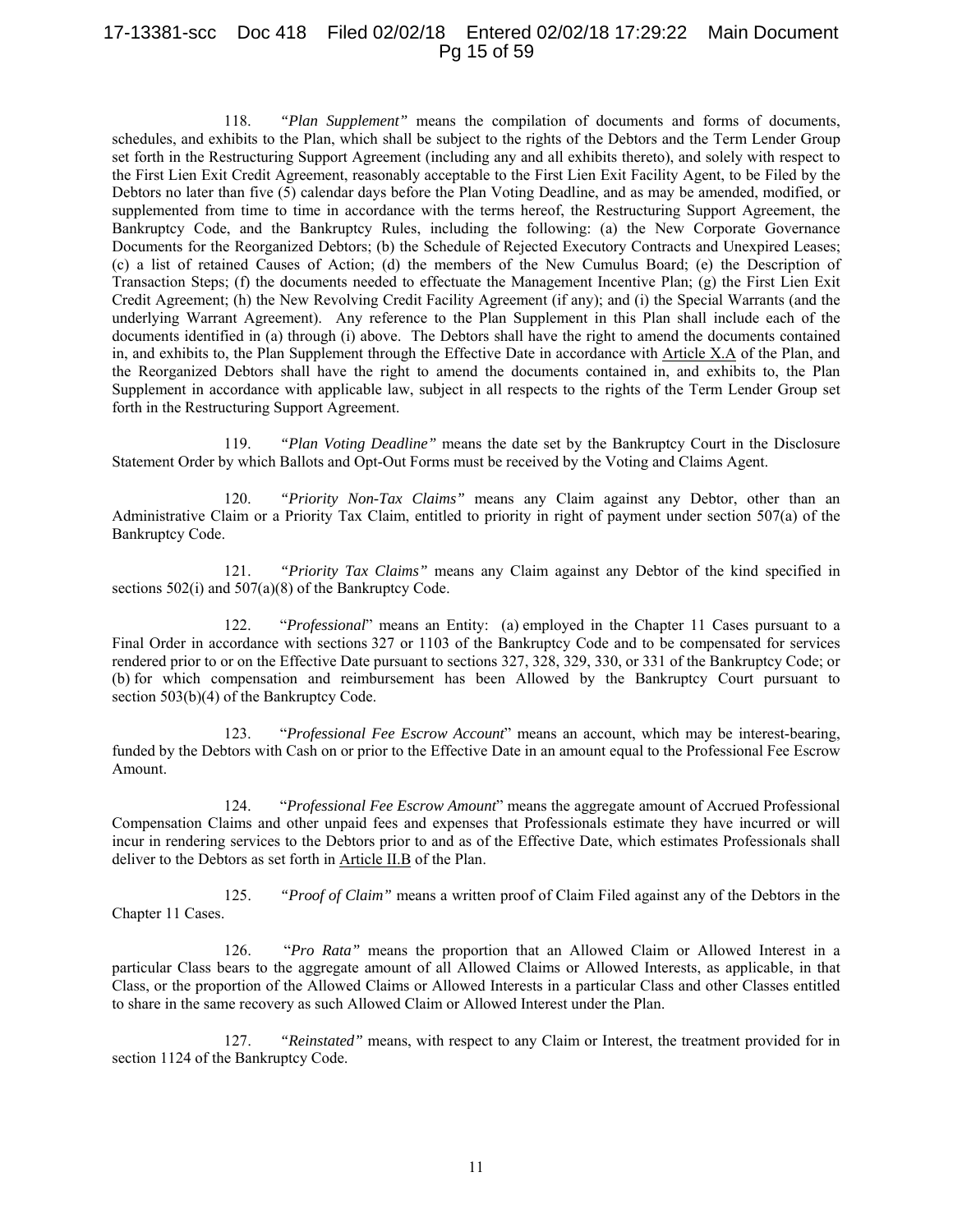## 17-13381-scc Doc 418 Filed 02/02/18 Entered 02/02/18 17:29:22 Main Document Pg 16 of 59

128. *"Released Party"* means each of: (a) the Debtors; (b) the Reorganized Debtors; (c) the Consenting Term Loan Lenders; (d) the Credit Agreement Agent; (e) the Consenting Equityholders; (f) the Committee; (g) each of the members of the Committee; (h) the Senior Notes Indenture Trustee; (i) with respect to each of the foregoing Entities in clauses (a) through (h), each of such Entity's respective current and former Affiliates, predecessors, successors, assigns, subsidiaries, managed accounts or funds; and (j) with respect to each of the foregoing Entities in clauses (a) through (i), such Entities' current and former officers, managers, directors, equity holders (regardless of whether such interests are held directly or indirectly), principals, members, employees, agents, independent contractors, management companies, investment advisors, fund advisors, advisory board members, financial advisors, partners, attorneys, accountants, investment bankers, consultants, representatives, and other professionals, each in their capacity as such; *provided*, that any Holder of a Claim or Interest that elects to optout of the Third-Party Release shall not constitute a Released Party (even if for any reason otherwise entitled).

129. "*Releasing Parties*" means each of: (a) the Debtors; (b) the Reorganized Debtors; (c) the Consenting Term Loan Lenders; (d) the Credit Agreement Agent; (e) the Consenting Equityholders; (f) the Committee; (g) each of the members of the Committee; (h) the Senior Notes Indenture Trustee; (i) all Holders of Claims and Interests that are deemed Unimpaired and presumed to accept the Plan and do not elect to opt-out of the Third-Party Release; (j) all Holders of Claims and Interests who vote to accept the Plan; (k) all Holders of Claims and Interests entitled to vote on the Plan who abstain from voting on the Plan and do not elect on their Ballot to optout of the Third-Party Release; (l) all Holders of Claims and Interests entitled to vote on the Plan who vote to reject the Plan but do not elect on their Ballot to opt-out of the Third-Party Release; (m) all other Holders of Claims and Interests who are deemed to reject the Plan and do not elect to opt-out of the Third-Party Release; (n) with respect to each of the foregoing Entities in clauses (a) through (m), each of such Entity's respective current and former Affiliates, predecessors, successors, assigns, subsidiaries, managed accounts or funds; and (o) with respect to each of the foregoing Entities in clauses (a) through (n), such Entities' current and former officers, managers, directors, equity holders (regardless of whether such interests are held directly or indirectly), principals, members, employees, agents, independent contractors, management companies, investment advisors, fund advisors, advisory board members, financial advisors, partners, attorneys, accountants, investment bankers, consultants, representatives, and other professionals, each in their capacity as such.

130. *"Reorganized Debtors"* means (a) the Debtors, or any successor or assignee thereto, by merger, consolidation, or otherwise, on or after the Effective Date, and (b) to the extent not already encompassed by clause (a), Reorganized Cumulus and any newly formed subsidiaries thereof, on or after the Effective Date.

131. *"Reorganized Cumulus"* means either (a) Cumulus or any successor thereto, as reorganized pursuant to and under the Plan, or (b) a new corporation or limited liability company that may be formed or caused to be formed by the Debtors, the Restructuring Support Parties or a designee thereof to, among other things, directly or indirectly acquire substantially all of the assets and/or stock of the Debtors and issue the New Securities to be distributed pursuant to the Plan, in each case, on and after the Effective Date.

132. *"Restricted Stock"* means shares of New Common Stock that are subject to temporary restrictions prohibiting certain transfers of such shares, and prohibiting the trading of such shares, on any national securities exchange.

133. "*Restricted Stock Election*" means an election made by a Holder of an Allowed Credit Agreement Claim on the Ownership Certification that such Holder elects to receive its New Common Stock in the form of Restricted Stock.

134. "*Restructuring Support Agreement*" means that certain Restructuring Support Agreement, dated as of November 29, 2017, by Cumulus on behalf of itself and each of its direct and indirect subsidiaries, and, as applicable, the Consenting Term Loan Lenders and the Consenting Equityholders (as amended, supplemented or modified from time to time, including all exhibits thereto).

135. *"Restructuring Support Parties"* means those parties who are signatories to the Restructuring Support Agreement, other than the Debtors.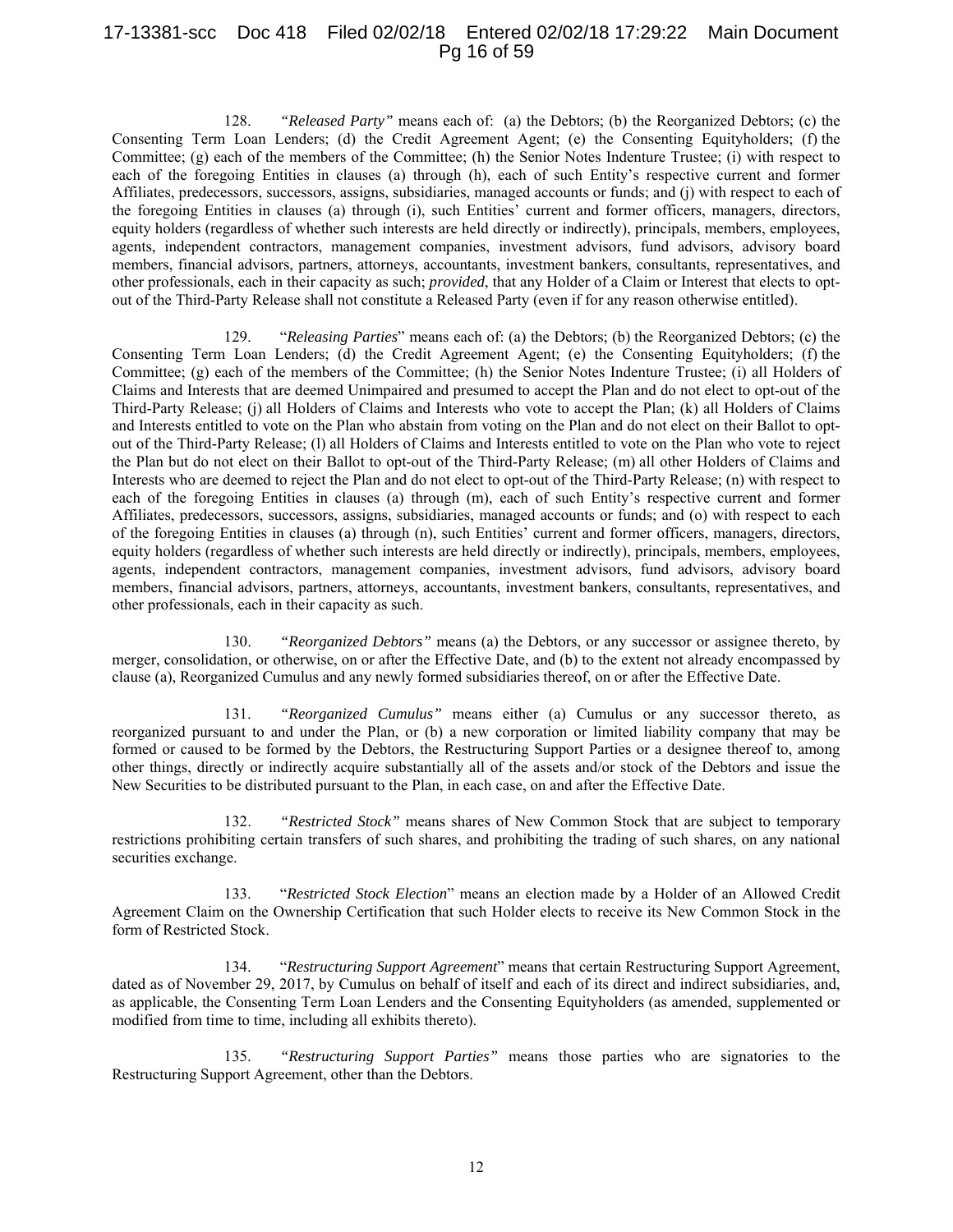## 17-13381-scc Doc 418 Filed 02/02/18 Entered 02/02/18 17:29:22 Main Document Pg 17 of 59

136. "*Restructuring Term Sheet*" means the Restructuring Term Sheet, dated as of November 29, 2017, attached as Exhibit A to the Restructuring Support Agreement (as amended, supplemented or modified from time to time, including all annexes thereto).

137. "*Restructuring Transactions*" means, collectively, one or more transactions pursuant to section 1123 of the Bankruptcy Code to occur on the Effective Date or as soon as reasonably practicable thereafter, that may be necessary or appropriate to effect any transaction described in, approved by, contemplated by, or necessary to effectuate the Plan, including (a) the execution and delivery of appropriate agreements or other documents of merger, consolidation, restructuring, conversion, disposition, transfer, dissolution, or liquidation containing terms that are consistent with the terms of the Plan and that satisfy the requirements of applicable law; (b) the execution and delivery of appropriate instruments of transfer, assignment, assumption, or delegation of any asset, property, right, liability, debt or obligation on terms consistent with the terms of the Plan and having other terms for which the applicable parties agree; (c) the filing of appropriate certificates or articles of incorporation, reincorporation, merger, consolidation, conversion, or dissolution pursuant to applicable state law; (d) all transactions necessary to provide for the purchase of substantially all of the assets of, or Interests in, any of the Debtors by Reorganized Cumulus or one or more Entities to be wholly-owned by Reorganized Cumulus, which purchase may be structured as a taxable transaction for U.S. federal income tax purposes; (e) the filing of any required FCC Applications; and (f) all other actions that the Debtors or Reorganized Debtors, as applicable, on the one hand, and the Term Lender Group, on the other hand, determine to be necessary or appropriate, including filings or recordings that may be required by applicable law, subject to the terms and conditions of the Restructuring Support Agreement. The Restructuring Transactions may include one or more intercompany mergers, consolidations, amalgamations, arrangements, continuances, restructurings, conversions, dissolutions, transfers, liquidations or other transactions as may be determined by the Debtors or Reorganized Debtors, in consultation with the Term Lender Group, to be necessary or appropriate to effectuate the Plan, and may include, among other things, the dissolution of CMI Receivables Funding LLC on or after the Effective Date; *provided*, that, in all cases the Restructuring Transactions shall be subject to the terms and conditions of the Restructuring Support Agreement (including any and all exhibits thereto).

138. *"Schedule of Rejected Executory Contracts and Unexpired Leases*" means the schedule (as may be amended) as determined by the Debtors or the Reorganized Debtors, with the consent of the Term Lender Group, of Executory Contracts and Unexpired Leases (including any amendments or modifications thereto) that will be rejected by the Debtors pursuant to the provisions of Article V of the Plan, and included in the Plan Supplement.

139. *"Schedules*" means, collectively, the schedules of assets and liabilities, schedules of Executory Contracts and Unexpired Leases, and statements of financial affairs Filed by the Debtors pursuant to section 521 of the Bankruptcy Code and in substantial accordance with the Official Bankruptcy Forms, as the same may have been amended, modified, or supplemented from time to time.

140. *"Secured"* means when referring to a Claim against any Debtor: (a) secured by a Lien on property in which the Estate has an interest, which Lien is valid, perfected, and enforceable pursuant to applicable law or by reason of a Bankruptcy Court order, or that is subject to setoff pursuant to section 553 of the Bankruptcy Code, to the extent of the value of the creditor's interest in the Estate's interest in such property or to the extent of the amount subject to setoff, as applicable, as determined pursuant to section  $506(a)$  of the Bankruptcy Code, or (b) Allowed as such pursuant to the Plan.

141. *"Securities Act"* means the Securities Act of 1933, 15 U.S.C. §§ 77a-77aa, together with the rules and regulations promulgated thereunder.

142. *"Security"* means a security as defined in section 2(a)(1) of the Securities Act.

143. *"Senior Notes"* means those certain 7.75% notes due 2019 that were issued pursuant to the Senior Notes Indenture.

144. *"Senior Notes Claim"* means any Claim against any Debtor derived from, based upon, relating to, or arising from the Senior Notes Indenture.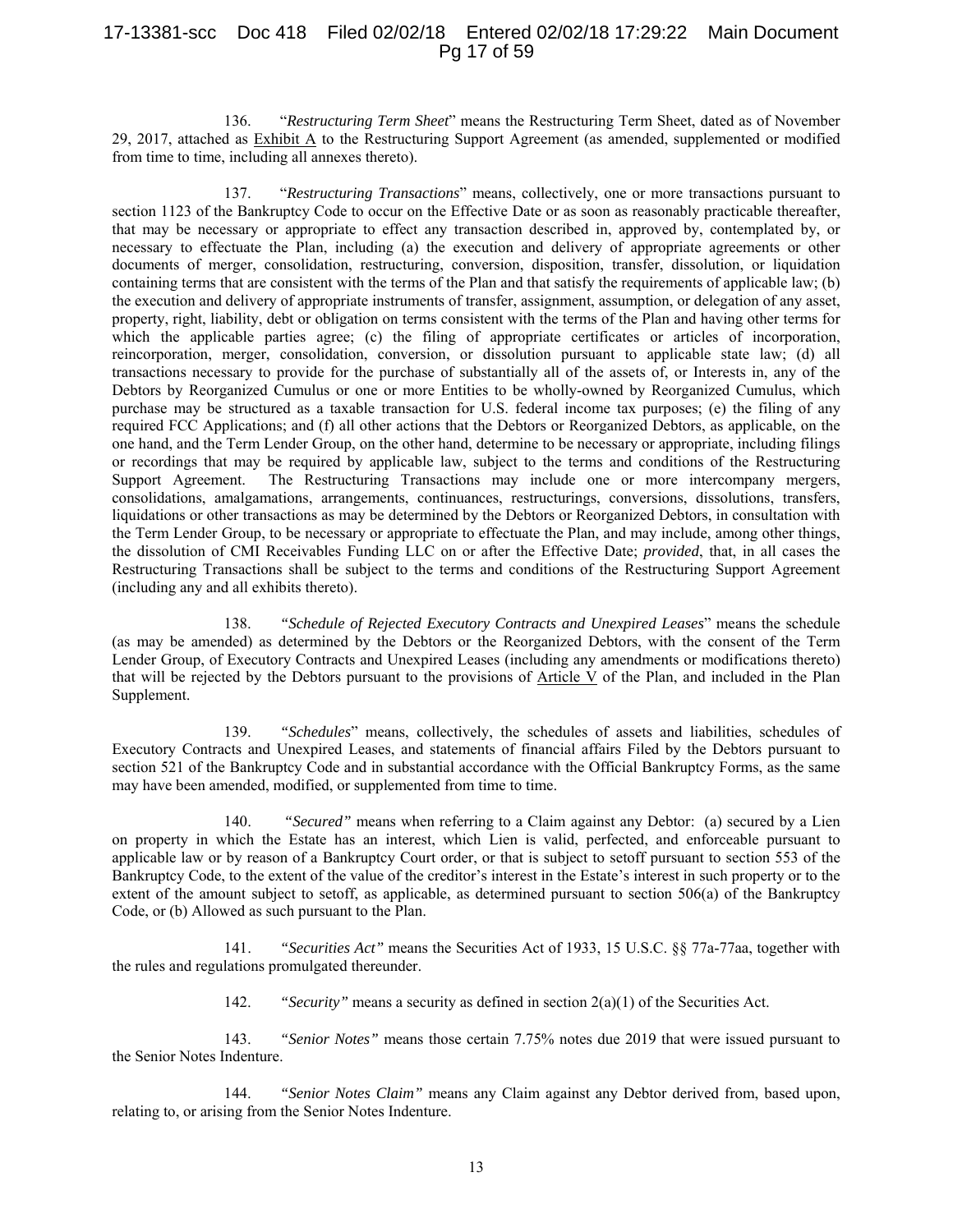# 17-13381-scc Doc 418 Filed 02/02/18 Entered 02/02/18 17:29:22 Main Document Pg 18 of 59

145. *"Senior Notes Indenture"* means that certain indenture, dated as of May 13, 2011, by and among Cumulus Media Holdings Inc., the guarantors named therein, and the Senior Notes Indenture Trustee (as amended, modified, or supplemented from time to time).

146. *"Senior Notes Indenture Trustee"* means U.S. Bank National Association, in its capacity as trustee, transfer agent, registrar, authentication agent, and paying agent under the Senior Notes Indenture.

147. "*Special Warrant*" means a 20-year warrant issued by Reorganized Cumulus, with a nominal exercise price, to purchase Class A Common Stock or Class B Common Stock, the terms of which will provide that it will not be exercisable unless such exercise otherwise complies with applicable law, the form of which warrant is reasonably acceptable to the Debtors and the Term Lender Group.

148. *"Subordinated Claim"* means any Claim against any Debtor that is subordinated under section 510 of the Bankruptcy Code.

149. "*Term Lender Group*" has the meaning set forth in the Restructuring Term Sheet.

150. "*Term Loan Lender Equity Distribution*" means a distribution of Class A Common Stock, Class B Common Stock and/or Special Warrants to purchase shares of Class A Common Stock or Class B Common Stock, which New Common Stock (inclusive of the shares that may be exercised in connection with the Special Warrants) will constitute, in the aggregate, 83.5% of all of the issued and outstanding New Common Stock issued on the Effective Date, subject to dilution by the Management Incentive Plan, and to be allocated among the Holders of Allowed Credit Agreement Claims pursuant to, and subject to the terms and conditions of, the Equity Allocation Mechanism.

- 151. "*Term Loan Lenders*" means the lenders from time to time party to the Credit Agreement.
- 152. "*Third-Party Release*" means the releases set forth in Article VIII.E of the Plan.

153. "*Transfer of Control*" means the transfer of control of the FCC Licenses held by any of the subsidiaries of Cumulus as a result of the issuance of the New Common Stock to the Holders of Allowed Credit Agreement Claims, Allowed Senior Notes Claims, and Allowed General Unsecured Claims.

154. *"Unexpired Lease"* means a lease to which one or more of the Debtors is a party that is subject to assumption or rejection under section 365 of the Bankruptcy Code.

155. "*Unimpaired*" means, with respect to a Class of Claims or Interests, a Claim or Interest that is unimpaired within the meaning of section 1124 of the Bankruptcy Code.

156. *"Unsecured Claim"* means any Claim against any of the Debtors that is neither Secured nor entitled to priority under the Bankruptcy Code or an order of the Bankruptcy Court.

157. "*Unsecured Creditor Equity Distribution*" means a distribution of Class A Common Stock, Class B Common Stock and/or Special Warrants to purchase shares of Class A Common Stock or Class B Common Stock, which New Common Stock (inclusive of the shares that may be exercised in connection with the Special Warrants) will constitute, in the aggregate, 16.5% of all of the issued and outstanding New Common Stock issued on the Effective Date, subject to dilution by the Management Incentive Plan, and to be allocated among the Holders of Allowed Senior Notes Claims and Allowed General Unsecured Claims pursuant to, and subject to the terms and conditions of, the Equity Allocation Mechanism.

158. *"U.S. Trustee"* means the United States Trustee for the Southern District of New York.

159. "*Voting and Claims Agent*" means Epiq Bankruptcy Solutions, LLC, in its capacity as notice, claims, and solicitation agent retained by the Debtors in the Chapter 11 Cases on the terms of an order or orders of the Bankruptcy Court.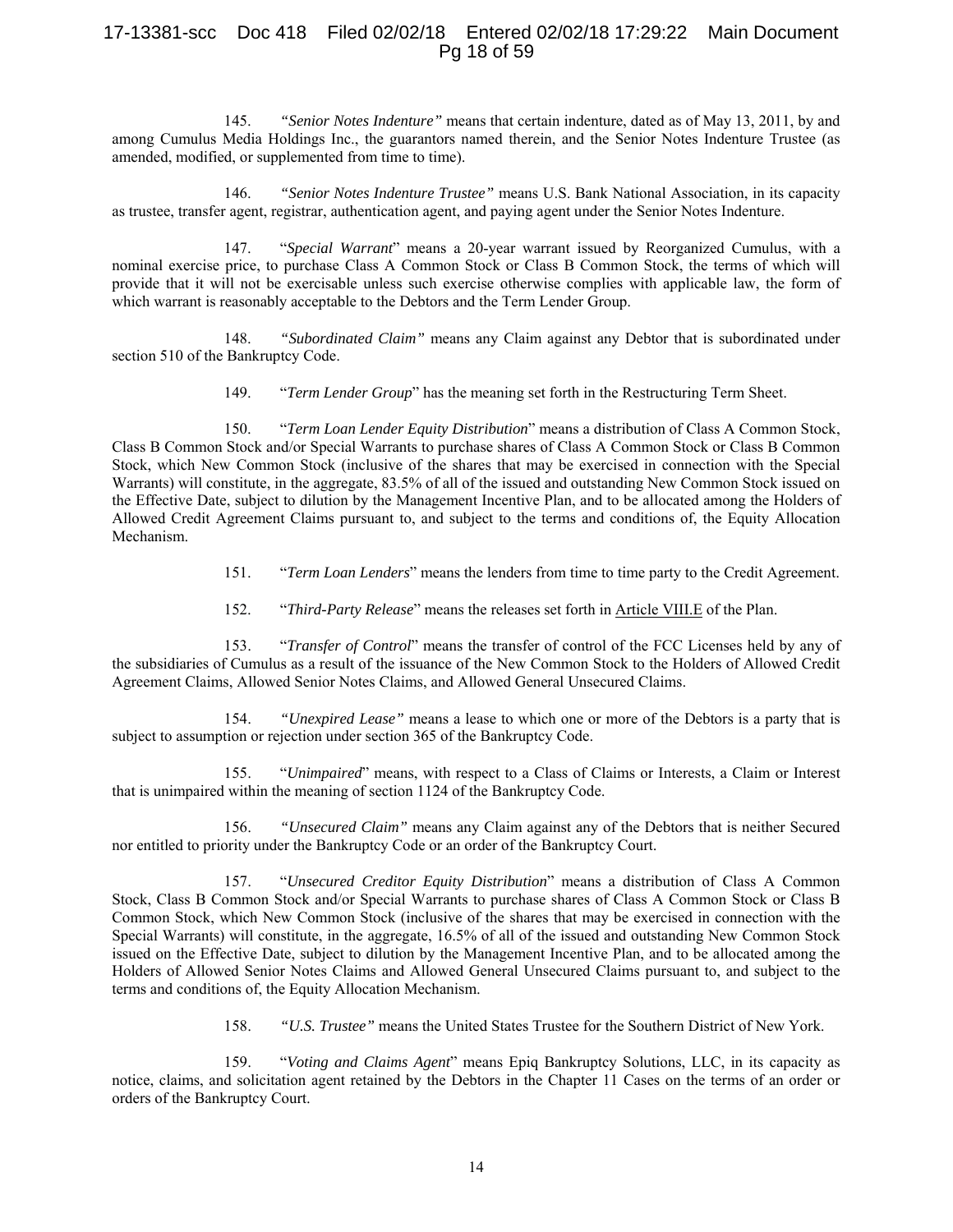## 17-13381-scc Doc 418 Filed 02/02/18 Entered 02/02/18 17:29:22 Main Document Pg 19 of 59

160. "*Warrant Agreement*" means the form of warrant agreement governing the Special Warrants, which form shall be reasonably acceptable to the Debtors and the Term Lender Group.

#### *B. Rules of Interpretation.*

For purposes of this Plan: (1) in the appropriate context, each term, whether stated in the singular or the plural, shall include both the singular and the plural, and pronouns stated in the masculine, feminine, or neuter gender shall include the masculine, feminine, and the neuter gender; (2) any reference herein to a contract, lease, instrument, release, indenture, or other agreement or document being in a particular form or on particular terms and conditions means that the referenced document shall be substantially in that form or substantially on those terms and conditions; (3) any reference herein to an existing document, schedule or exhibit, whether or not Filed, having been Filed or to be Filed shall mean that document, schedule, or exhibit, as it may thereafter be amended, modified, or supplemented; (4) any reference to an Entity as a Holder of a Claim or Interest includes that Entity's successors and assigns; (5) unless otherwise specified, all references herein to "Articles" and "Sections" are references to Articles and Sections, respectively, hereof; (6) unless otherwise specified, all references herein to exhibits are references to exhibits in the Plan Supplement; (7) unless otherwise specified, the words "herein," "hereof," and "hereto" refer to the Plan in its entirety rather than to a particular portion of the Plan; (8) any immaterial effectuating provisions may be interpreted by the Reorganized Debtors in such a manner that is consistent with the overall purpose and intent of the Plan all without further Bankruptcy Court order, and such interpretation shall be binding; (9) subject to the provisions of any contract, certificate of incorporation, bylaw, instrument, release, or other agreement or document entered into in connection with the Plan, the rights and obligations arising pursuant to the Plan shall be governed by, and construed and enforced in accordance with the applicable federal law, including the Bankruptcy Code and the Bankruptcy Rules; (10) captions and headings to Articles are inserted for convenience of reference only and are not intended to be a part of or to affect the interpretation of the Plan; (11) unless otherwise specified herein, the rules of construction set forth in section 102 of the Bankruptcy Code shall apply; (12) all references to docket numbers of documents Filed in the Chapter 11 Cases are references to the docket numbers under the Bankruptcy Court's CM/ECF system; (13) all references to statutes, regulations, orders, rules of courts, and the like shall mean as amended from time to time, and as applicable to the Chapter 11 Cases, unless otherwise stated; (14) any undefined term used herein that is defined in the Bankruptcy Code shall have the meaning ascribed to such term in the Bankruptcy Code; (15) unless otherwise specified herein, whenever the words "include," "includes," or "including" are used in the Plan, they shall be deemed to be followed by the words "without limitation," whether or not they are in fact followed by those words or words of like import; and (16) unless otherwise specified herein, references from or through any date mean from and including or through and including.

#### *C. Computation of Time.*

Unless otherwise specifically stated herein, the provisions of Bankruptcy Rule 9006(a) shall apply in computing any period of time prescribed or allowed herein. If any payment, distribution, act or deadline under the Plan is required to be made or performed or occurs on a day that is not a Business Day, then the making of such payment or distribution, the performance of such act or the occurrence of such deadline shall be deemed to be on the next succeeding Business Day, but shall be deemed to have been completed or to have occurred as of the required date.

## *D. Governing Law.*

Unless a rule of law or procedure is supplied by federal law (including the Bankruptcy Code and Bankruptcy Rules) or unless otherwise specifically stated, the laws of the State of New York, without giving effect to the principles of conflict of laws, shall govern the rights, obligations, construction, and implementation of the Plan, any agreements, documents, instruments, or contracts executed or entered into in connection with the Plan (except as otherwise set forth in those agreements, in which case the governing law of such agreement shall control); *provided*, *however*, that corporate governance matters relating to the Debtors or the Reorganized Debtors, as applicable, not incorporated in New York shall be governed by the laws of the state of incorporation of the applicable Debtor or Reorganized Debtor, as applicable.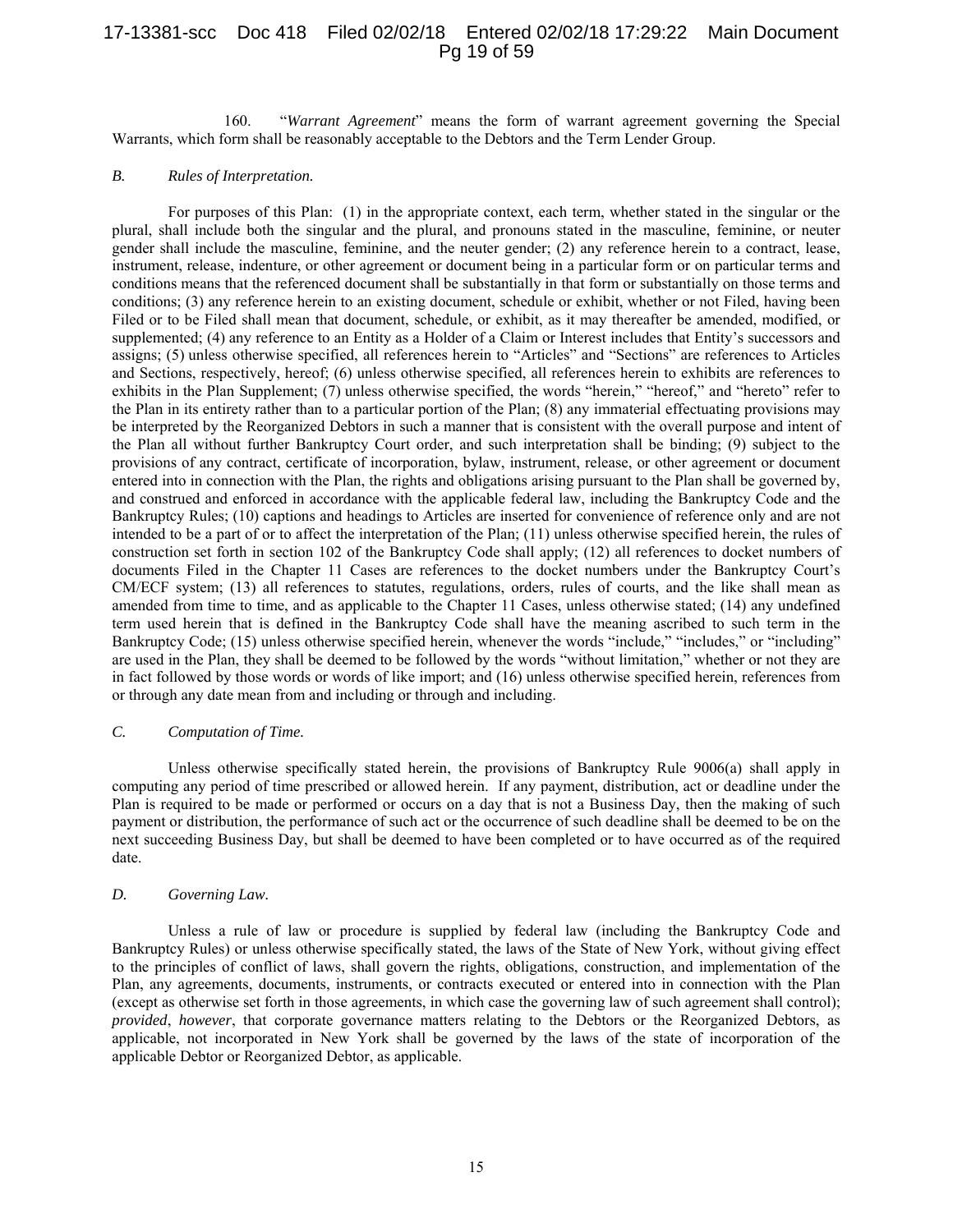# 17-13381-scc Doc 418 Filed 02/02/18 Entered 02/02/18 17:29:22 Main Document Pg 20 of 59

#### *E. Reference to Monetary Figures.*

All references in the Plan to monetary figures shall refer to currency of the United States of America, unless otherwise expressly provided.

#### *F. Reference to the Debtors or the Reorganized Debtors.*

Except as otherwise specifically provided in the Plan to the contrary, references in the Plan to the Debtors or the Reorganized Debtors shall mean the Debtors and the Reorganized Debtors, as applicable, to the extent the context requires.

#### **ARTICLE II. ADMINISTRATIVE CLAIMS AND OTHER UNCLASSIFIED CLAIMS**

In accordance with section  $1123(a)(1)$  of the Bankruptcy Code, Administrative Claims and Priority Tax Claims have not been classified and, thus, are excluded from the Classes of Claims and Interests set forth in Article III.

#### *A. Administrative Claims.*

#### 1. Administrative Claims.

Except with respect to Administrative Claims that are Accrued Professional Compensation Claims, and except to the extent that a Holder of an Allowed Administrative Claim and the applicable Debtor(s) agree to less favorable treatment with respect to such Holder, each Holder of an Allowed Administrative Claim shall be paid in full in Cash on the later of: (a) on or as soon as reasonably practicable after the Effective Date if such Administrative Claim is Allowed as of the Effective Date; (b) on or as soon as reasonably practicable after the date such Administrative Claim is Allowed; and (c) the date such Allowed Administrative Claim becomes due and payable, or as soon thereafter as is practicable; *provided*, *however,* that Allowed Administrative Claims that arise in the ordinary course of the Debtors' business shall be paid in the ordinary course of business (or as otherwise approved by the Bankruptcy Court) in accordance with the terms and subject to the conditions of any agreements governing, instruments evidencing, or other documents relating to such transactions.

A notice setting forth the Administrative Claims Bar Date will be (i) Filed on the Bankruptcy Court's docket and served with the notice of entry of the Confirmation Order; and (ii) posted on the Debtors' Case Information Website. No other notice of the Administrative Claims Bar Date will be provided. Except as otherwise provided in this Article II.A, requests for payment of Administrative Claims that accrued on or before the Effective Date (other than Accrued Professional Compensation Claims) must be Filed and served on the Reorganized Debtors pursuant to the procedures specified in the Confirmation Order and the notice of entry of the Confirmation Order no later than the Administrative Claims Bar Date. **Holders of Administrative Claims that are required to, but do not, File and serve a request for payment of such Administrative Claims by such date shall be forever barred, estopped, and enjoined from asserting such Administrative Claims against the Debtors or the Reorganized Debtors or their respective property and such Administrative Claims shall be deemed discharged as of the Effective Date. If for any reason any such Administrative Claim is incapable of being forever barred and discharged, then the Holder of such Claim shall not have recourse to any property of the Reorganized Debtors to be distributed pursuant to the Plan.** Objections to such requests for payment of an Administrative Claim, if any, must be Filed and served on the Reorganized Debtors and the requesting party no later than the Administrative Claims Objection Deadline.

#### *B. Professional Compensation.*

1. Professional Fee Escrow Account.

As soon as reasonably practicable after the Confirmation Date, and no later than one Business Day prior to the Effective Date, the Debtors shall establish the Professional Fee Escrow Account. The Debtors shall fund the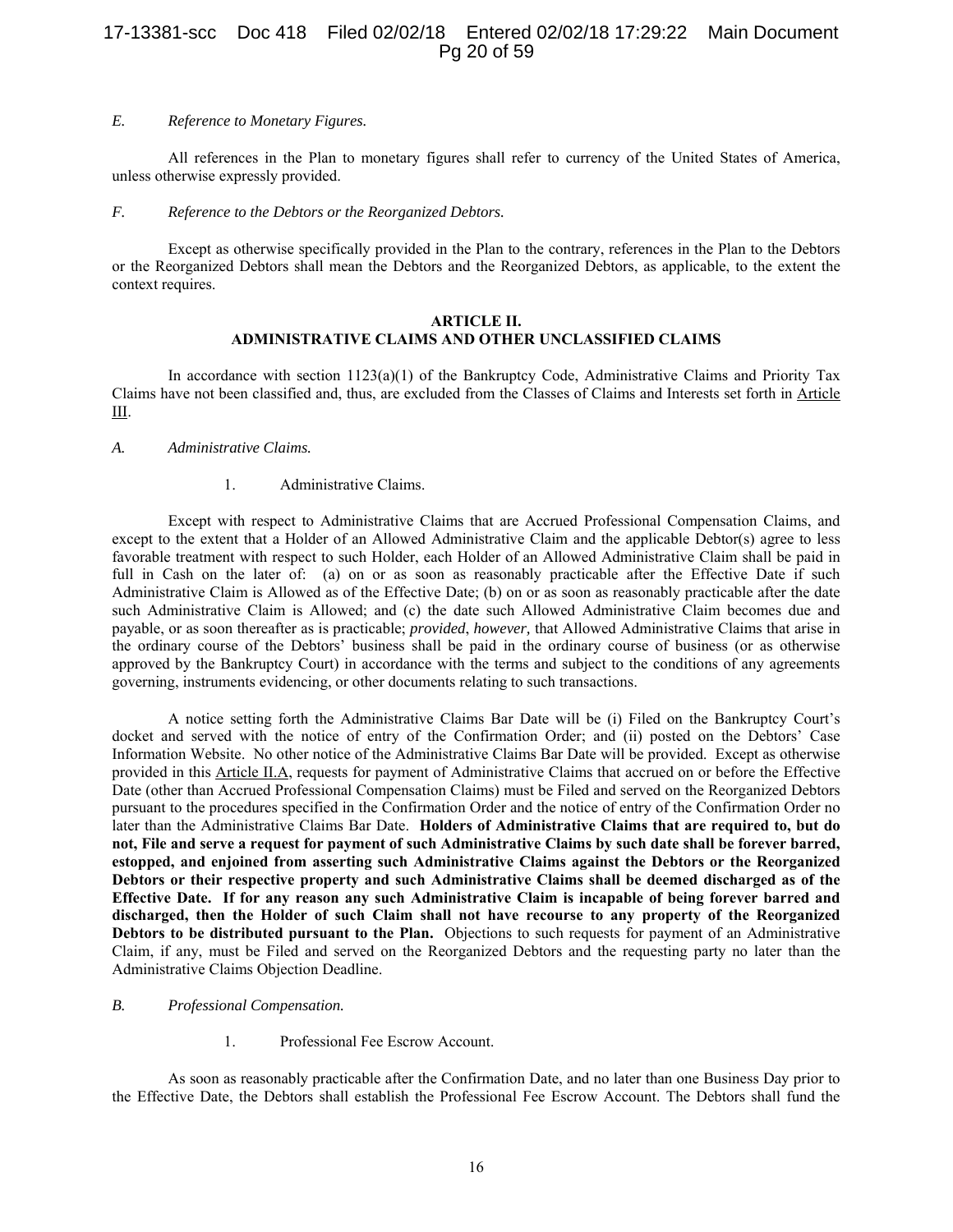## 17-13381-scc Doc 418 Filed 02/02/18 Entered 02/02/18 17:29:22 Main Document Pg 21 of 59

Professional Fee Escrow Account with Cash in the amount of the aggregate Professional Fee Escrow Amount for all Professionals. The Professional Fee Escrow Account shall be maintained in trust for the Professionals. Such funds shall not be property of the Debtors' Estates, subject to the release of Cash to the Reorganized Debtors from the Professional Fee Escrow Account in accordance with Article II.B.2 herein.

#### 2. Final Fee Applications and Payment of Accrued Professional Compensation Claims.

All final requests for payment of Accrued Professional Compensation Claims shall be Filed no later than sixty (60) calendar days after the Effective Date. Such requests shall be Filed with the Bankruptcy Court and served as required by the Interim Compensation Order and the Case Management Procedures, as applicable. The objection deadline relating to a final fee application shall be 4:00 p.m. (prevailing Eastern time) on the date that is thirty (30) calendar days after the filing of such final fee application. After notice and a hearing in accordance with the procedures established by the Bankruptcy Code and any applicable Bankruptcy Court orders, the Allowed amounts of such Accrued Professional Compensation Claims shall be determined by the Bankruptcy Court. The Allowed amount of Accrued Professional Compensation Claims owing to the Professionals, after taking into account any prior payments, shall be paid in Cash to such Professionals from funds held in the Professional Fee Escrow Account promptly following the date when such Claims are Allowed by a Final Order. To the extent that funds held in the Professional Fee Escrow Account are unable to satisfy the Allowed amount of Accrued Professional Compensation Claims owing to the Professionals, the Reorganized Debtors shall pay such amounts within seven (7) Business Days of entry of the order approving such Accrued Professional Compensation Claims. After all Allowed Accrued Professional Compensation Claims have been paid in full, the escrow agent shall promptly return any amounts remaining in the Professional Fee Escrow Account to the Reorganized Debtors.

#### 3. Professional Fee Escrow Amount.

The Professionals shall estimate their Accrued Professional Compensation Claims before and as of the Effective Date, taking into account any prior payments, and shall deliver such estimate to the Debtors no later than five (5) Business Days prior to the anticipated Effective Date, as shall be indicated by the Debtors to such Professionals in writing as soon as reasonably practicable following Confirmation of the Plan; *provided*, *however*, that such estimate shall not be considered an admission with respect to the fees and expenses of such Professional and such Professionals are not bound to any extent by such estimates. If a Professional does not provide an estimate, the Debtors may estimate a reasonable amount of unbilled fees and expenses of such Professional, taking into account any prior payments; *provided*, *however*, that such estimate shall not be binding or considered an admission with respect to the fees and expenses of such Professional. The total amount so estimated shall comprise the Professional Fee Escrow Amount.

#### 4. Post-Confirmation Date Fees and Expenses.

From and after the Confirmation Date, the Debtors or Reorganized Debtors, as applicable, shall, in the ordinary course of business and without any further notice to or action, order, or approval of the Bankruptcy Court, pay in Cash the legal, professional, or other fees and expenses of Professionals that have been formally retained in accordance with sections 327, 363, or 1103 of the Bankruptcy Code before the Confirmation Date. Upon the Confirmation Date, any requirement that Professionals comply with sections 327 through 331, 363, and 1103 of the Bankruptcy Code or the Interim Compensation Order in seeking retention for services rendered after such date shall terminate, and the Debtors may employ and pay any Professional in the ordinary course of business without any further notice to or action, order, or approval of the Bankruptcy Court.

## *C. Priority Tax Claims.*

Except to the extent that a Holder of an Allowed Priority Tax Claim agrees to a less favorable treatment, in exchange for and in full and final satisfaction, settlement, release, and discharge of each Allowed Priority Tax Claim, each Holder of an Allowed Priority Tax Claim due and payable on or before the Effective Date shall receive, in the discretion of the applicable Debtor or Reorganized Debtor, with the reasonable consent of the Term Lender Group, one of the following treatments: (1) Cash in an amount equal to the amount of such Allowed Priority Tax Claim, plus interest at the rate determined under applicable nonbankruptcy law and to the extent provided for by section 511 of the Bankruptcy Code, payable on or as soon as practicable following the Effective Date; (2) Cash in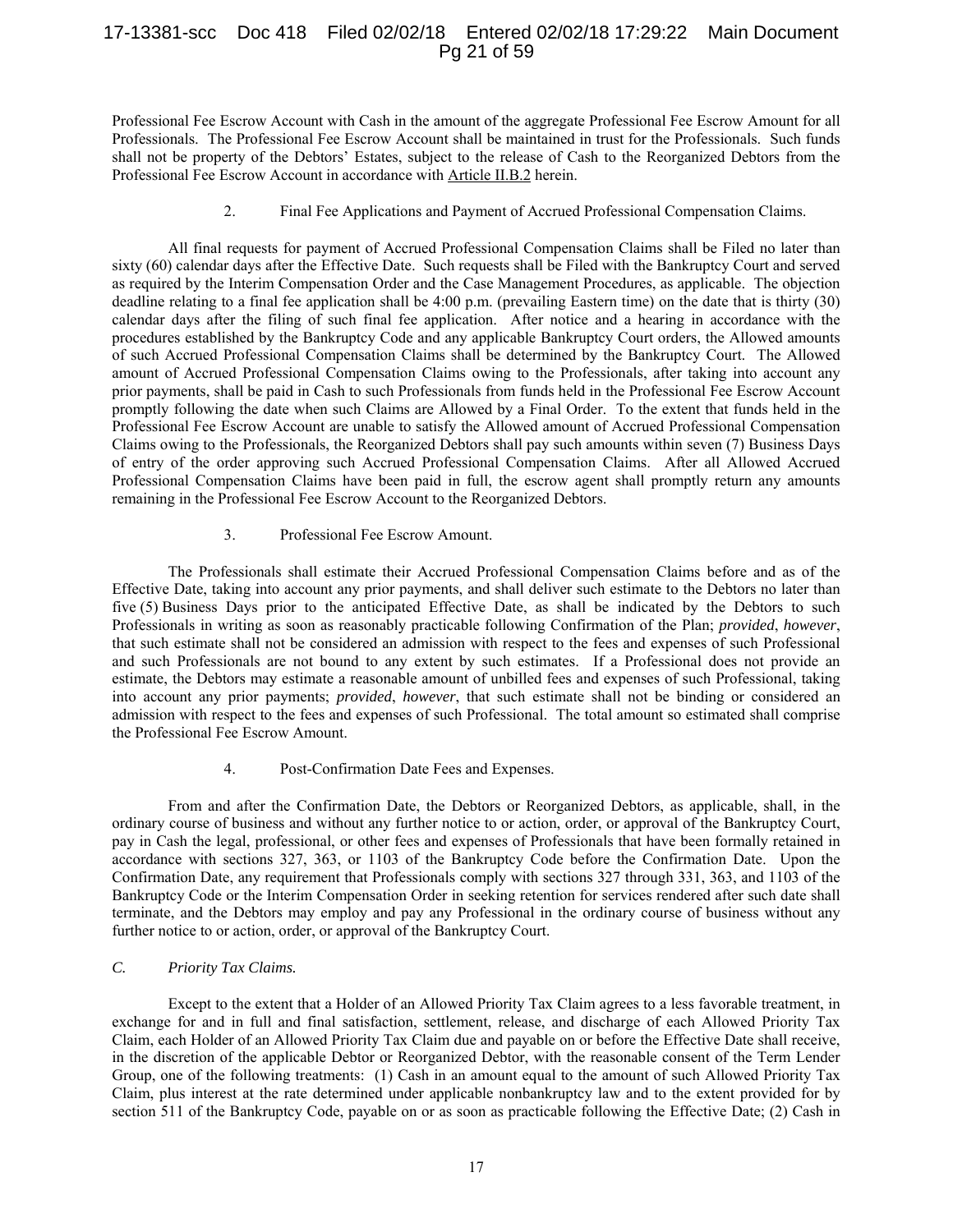## 17-13381-scc Doc 418 Filed 02/02/18 Entered 02/02/18 17:29:22 Main Document Pg 22 of 59

an aggregate amount of such Allowed Priority Tax Claim payable in installment payments over a period of time not to exceed five years after the Petition Date, pursuant to section  $1129(a)(9)(C)$  of the Bankruptcy Code, plus interest at the rate determined under applicable nonbankruptcy law and to the extent provided for by section 511 of the Bankruptcy Code; or (3) such other treatment as may be agreed upon by such Holder and the Debtors, in consultation with the Term Lender Group, or otherwise determined by an order of the Bankruptcy Court.

#### *D. Statutory Fees.*

Notwithstanding anything to the contrary contained herein, on the Effective Date, the Debtors shall pay, in full in Cash, any fees due and owing to the U.S. Trustee at the time of Confirmation. Thereafter, each applicable Reorganized Debtor shall pay all U.S. Trustee fees due and owing under section 1930 of the Judicial Code in the ordinary course until the earlier of (i) the entry of a final decree closing the applicable Reorganized Debtor's Chapter 11 Case, or (ii) the Bankruptcy Court enters an order converting or dismissing the applicable Reorganized Debtor's Chapter 11 Case. Any deadline for filing Administrative Claims or Accrued Professional Compensation Claims shall not apply to U.S. Trustee fees.

#### **ARTICLE III. CLASSIFICATION AND TREATMENT OF CLAIMS AND INTERESTS**

#### *A. Classification of Claims and Interests.*

Pursuant to sections 1122 and 1123 of the Bankruptcy Code, set forth below is a designation of Classes of Claims and Interests. All Claims and Interests, except for Administrative Claims and Priority Tax Claims, are classified in the Classes set forth in this Article III. A Claim or Interest is classified in a particular Class only to the extent that the Claim or Interest qualifies within the description of that Class and is classified in other Classes to the extent that any portion of the Claim or Interest qualifies within the description of such other Classes. A Claim against a Debtor also is classified in a particular Class for the purpose of receiving distributions pursuant to the Plan only to the extent that such Claim is an Allowed Claim in that Class and has not been paid, released, or otherwise satisfied before the Effective Date. With respect to the treatment of all Claims and Interests as set forth in Article III.C hereof, the consent rights of the Term Lender Group to settle or otherwise compromise Claims are as set forth in the Restructuring Support Agreement.

#### *B. Summary of Classification.*

The classification of Claims and Interests against each Debtor (as applicable) pursuant to the Plan is as set forth below. The Plan shall apply as a separate Plan for each of the Debtors, and the classification of Claims and Interests set forth herein shall apply separately to each of the Debtors. All of the potential Classes for the Debtors are set forth herein. Certain of the Debtors may not have Holders of Claims or Interests in a particular Class or Classes, and such Classes shall be treated as set forth in Article III.H hereof.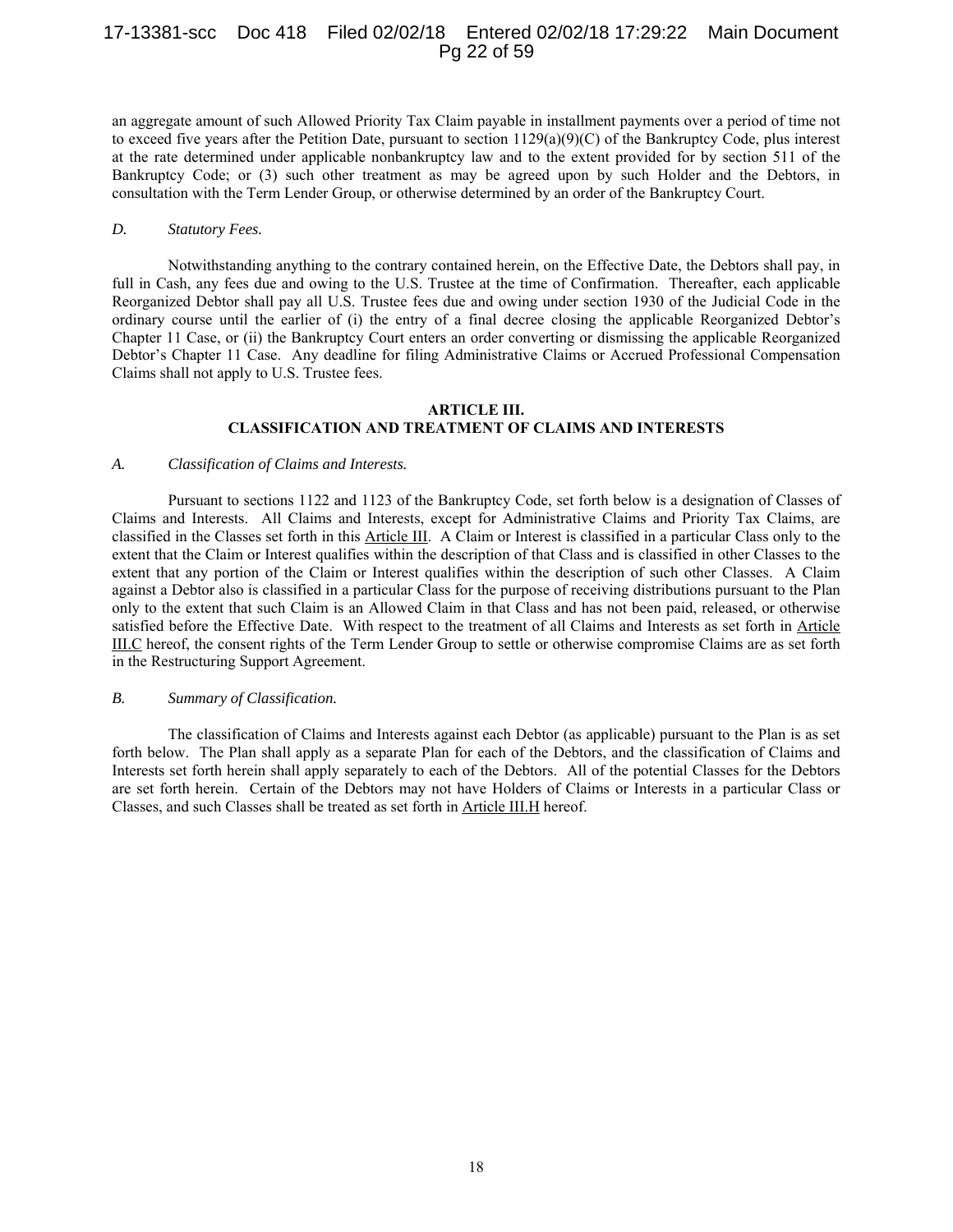# 17-13381-scc Doc 418 Filed 02/02/18 Entered 02/02/18 17:29:22 Main Document Pg 23 of 59

| Class | Claim/Interest           | <b>Status</b>       | <b>Voting Rights</b>          |
|-------|--------------------------|---------------------|-------------------------------|
|       | Priority Non-Tax Claims  | Unimpaired          | Deemed to Accept              |
| 2     | Other Secured Claims     | Unimpaired          | Deemed to Accept              |
| 3     | Credit Agreement Claims  | Impaired            | Entitled to Vote              |
| 4     | Convenience Claims       | Impaired            | Entitled to Vote              |
| 5     | Senior Notes Claims      | Impaired            | Entitled to Vote              |
| 6     | General Unsecured Claims | Impaired            | Entitled to Vote              |
|       | Intercompany Claims      | Unimpaired/Impaired | Deemed to Accept or<br>Reject |
| 8     | Subordinated Claims      | Impaired            | Deemed to Reject              |
| 9     | Intercompany Interests   | Unimpaired/Impaired | Deemed to Accept or<br>Reject |
| 10    | Interests in Cumulus     | Impaired            | Deemed to Reject              |

The following chart summarizes the classification of Claims and Interests pursuant to the Plan:<sup>2</sup>

#### *C. Treatment of Claims and Interests.*

-

To the extent a Class contains Allowed Claims or Allowed Interests with respect to a particular Debtor, the treatment provided to each Class for distribution purposes is specified below:

- 1. Class 1 Priority Non-Tax Claims.
	- (a) *Classification:* Class 1 consists of all Priority Non-Tax Claims.
	- (b) *Treatment:* Except to the extent that a Holder of an Allowed Priority Non-Tax Claim agrees to a less favorable treatment, in exchange for and in full and final satisfaction, settlement, compromise, release and discharge of each Allowed Priority Non-Tax Claim, each Holder of an Allowed Priority Non-Tax Claim shall receive, on the Effective Date or as soon as reasonably practicable thereafter, in the discretion of the applicable Debtor or Reorganized Debtor, with the consent of the Term Lender Group, either:
		- (i) payment in full in Cash; or
		- (ii) Reinstatement of such Allowed Priority Non-Tax Claim.
	- (c) *Voting:* Class 1 is Unimpaired by the Plan, and each Holder of a Class 1 Priority Non-Tax Claim is conclusively presumed to have accepted the Plan pursuant to section 1126(f) of the Bankruptcy Code. Therefore, Holders of Class 1 Priority Non-Tax Claims are not entitled to vote to accept or reject the Plan.
- 2. Class 2 Other Secured Claims.
	- (a) *Classification:* Class 2 consists of all Other Secured Claims.
	- (b) *Treatment:* Except to the extent that a Holder of an Allowed Other Secured Claim agrees to a less favorable treatment, in exchange for and in full and final satisfaction, compromise, settlement, release, and discharge of each Allowed

<sup>&</sup>lt;sup>2</sup> The information in the table is provided in summary form and is qualified in its entirety by Article III.C hereof.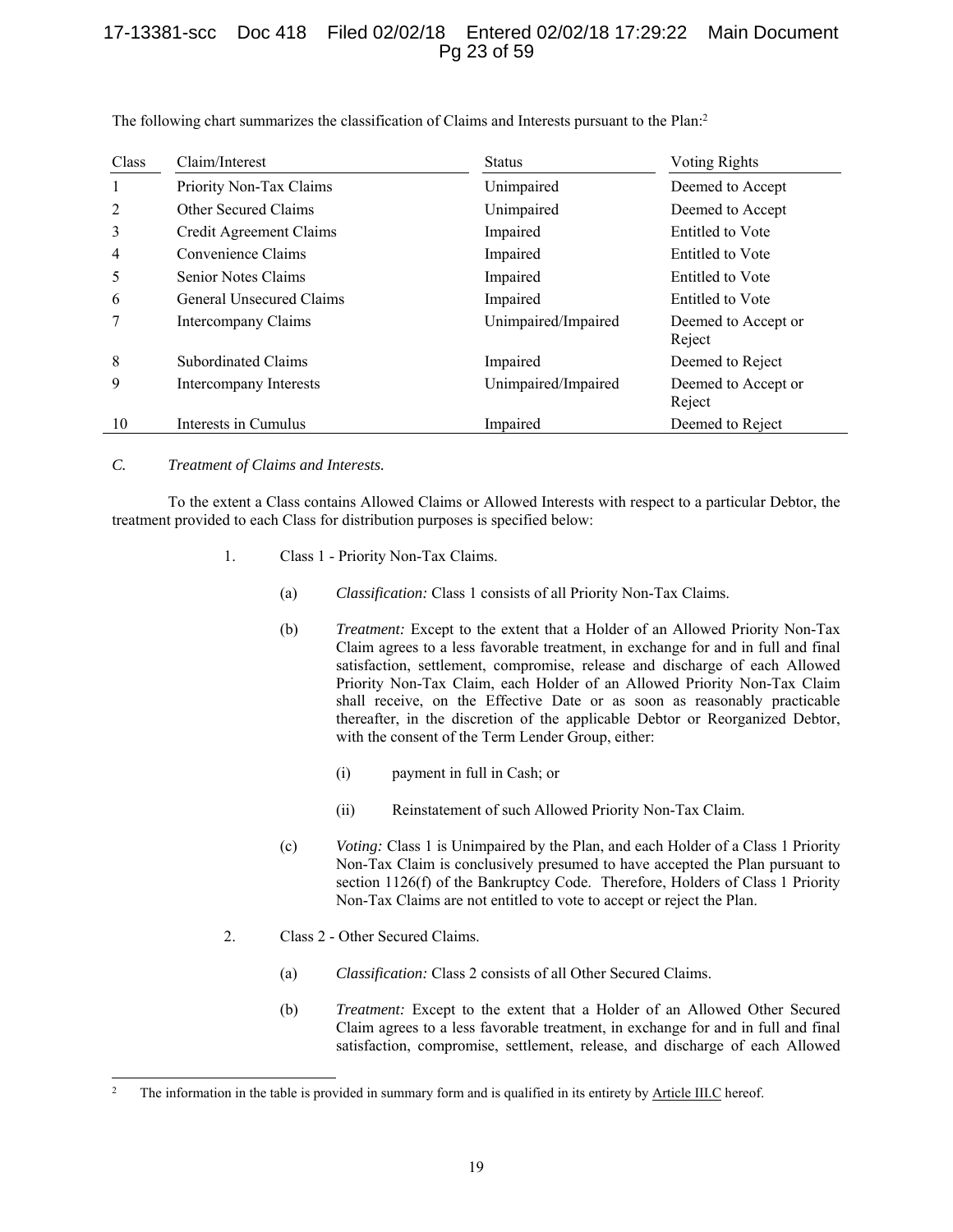# 17-13381-scc Doc 418 Filed 02/02/18 Entered 02/02/18 17:29:22 Main Document Pg 24 of 59

Other Secured Claim, each Holder of an Allowed Other Secured Claim shall receive, on the Effective Date or as soon as reasonably practicable thereafter, in the discretion of the applicable Debtor or Reorganized Debtor, with the consent of the Term Lender Group, either:

- (i) payment in full in Cash;
- (ii) Reinstatement of such Allowed Other Secured Claim; or
- (iii) delivery of the collateral securing any such Allowed Other Secured Claim and payment of any interest required under section 506(b) of the Bankruptcy Code.
- (c) *Voting:* Class 2 is Unimpaired by the Plan, and each Holder of a Class 2 Other Secured Claim is conclusively presumed to have accepted the Plan pursuant to section 1126(f) of the Bankruptcy Code. Therefore, Holders of Class 2 Other Secured Claims are not entitled to vote to accept or reject the Plan.
- 3. Class 3 Credit Agreement Claims.
	- (a) *Classification*: Class 3 consists of all Credit Agreement Claims.
	- (b) *Allowance:* On the Effective Date, the Credit Agreement Claims shall be Allowed in the aggregate principal amount of \$1, 728,614,099.90, plus accrued and unpaid interest on such principal amount through the Petition Date and other amounts due and owing pursuant to the Credit Agreement and orders of the Bankruptcy Court, including such other amounts required to be paid as adequate protection under the Cash Collateral Order through and including the Effective Date, and shall not be subject to any avoidance, reductions, setoff, offset, recoupment, recharacterization, subordination (whether equitable, contractual or otherwise), counterclaims, crossclaims, defenses, disallowance, impairment, objection, or any other challenges under any applicable law or regulation by any person or entity.
	- (c) *Treatment:* Except to the extent that a Holder of an Allowed Credit Agreement Claim agrees to a less favorable treatment, in exchange for and in full and final satisfaction, compromise, settlement, release, and discharge of each Allowed Credit Agreement Claim, each Holder of an Allowed Credit Agreement Claim shall receive, on the Effective Date or as soon as reasonably practicable thereafter, its Pro Rata share of and interest in (i) the First Lien Exit Facility, and (ii) the Term Loan Lender Equity Distribution; *provided*, that the Debtors and the Term Lender Group may determine, in their reasonable discretion, to provide, at the election of a Holder of an Allowed Credit Agreement Claim, that such Holder may elect to receive its Pro Rata share of the Term Loan Lender Equity Distribution in the form of Restricted Stock issued in an amount of value equal to the Pro Rata share of the Term Loan Lender Equity Distribution such Holder would otherwise receive pursuant to this section; *provided*, *further*, and notwithstanding anything herein to the contrary, that the distribution of the Term Loan Lender Equity Distribution shall be made pursuant to, and subject to the terms and conditions of, the Equity Allocation Mechanism.
	- (d) *Voting:* Class 3 is Impaired. Therefore, Holders of Class 3 Credit Agreement Claims are entitled to vote to accept or reject the Plan.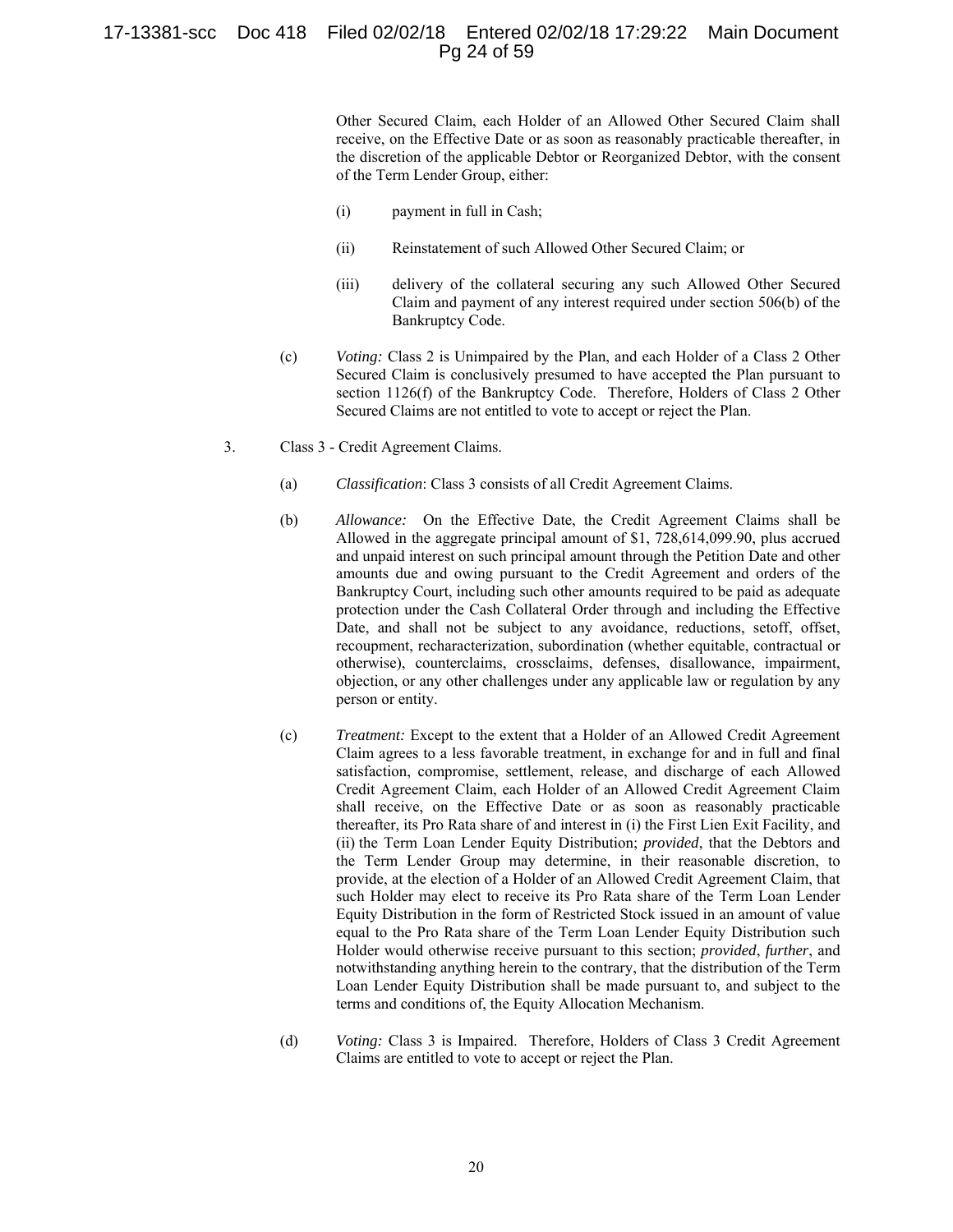# 17-13381-scc Doc 418 Filed 02/02/18 Entered 02/02/18 17:29:22 Main Document Pg 25 of 59

- 4. Class 4 Convenience Claims.
	- (a) *Classification:* Class 4 consists of all Convenience Claims.
	- (b) *Treatment:* Except to the extent that a Holder of an Allowed Convenience Claim agrees to a less favorable treatment, in exchange for and in full and final satisfaction, compromise, settlement, release, and discharge of each Allowed Convenience Claim, each Holder of an Allowed Convenience Claim shall receive, on the Effective Date or as soon as reasonably practicable thereafter, Cash in an amount equal to 100% of the Allowed Convenience Claim; *provided*, that Cash distributions to Holders of Allowed Convenience Claims shall not, in the aggregate, exceed the Convenience Class Cap without the prior written consent of the Term Lender Group; *provided*, *further*, that if the aggregate amount of Allowed Convenience Claims exceeds the Convenience Class Cap and the Term Lender Group does not consent to an increase in the Convenience Class Cap, then each Holder of an Allowed Convenience Claim shall receive Cash in an amount equal to its Pro Rata share of the Convenience Class Cap.
	- (c) *Voting:* Class 4 is Impaired. Therefore, Holders of Class 4 Convenience Claims are entitled to vote to accept or reject the Plan. Notwithstanding the foregoing, if the aggregate Allowed amount of all Allowed Convenience Claims is less than or equal to the Convenience Class Cap, then the Debtors reserve the right to assert that the Holders of Class 4 Convenience Claims are Unimpaired.
- 5. Class 5 Senior Notes Claims.
	- (a) *Classification:* Class 5 consists of all Senior Notes Claims.
	- (b) *Allowance:* On the Effective Date, the Senior Notes Claims shall be Allowed in the aggregate principal amount of \$610 million, (i) plus accrued and unpaid interest on such principal amount through the Petition Date, plus (ii) if Allowed by Final Order other than the Confirmation Order, accrued and unpaid interest (but excluding any amounts included in clause (i)), premiums, fees and costs and expenses, including, without limitation, attorney's fees, trustee's fees, and other professional fees and disbursements, and other obligations, in each case, solely to the extent owing under the Senior Notes Indenture.
	- (c) *Treatment:* Except to the extent that a Holder of an Allowed Senior Notes Claim agrees to a less favorable treatment, in exchange for and in full and final satisfaction, compromise, settlement, release, and discharge of each Allowed Senior Notes Claim, each Holder of an Allowed Senior Notes Claim shall receive, on the Effective Date or as soon as reasonably practicable thereafter, its Pro Rata share of the Unsecured Creditor Equity Distribution. The Unsecured Creditor Equity Distribution shall be allocated Pro Rata to Holders of Allowed Claims in Classes 5 and 6, and notwithstanding anything in the Plan to the contrary, shall be made pursuant to, and subject to the terms and conditions of, the Equity Allocation Mechanism.
	- (d) *Voting:* Class 5 is Impaired. Therefore, Holders of Class 5 Senior Notes Claims are entitled to vote to accept or reject the Plan.
- 6. Class 6 General Unsecured Claims.
	- (a) *Classification:* Class 6 consists of all General Unsecured Claims.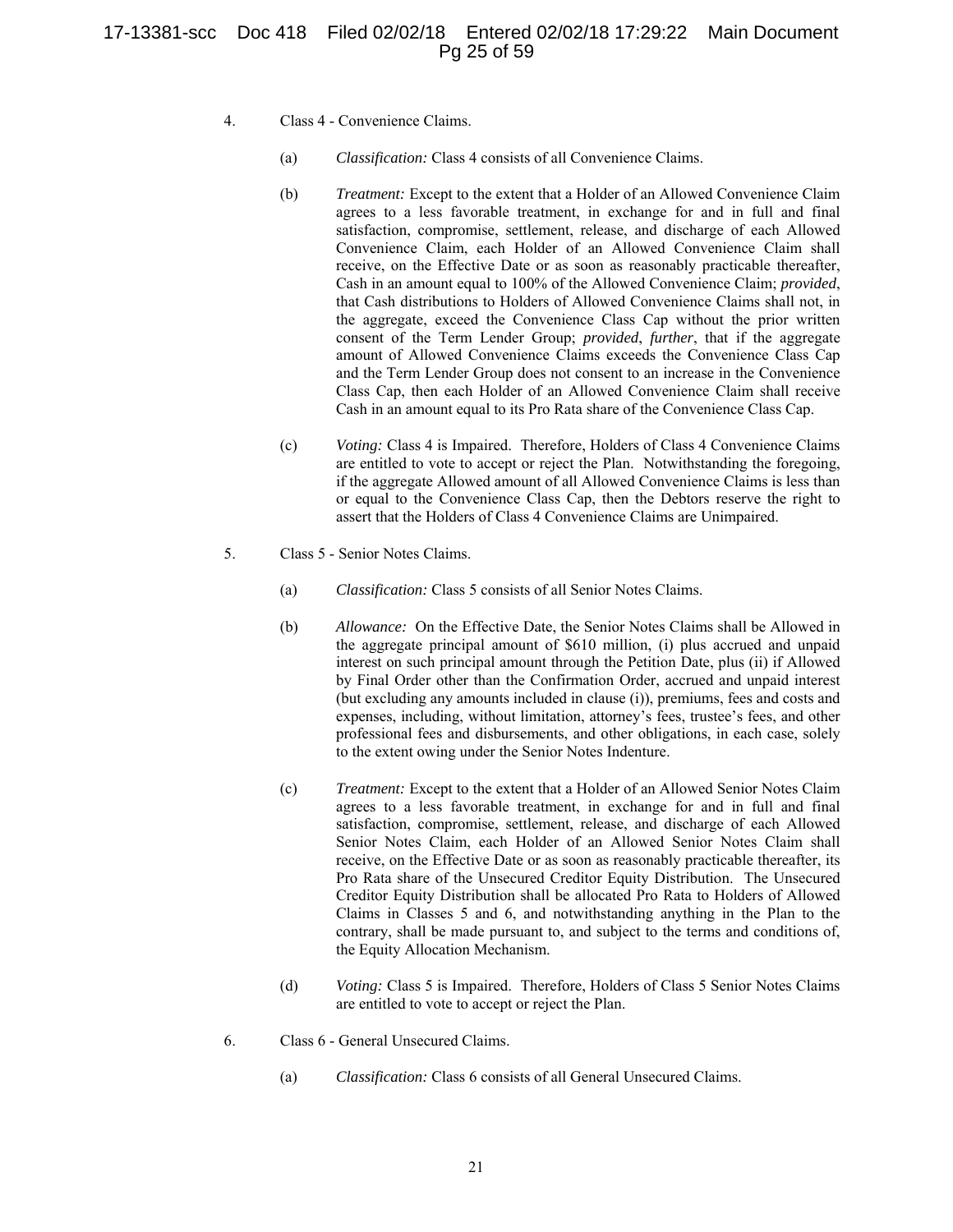# 17-13381-scc Doc 418 Filed 02/02/18 Entered 02/02/18 17:29:22 Main Document Pg 26 of 59

- (b) *Treatment:* Except to the extent that a Holder of an Allowed General Unsecured Claim agrees to a less favorable treatment, in exchange for and in full and final satisfaction, compromise, settlement, release, and discharge of each Allowed General Unsecured Claim, each Holder of an Allowed General Unsecured Claim shall receive, on the Effective Date or as soon as reasonably practicable thereafter, its Pro Rata share of the Unsecured Creditor Equity Distribution. The Unsecured Creditor Equity Distribution shall be allocated Pro Rata to Holders of Allowed Claims in Classes 5 and 6, and notwithstanding anything in the Plan to the contrary, shall be made pursuant to, and subject to the terms and conditions of, the Equity Allocation Mechanism.
- (c) *Voting:* Class 6 is Impaired. Therefore, Holders of Class 6 General Unsecured Claims are entitled to vote to accept or reject the Plan.
- 7. Class 7 Intercompany Claims.
	- (a) *Classification:* Class 7 consists of all Intercompany Claims.
	- (b) *Treatment:* On the Effective Date or as soon as reasonably practicable thereafter, Allowed Intercompany Claims shall be, at the option of the Debtors or the Reorganized Debtors, as applicable, with the reasonable consent of the Term Lender Group, either (i) Reinstated as of the Effective Date, or (ii) cancelled without any distribution on account of such Intercompany Claims.
	- (c) *Voting:* Class 7 is Unimpaired or Impaired by the Plan, and each Holder of a Class 7 Intercompany Claim is conclusively presumed to have accepted the Plan pursuant to section 1126(f) of the Bankruptcy Code or rejected the Plan pursuant to section 1126(g) of the Bankruptcy Code. Therefore, Holders of Class 7 Intercompany Claims are not entitled to vote to accept or reject the Plan.
- 8. Class 8 Subordinated Claims.
	- (a) *Classification:* Class 8 consists of all Subordinated Claims.
	- (b) *Treatment:* Subordinated Claims shall be subordinated to all other Claims against the Debtors, shall receive no distributions on account of such Subordinated Claims, and shall be discharged.
	- (c) *Voting:* Class 8 is Impaired by the Plan, and each Holder of a Class 8 Subordinated Claim is conclusively presumed to have rejected the Plan pursuant to section 1126(g) of the Bankruptcy Code. Therefore, Holders of Class 8 Subordinated Claims are not entitled to vote to accept or reject the Plan.
- 9. Class 9 Intercompany Interests.
	- (a) *Classification:* Class 9 consists of all Intercompany Interests.
	- (b) *Treatment:* To preserve the Debtors' corporate structure, on the Effective Date, or as soon thereafter as reasonably practicable, all Allowed Intercompany Interests shall be, at the option of the Debtors or the Reorganized Debtors, as applicable, with the reasonable consent of the Term Lender Group, either (i) Reinstated as of the Effective Date, or (ii) cancelled without any distribution on account of such Intercompany Interests.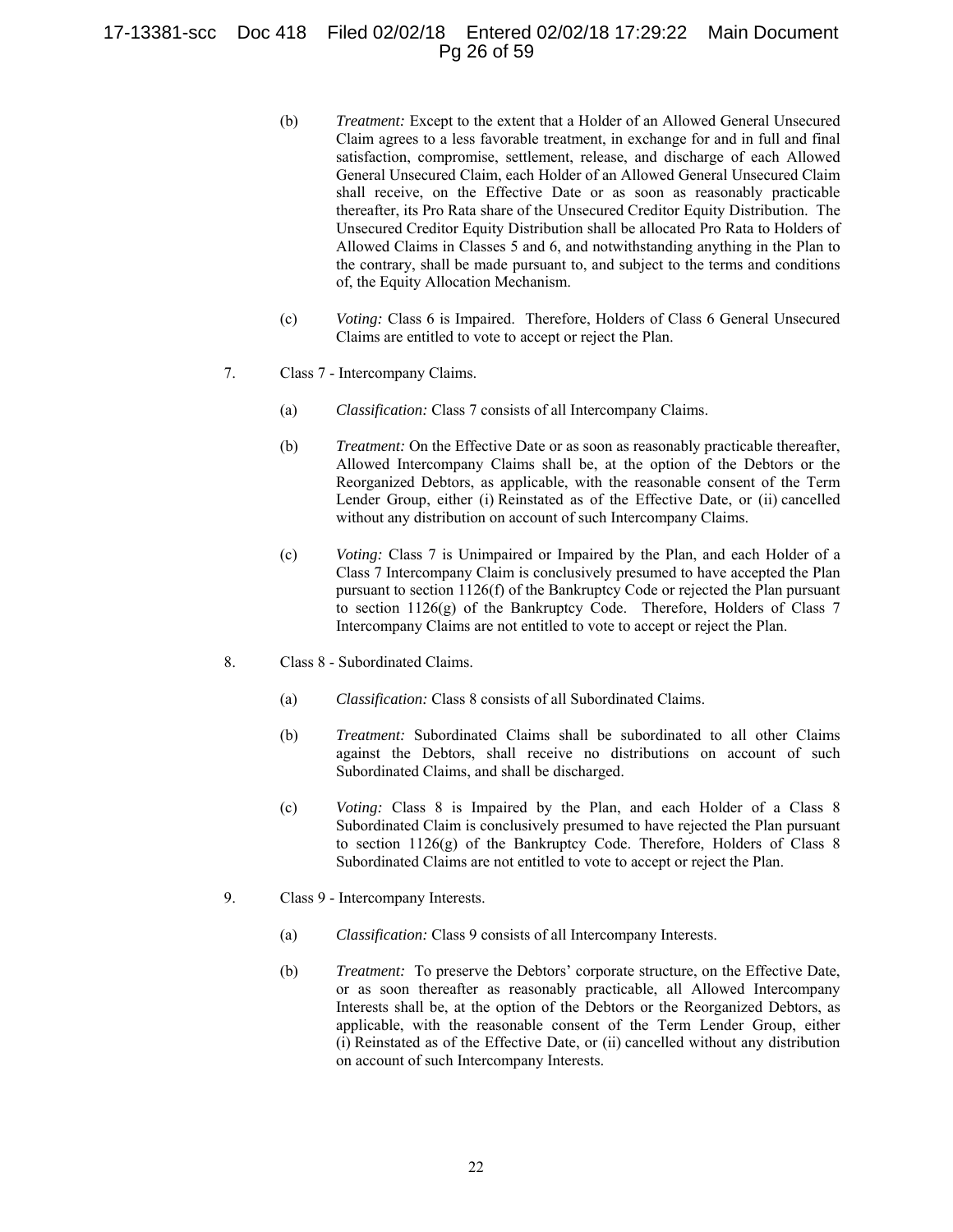# 17-13381-scc Doc 418 Filed 02/02/18 Entered 02/02/18 17:29:22 Main Document Pg 27 of 59

(c) *Voting:* Class 9 is Unimpaired or Impaired by the Plan, and each Holder of a Class 9 Intercompany Interest is conclusively presumed to have accepted the Plan pursuant to section 1126(f) of the Bankruptcy Code or rejected the Plan pursuant to section 1126(g) of the Bankruptcy Code. Therefore, Holders of Class 9 Intercompany Interests are not entitled to vote to accept or reject the Plan.

#### 10. Class 10 - Interests in Cumulus.

- (a) *Classification:* Class 10 consists of all Interests in Cumulus.
- (b) *Treatment:* On the Effective Date, all Allowed Interests in Cumulus shall be cancelled without any distribution on account of such Interests in Cumulus.
- (c) *Voting:* Class 10 is Impaired by the Plan, and each Holder of a Class 10 Allowed Interest in Cumulus is conclusively presumed to have rejected the Plan pursuant to section 1126(g) of the Bankruptcy Code. Therefore, Holders of Class 10 Allowed Interests in Cumulus are not entitled to vote to accept or reject the Plan.

#### *D. Voting of Claims*.

Each Holder of a Claim in an Impaired Class that is entitled to vote on the Plan as of the record date for voting on the Plan pursuant to Article III hereof shall be entitled to vote to accept or reject the Plan as provided in the Disclosure Statement Order or any other order of the Bankruptcy Court.

## *E. No Substantive Consolidation.*

Although the Plan is presented as a joint plan of reorganization, this Plan does not provide for the substantive consolidation of the Debtors' Estates, and on the Effective Date, the Debtors' Estates shall not be deemed to be substantively consolidated for any reason. Nothing in this Plan or the Disclosure Statement shall constitute or be deemed to constitute an admission that any one or all of the Debtors is subject to or liable for any Claims against any other Debtor.

#### *F. Acceptance by Impaired Classes*.

Pursuant to section 1126(c) of the Bankruptcy Code, and except as otherwise provided in section 1126(e) of the Bankruptcy Code, an Impaired Class of Claims shall have accepted the Plan if Holders of at least two-thirds in dollar amount and more than one-half in number of the Claims of such Class entitled to vote that actually vote on the Plan have voted to accept the Plan. Credit Agreement Claims (Class 3), Convenience Claims (Class 4), Senior Notes Claims (Class 5), and General Unsecured Claims (Class 6) are Impaired, and the votes of Holders of Claims in such Classes will be solicited. If a Class contains Holders of Claims eligible to vote and no Holders of Claims eligible to vote in such Class vote to accept or reject the Plan, the Plan shall be presumed accepted by the Holders of such Claims in such Class.

#### *G. Special Provision Governing Claims.*

Except as specifically provided in the Plan, nothing in the Plan shall affect the Debtors' or the Reorganized Debtors' rights in respect of any Claims, including legal and equitable defenses to or setoffs or recoupments against, any such Claims.

## *H. Elimination of Vacant Classes.*

Any Class of Claims or Interests that, with respect to any Debtor, does not have a Holder of an Allowed Claim or Allowed Interest or a Claim or Interest temporarily Allowed by the Bankruptcy Court solely for voting purposes as of the date of the Confirmation Hearing shall be deemed eliminated from the Plan with respect to such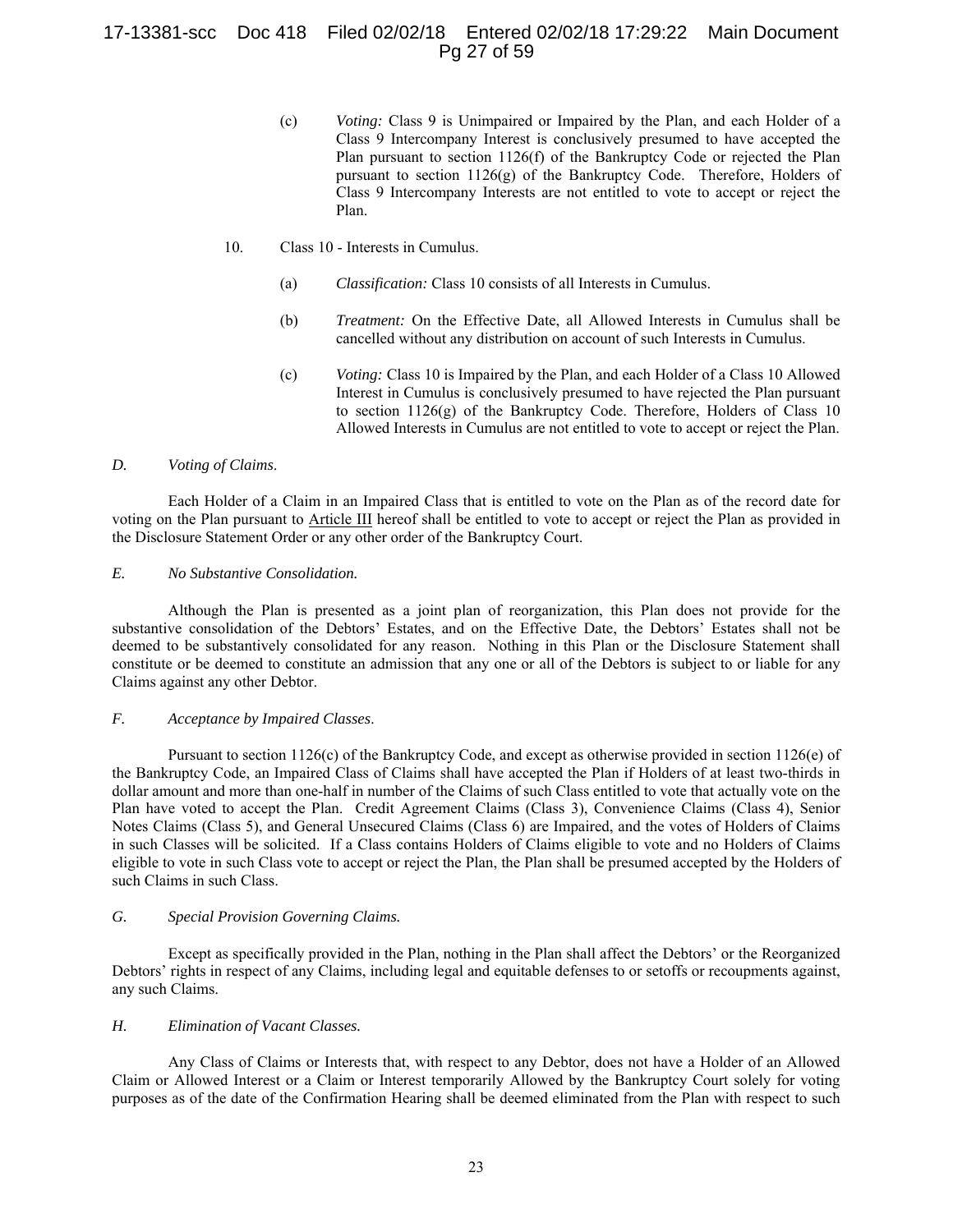# 17-13381-scc Doc 418 Filed 02/02/18 Entered 02/02/18 17:29:22 Main Document Pg 28 of 59

Debtor for purposes of (i) voting to accept or reject the Plan and (ii) determining acceptance or rejection of the Plan by such Class pursuant to section 1129(a)(8) of the Bankruptcy Code.

#### *I. Consensual Confirmation*.

The Plan shall be deemed a separate chapter 11 plan for each Debtor. To the extent that there is no rejecting Class of Claims in the chapter 11 plan of any Debtor, such Debtor shall seek Confirmation of its plan pursuant to section 1129(a) of the Bankruptcy Code.

#### *J. Confirmation Pursuant to Sections 1129(a)(10) and 1129(b) of the Bankruptcy Code.*

Section  $1129(a)(10)$  of the Bankruptcy Code shall be satisfied for purposes of Confirmation by acceptance of the Plan by an Impaired Class of Claims. The Debtors shall seek Confirmation pursuant to section 1129(b) of the Bankruptcy Code with respect to any rejecting Class of Claims.

#### *K. Controversy Concerning Impairment or Classification.*

If a controversy arises as to whether any Claims or Interests or any Class of Claims or Interests is Impaired or is properly classified under the Plan, the Bankruptcy Court shall, after notice and a hearing, resolve such controversy on or before the Confirmation Date.

#### *L. Subordinated Claims.*

Except as expressly provided herein, the allowance, classification, and treatment of all Allowed Claims and Interests and the respective distributions and treatments under the Plan take into account and conform to the relative priority and rights of the Claims and Interests in each Class in connection with any contractual, legal, and equitable subordination rights relating thereto, whether arising under general principles of equitable subordination, section 510 of the Bankruptcy Code, or otherwise. Pursuant to section 510 of the Bankruptcy Code, the Reorganized Debtors reserve the right to re-classify any Allowed Claim or Interest in accordance with any contractual, legal, or equitable subordination relating thereto.

#### **ARTICLE IV. MEANS FOR IMPLEMENTATION OF THE PLAN**

#### *A. Sources of Consideration for Plan Distributions*.

The Reorganized Debtors shall fund distributions under the Plan, as applicable with the First Lien Exit Facility, the New Revolving Credit Facility (if any), the New Securities, and other Cash of the Debtors, including Cash from business operations, which shall be sufficient to make the other required payments on or after the Effective Date under the Plan and provide the Reorganized Debtors with working capital necessary to run their business. Each distribution and issuance referred to in Article VI of the Plan shall be governed by the terms and conditions set forth herein applicable to such distribution or issuance and by the terms and conditions of the instruments or other documents evidencing or relating to such distribution or issuance, which terms and conditions shall bind each Entity receiving such distribution or issuance; *provided*, that, to the extent that a term of the Plan conflicts with the term of any such instruments or other documents, the terms of this Plan shall govern.

For the avoidance of doubt, the Debtors and the Reorganized Debtors will be entitled to transfer funds between and among themselves as they determine to be necessary or appropriate to enable the Reorganized Debtors to satisfy their obligations under the Plan, subject in all respects to the terms of the First Lien Exit Facility and the New Revolving Credit Facility, if any. Except as set forth herein, any changes in intercompany account balances resulting from such transfers will be accounted for and settled in accordance with the Debtors' historical intercompany account settlement practices and will not violate the terms of the Plan.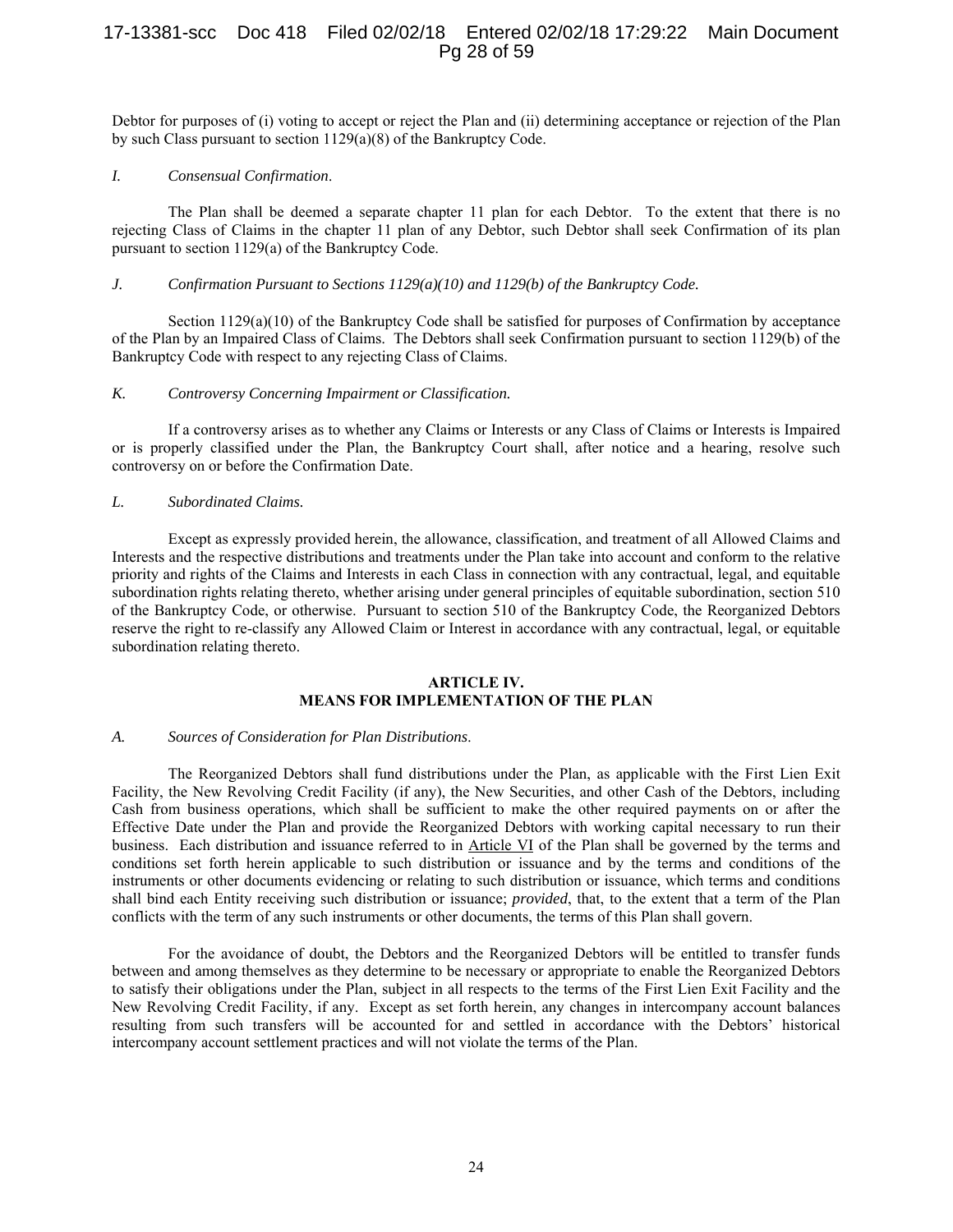## 17-13381-scc Doc 418 Filed 02/02/18 Entered 02/02/18 17:29:22 Main Document Pg 29 of 59

#### *B. First Lien Exit Facility.*

On the Effective Date, the Reorganized Debtors shall enter into the First Lien Exit Facility, the terms of which will be set forth in the First Lien Exit Facility Documents. All Holders of Allowed Credit Agreement Claims entitled to distribution hereunder shall be deemed to be a party to, and bound by, the First Lien Exit Facility Agreement, regardless of whether such Holder has executed a signature page thereto. Confirmation of the Plan shall be deemed approval of the First Lien Exit Facility and the First Lien Exit Facility Documents, as applicable, and all transactions contemplated thereby, and all actions to be taken, undertakings to be made, and obligations to be incurred by the Reorganized Debtors in connection therewith, and authorization of the Reorganized Debtors to enter into and execute the First Lien Exit Facility Documents and such other documents as may be required to effectuate the treatment afforded by the First Lien Exit Facility. On the Effective Date, all of the Liens and security interests to be granted in accordance with the First Lien Exit Facility Documents (a) shall be deemed to be granted, (b) shall be legal, binding, and enforceable Liens on, and security interests in, the collateral granted thereunder in accordance with the terms of the First Lien Exit Facility Documents, (c) shall be deemed perfected on the Effective Date, and (d) shall not be subject to recharacterization or equitable subordination for any purposes whatsoever and shall not constitute preferential transfers or fraudulent conveyances under the Bankruptcy Code or any applicable non-bankruptcy law. The Reorganized Debtors and the persons and entities granted such Liens and security interests shall be authorized to make all filings and recordings, and to obtain all governmental approvals and consents necessary to establish and perfect such Liens and security interests under the provisions of the applicable state, federal, or other law that would be applicable in the absence of the Plan and the Confirmation Order (it being understood that perfection shall occur automatically by virtue of the entry of the Confirmation Order and any such filings, recordings, approvals, and consents shall not be required), and the Reorganized Debtors shall thereafter cooperate to make all other filings and recordings that otherwise would be necessary under applicable law to give notice of such Liens and security interests to third parties.

#### *C. New Revolving Credit Facility.*

On the Effective Date, the Reorganized Debtors shall be authorized, but not directed, to enter into the New Revolving Credit Facility (if any), the terms of which will be set forth in the New Revolving Credit Facility Documents (if any). Confirmation of the Plan shall be deemed approval of the New Revolving Credit Facility and the New Revolving Credit Facility Documents, as applicable, and all transactions contemplated thereby, and all actions to be taken, undertakings to be made, and obligations to be incurred by the Reorganized Debtors in connection therewith, and authorization of the Reorganized Debtors to enter into and execute the New Revolving Credit Facility Documents (if any) and such other documents as may be required to effectuate the treatment afforded by any such New Revolving Credit Facility. On the Effective Date, if the Reorganized Debtors have obtained a New Revolving Credit Facility, all of the Liens and security interests to be granted in accordance with the New Revolving Credit Facility Documents (a) shall be deemed to be granted, (b) shall be legal, binding, and enforceable Liens on, and security interests in, the collateral granted thereunder in accordance with the terms of the New Revolving Credit Facility Documents, (c) shall be deemed perfected on the Effective Date, and (d) shall not be subject to recharacterization or equitable subordination for any purposes whatsoever and shall not constitute preferential transfers or fraudulent conveyances under the Bankruptcy Code or any applicable non-bankruptcy law. The Reorganized Debtors and the persons and entities granted such Liens and security interests shall be authorized to make all filings and recordings, and to obtain all governmental approvals and consents necessary to establish and perfect such Liens and security interests under the provisions of the applicable state, federal, or other law that would be applicable in the absence of the Plan and the Confirmation Order (it being understood that perfection shall occur automatically by virtue of the entry of the Confirmation Order and any such filings, recordings, approvals, and consents shall not be required), and the Reorganized Debtors shall thereafter cooperate to make all other filings and recordings that otherwise would be necessary under applicable law to give notice of such Liens and security interests to third parties.

#### *D. Issuance and Distribution of New Securities.*

On the Effective Date, or as soon as reasonably practicable thereafter, subject to Article IV.H, the New Securities shall be distributed to (a) Holders of Allowed Claims in Class 3, (b) Holders of Allowed Claims in Class 5, and (c) Holders of Allowed Claims in Class 6, as and if applicable. In each case, such New Securities shall be subject to dilution by any New Common Stock issued pursuant to the Management Incentive Plan. All Holders of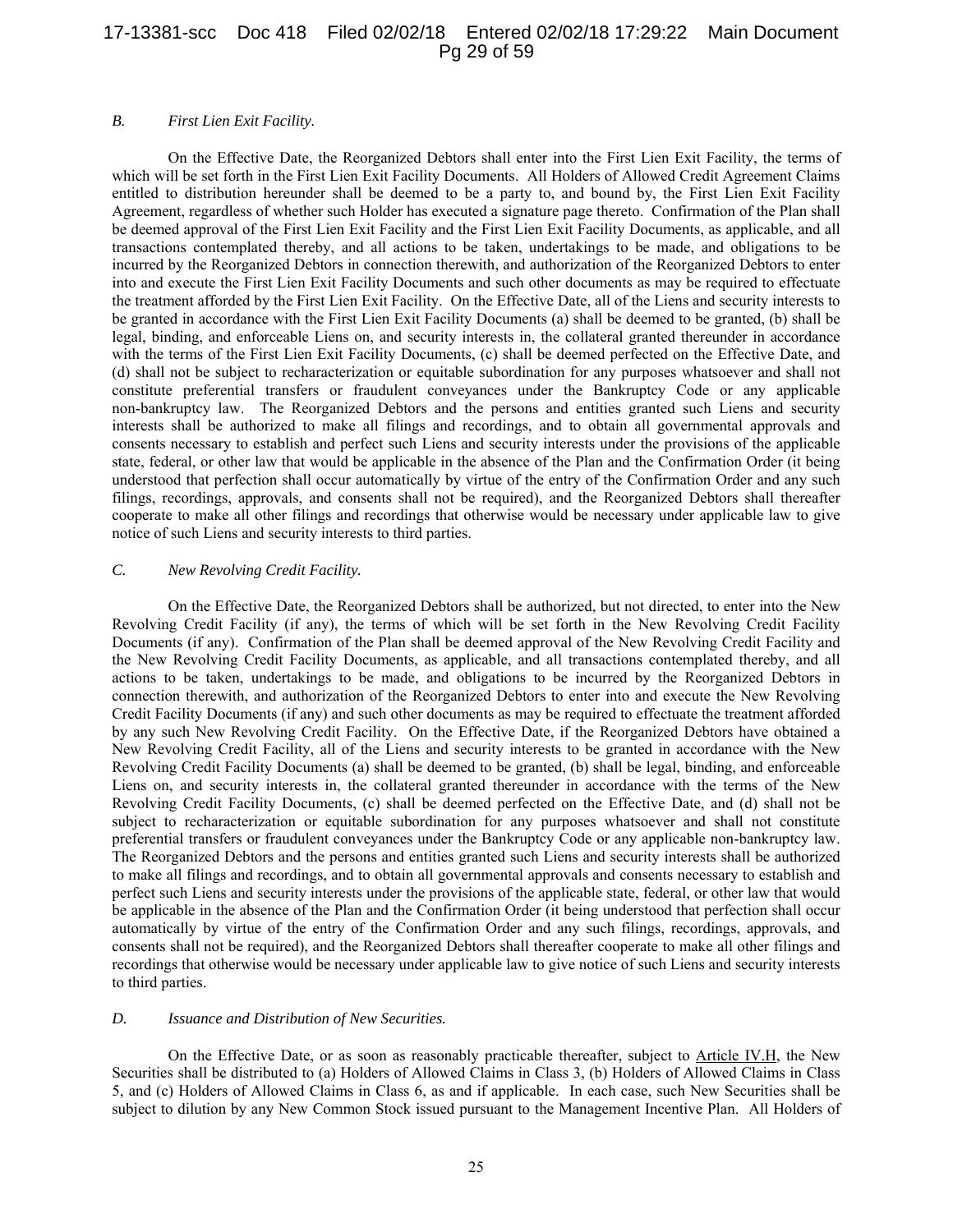## 17-13381-scc Doc 418 Filed 02/02/18 Entered 02/02/18 17:29:22 Main Document Pg 30 of 59

Allowed Credit Agreement Claims, Allowed Senior Notes Claims and Allowed General Unsecured Claims entitled to distribution hereunder shall be deemed to be a party to, and bound by, the New Shareholders' Agreement, if any, regardless of whether such Holder has executed a signature page thereto. The allocation of New Securities among the Holders of Allowed Credit Agreement Claims, Allowed Senior Notes Claims, and Allowed General Unsecured Claims shall be made in accordance with the Equity Allocation Mechanism. The issuance of the New Common Stock by Reorganized Cumulus, including options, stock appreciation rights, restricted stock units, or other equity awards, if any, in connection with the Management Incentive Plan, is authorized without the need for any further corporate action and without any further action by the Holders of Claims or Interests.

All of the New Securities issued pursuant to the Plan and section 1145 of the Bankruptcy Code shall be duly authorized, validly issued, fully paid, and non-assessable. Each distribution and issuance of the New Securities under the Plan shall be governed by the terms and conditions set forth in the Plan applicable to such distribution or issuance and by the terms and conditions of the instruments evidencing or relating to such distribution or issuance, which terms and conditions shall bind each Entity receiving such distribution or issuance.

#### *E. Settlement of Claims and Interests.*

Pursuant to section 1123(b)(3)(A) of the Bankruptcy Code and Bankruptcy Rule 9019, and in consideration of the distributions, releases, and other benefits provided under the Plan, the Plan constitutes a good faith compromise and settlement of any and all Claims and Interests and controversies resolved pursuant to the Plan. The entry of the Confirmation Order shall constitute the Bankruptcy Court's approval of the compromise or settlement of all such Claims, Interests, and controversies, as well as a finding by the Bankruptcy Court that such compromise or settlement is in the best interests of the Debtors, their Estates, and Holders of Claims and Interests and is fair, equitable, and within the range of reasonableness.

#### *F. Restructuring Transactions.*

On the Effective Date, or as soon as reasonably practicable thereafter, the Reorganized Debtors may take any and all actions as may be necessary or appropriate to effect any transaction described in, approved by, contemplated by or necessary to effectuate the Restructuring Transactions under and in connection with the Plan.

#### *G. Corporate Existence*.

Except as otherwise provided in the Plan or any agreement, instrument, or other document incorporated in the Plan or the Plan Supplement, on the Effective Date, each Debtor shall continue to exist after the Effective Date as a Reorganized Debtor and as a separate corporation, limited liability company, partnership, or other form of entity, as the case may be, with all the powers of a corporation, limited liability company, partnership, or other form of entity, as the case may be, pursuant to the applicable law in the jurisdiction in which each applicable Debtor is incorporated or formed and pursuant to the respective certificate of incorporation and by-laws (or other analogous formation or governing documents) in effect before the Effective Date, except to the extent such certificate of incorporation and by-laws (or other analogous formation or governing documents) are amended by the Plan or otherwise amended in accordance with applicable law. To the extent such documents are amended, such documents are deemed to be amended pursuant to the Plan and require no further action or approval (other than any requisite filings required under applicable state or federal law).

#### *H. FCC Licenses.*

The required FCC Applications shall be filed, as promptly as practicable, including the FCC Long Form Application and the Petition for Declaratory Ruling. After such filing is made, any person who thereafter acquires a Credit Agreement Claim, a Senior Notes Claim, or a General Unsecured Claim may be issued Special Warrants in lieu of any New Common Stock that would otherwise be issued to such Person under the Plan. In addition, the Debtors may, in their sole discretion, request that the Bankruptcy Court implement restrictions on trading of Claims and Interests that might adversely affect the FCC Approval process. The Debtors shall request that the FCC process the FCC Long Form Application separate and apart from the Petition for Declaratory Ruling. Regardless of whether the FCC consents to the request for separate processing, the Debtors shall diligently prosecute the FCC Applications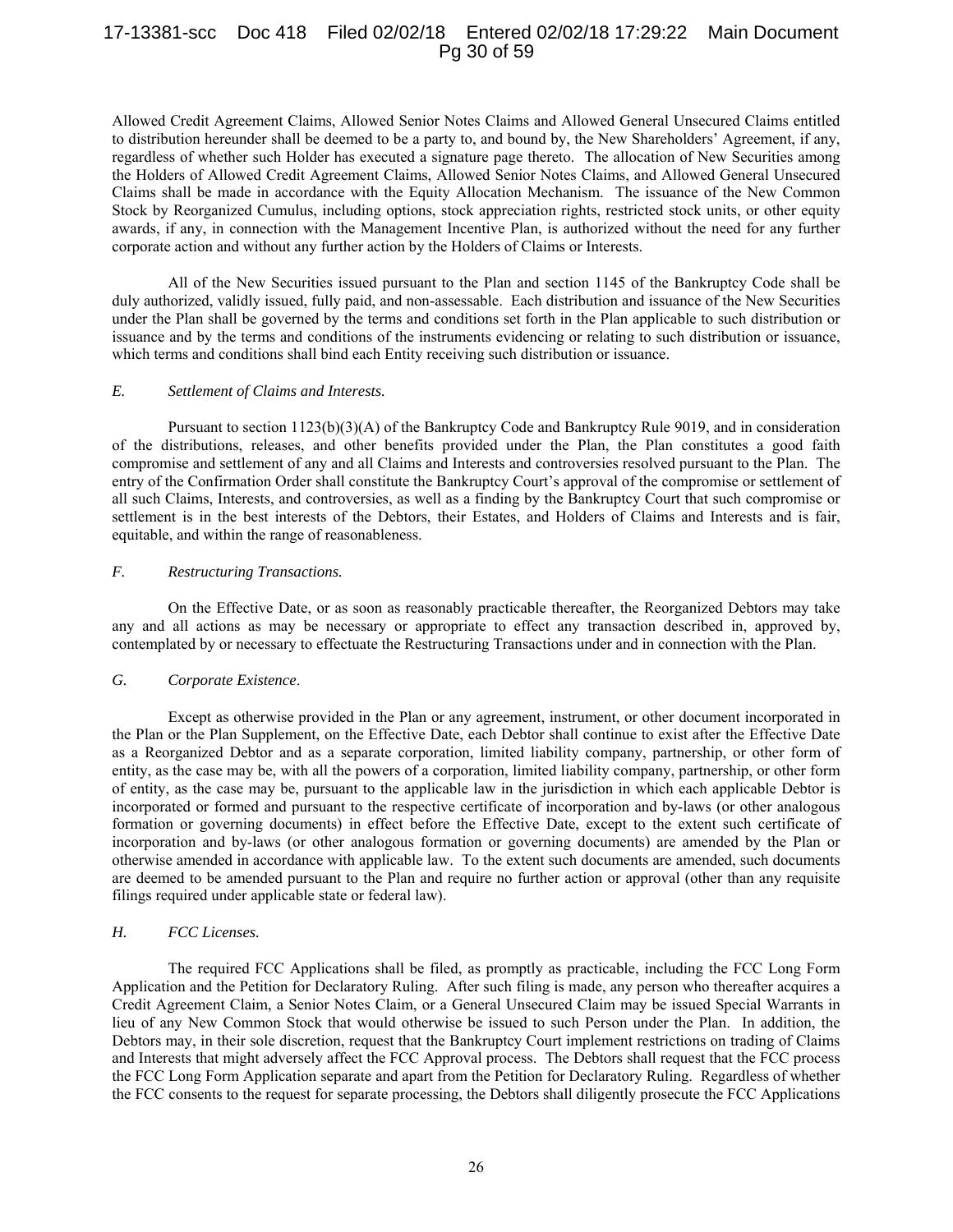## 17-13381-scc Doc 418 Filed 02/02/18 Entered 02/02/18 17:29:22 Main Document Pg 31 of 59

and shall promptly provide such additional documents or information requested by the FCC in connection with its review of the FCC Applications. In the event the FCC Approval is obtained while the Petition for Declaratory Ruling remains pending, the Debtors (or Reorganized Debtors, as applicable) shall continue to diligently prosecute the Petition for Declaratory Ruling.

#### *I. Vesting of Assets in the Reorganized Debtors.*

Except as otherwise provided in the Plan or any agreement, instrument, or other document incorporated in the Plan, the Plan Supplement or the Confirmation Order, on the Effective Date, pursuant to sections 1141(b) and (c) of the Bankruptcy Code, all property (including all interests, rights, and privileges related thereto) in each Estate, all Causes of Action, and any property acquired by any of the Debtors pursuant to the Plan, including Interests held by the Debtors in any non-Debtor Affiliates, shall vest in each applicable Reorganized Debtor, free and clear of all Liens, Claims, charges, encumbrances, or other interests, except for Liens securing the First Lien Exit Facility, the New Revolving Credit Facility (if any) and any Other Secured Claims that are Reinstated pursuant to the Plan. On and after the Effective Date, except as otherwise provided in the Plan or the Confirmation Order, each Reorganized Debtor may operate its business and may use, acquire, or dispose of property and compromise or settle any Claims, Interests, or Causes of Action without supervision or approval by the Bankruptcy Court and free of any restrictions of the Bankruptcy Code, the Bankruptcy Rules or the Local Rules.

#### *J. Cancellation of Existing Indebtedness and Securities.*

Except as otherwise expressly provided in the Plan, on the Effective Date, (i) the Credit Documents, the Senior Notes Indenture, the Interests in the Debtors and all notes, bonds, agreements, instruments and other documents evidencing or creating any indebtedness or obligation of the Debtors related to the Credit Documents, the Senior Notes Indenture or any Interest in the Debtors (collectively, the "Cancelled Debt and Equity Documentation") shall be deemed cancelled, discharged, and of no force or effect; and (ii) the obligations of the Debtors under or in respect of the Credit Documents, the Senior Notes Indenture, the Interests in the Debtors and all other Cancelled Debt and Equity Documentation shall be discharged. The Holders of or parties to the Credit Documents, the Senior Notes Indenture, and such other Cancelled Debt and Equity Documentation will have no rights arising from or related to the Credit Documents, the Senior Notes Indenture and such other Cancelled Debt and Equity Documentation; provided, that notwithstanding Confirmation or the occurrence of the Effective Date, any such Credit Document, Senior Notes Indenture or other Cancelled Debt and Equity Documentation that governs the rights of the Holder of a Claim or Interest shall continue in effect solely for purposes of (i) enabling Holders of Allowed Claims and Allowed Interests to receive distributions under the Plan as provided herein, and allowing each of the Credit Agreement Agent and the Senior Notes Indenture Trustee to make or direct the distributions in accordance with the Plan as provided herein; (ii) allowing the Senior Notes Indenture Trustee to enforce its rights, claims, and interests vis-à-vis any parties other than the Released Parties or any of their respective property or assets; (iii) preserving any rights of the Senior Notes Indenture Trustee to payment of fees, expenses, and indemnification obligations as against any money or property distributable to the Holders of Allowed Senior Notes Claims under the Senior Notes Indenture, including any rights to priority of payment and/or to exercise the Senior Notes Indenture Trustee charging lien; (iv) allowing the Senior Notes Indenture Trustee to enforce any obligations owed to it under the Plan; (v) allowing the Senior Notes Indenture Trustee to appear in the Chapter 11 Cases or in any proceeding in the Bankruptcy Court or any other court; and (vi) permitting the Senior Notes Indenture Trustee to perform any functions that are necessary to effectuate the foregoing; provided, further, that section 10.7 of the Credit Agreement shall continue in effect solely as between the Term Loan Lenders and the Credit Agreement Agent, and not, for the avoidance of doubt, as to any Debtor, Reorganized Debtor or any of their respective property or assets.

Except for the foregoing, the Senior Notes Indenture Trustee and its agents shall be relieved of all further duties and responsibilities related to the Senior Notes Indenture and the Plan, except with respect to such other rights and obligations of the Senior Notes Indenture Trustee that, pursuant to the Senior Notes Indenture, survive the termination of such indenture. Subsequent to the performance by the Senior Notes Indenture Trustee of its obligations pursuant to the Plan, the Senior Notes Indenture Trustee and its agents shall be relieved of all further duties and responsibilities related to the Senior Notes Indenture.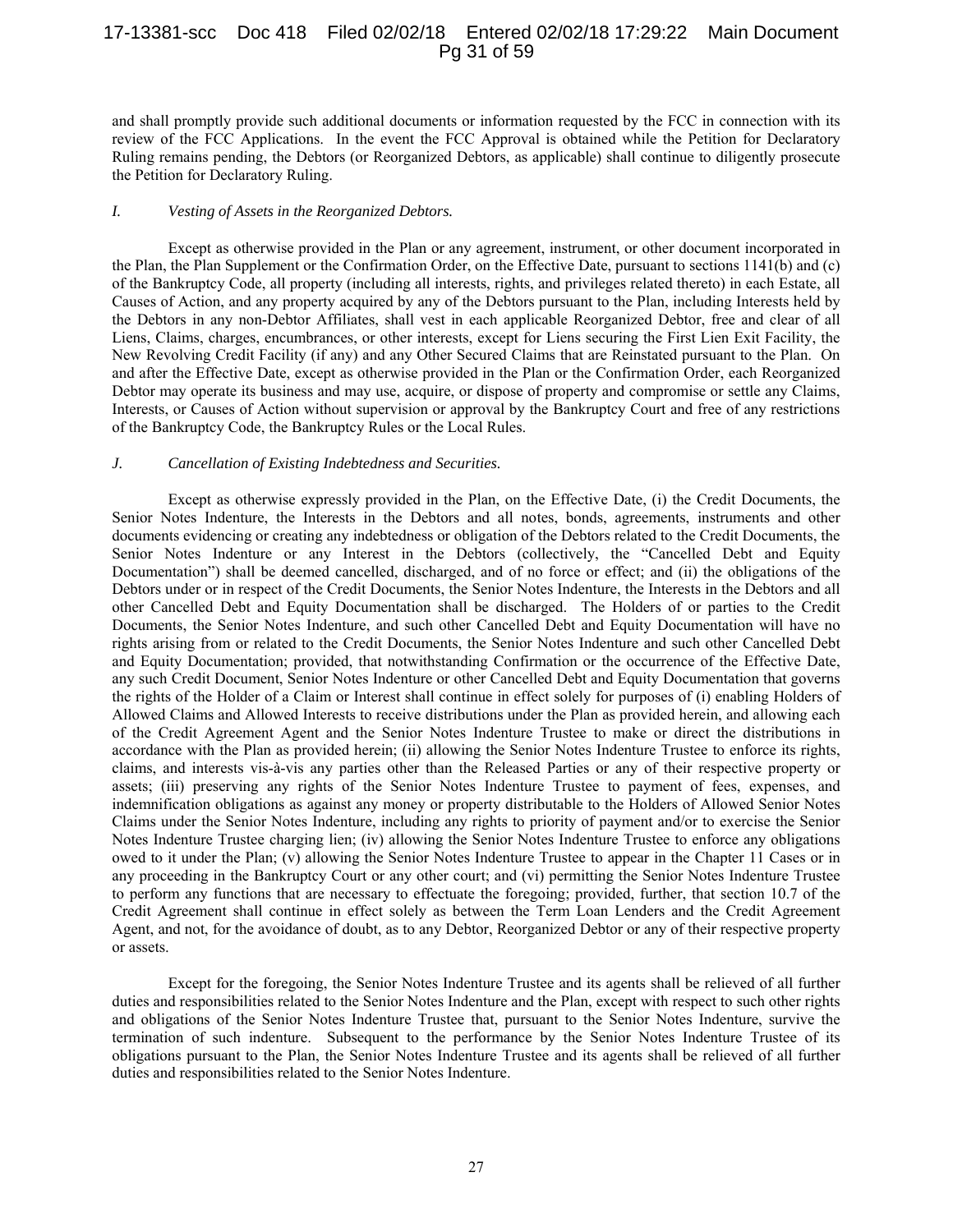## 17-13381-scc Doc 418 Filed 02/02/18 Entered 02/02/18 17:29:22 Main Document Pg 32 of 59

#### *K. Corporate Action*.

On the Effective Date, or as soon thereafter as is reasonably practicable, all actions contemplated by the Plan shall be deemed authorized and approved in all respects, including: (1) execution and entry into the First Lien Exit Facility; (2) execution and entry into the New Revolving Credit Facility (if any); (3) approval of and entry into the New Corporate Governance Documents; (4) issuance and distribution of the New Securities; (5) selection of the directors and officers for the Reorganized Debtors; (6) implementation of the Restructuring Transactions contemplated by this Plan; (7) adoption of the Management Incentive Plan; (8) adoption or assumption, if and as applicable, of the Management Employment Agreements; and (9) all other actions contemplated by the Plan (whether to occur before, on, or after the Effective Date). All matters provided for in the Plan involving the corporate structure of the Reorganized Debtors, and any corporate action required by the Debtors or the Reorganized Debtors in connection with the Plan, shall be deemed to have occurred and shall be in effect, without any requirement of further action by the Security holders, directors, or officers of the Debtors or the Reorganized Debtors.

On or (as applicable) before the Effective Date, the appropriate officers of the Debtors or the Reorganized Debtors (as applicable) shall be authorized to issue, execute, and deliver the agreements, documents, Securities, and instruments contemplated by the Plan (or necessary or desirable to effect the transactions contemplated by the Plan) in the name of and on behalf of the Reorganized Debtors, including the New Corporate Governance Documents, the First Lien Exit Facility Documents, including the First Lien Exit Credit Agreement, the New Revolving Credit Facility Documents (if any), including the New Revolving Credit Facility Agreement, and any and all related and ancillary agreements, documents, and filings, the New Securities, and any and all other agreements, documents, securities, and instruments relating to the foregoing. The authorizations and approvals contemplated by this Article IV shall be effective notwithstanding any requirements under non-bankruptcy law.

#### *L. New Certificates of Incorporation and New By-Laws.*

On or promptly after the Effective Date, the Reorganized Debtors will file their respective New Certificates of Incorporation with the applicable Secretaries of State and/or other applicable authorities in their respective states of incorporation in accordance with the corporate laws of such respective states of incorporation or formation. Pursuant to section 1123(a)(6) of the Bankruptcy Code, the New Certificates of Incorporation will prohibit the issuance of non-voting equity securities. After the Effective Date, the Reorganized Debtors may amend and restate their respective New Certificates of Incorporation and New By-Laws and other constituent documents as permitted by the laws of their respective states of incorporation and their respective New Certificates of Incorporation and New By-Laws.

#### *M. Directors and Officers of the Reorganized Debtors.*

As of the Effective Date, the term of the current members of the boards of directors of each Debtor shall expire, and the New Cumulus Board and the New Subsidiary Boards, as well as the officers of each of the Reorganized Debtors, shall be appointed in accordance with the New Certificates of Incorporation and New By-Laws of each Reorganized Debtor.

The New Cumulus Board shall be composed of seven members, which shall consist of Reorganized Cumulus' President and Chief Executive Officer and six directors chosen by the Term Lender Group on the terms set forth in the Restructuring Support Agreement. The initial directors of the New Cumulus Board as of the Effective Date shall be set forth in the Plan Supplement. The initial term of the New Cumulus Board will be through the date of the 2019 annual meeting of Cumulus. The New Subsidiary Boards shall be as set forth in the Plan Supplement.

Pursuant to section 1129(a)(5) of the Bankruptcy Code, the Debtors will disclose in the Plan Supplement the identity and affiliations of any Person proposed to serve on the initial New Cumulus Board and the New Subsidiary Boards, as well as those Persons that will serve as an officer of any of the Reorganized Debtors. To the extent any such director or officer is an "insider" as such term is defined in section 101(31) of the Bankruptcy Code, the nature of any compensation to be paid to such director or officer will also be disclosed. Each such director and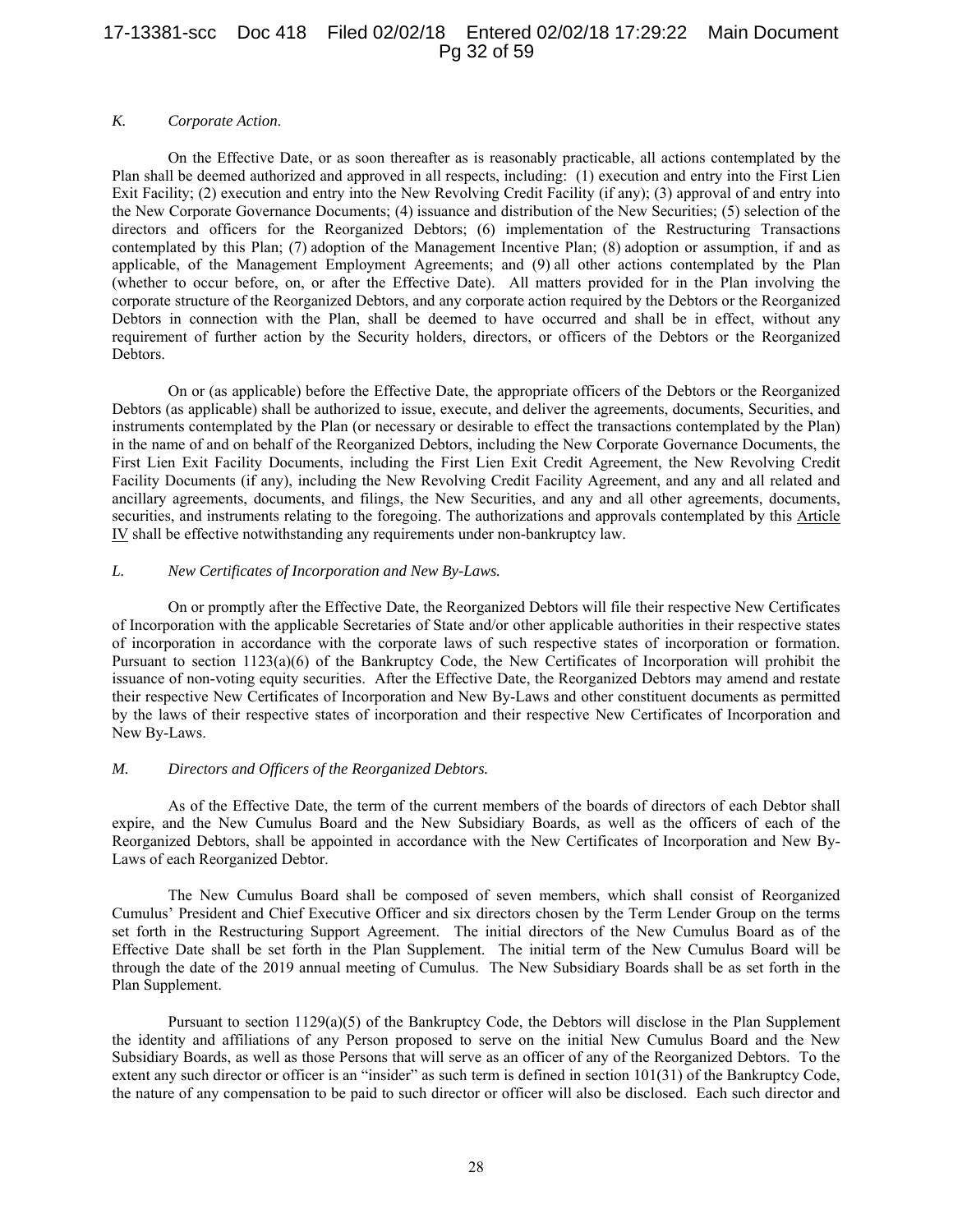# 17-13381-scc Doc 418 Filed 02/02/18 Entered 02/02/18 17:29:22 Main Document Pg 33 of 59

officer shall serve from and after the Effective Date pursuant to the terms of the New Certificates of Incorporation, New By-Laws, and other constituent documents of the Reorganized Debtors.

#### *N. Employee Obligations*

Except as expressly otherwise provided in the Plan or the Plan Supplement, the Reorganized Debtors shall honor the Employee Obligations (i) existing and effective as of the Petition Date, (ii) that were incurred or entered into in the ordinary course of business prior to the Effective Date, and (iii) as otherwise approved by the Bankruptcy Court prior to the Effective Date, as may be amended by agreement between the beneficiaries of such Employee Obligations, on the one hand, and the Debtors or the Reorganized Debtors, as applicable, on the other hand. To the extent that any of the Employee Obligations are executory contracts, pursuant to sections 365 and 1123 of the Bankruptcy Code, each of them will be deemed assumed as of the Effective Date and assigned to the Reorganized Debtors. For the avoidance of doubt, the foregoing shall not (i) limit, diminish, or otherwise alter the Debtors' or the Reorganized Debtors', as applicable, defenses, Claims, Causes of Action, or other rights with respect to the Employee Obligations; or (ii) impair the rights of the Debtors or Reorganized Debtors, as applicable, to implement the Management Incentive Plan in accordance with its terms and conditions and to determine the Employee Obligations of the Reorganized Debtors in accordance with their applicable terms and conditions on or after the Effective Date, in each case consistent with the Plan.

#### *O. Effectuating Documents; Further Transactions.*

On and after the Effective Date, the Reorganized Debtors and the officers and members of the New Boards, are authorized to and may issue, execute, deliver, file, or record such contracts, Securities, instruments, releases, and other agreements or documents and take such actions as may be necessary or appropriate to effectuate, implement and further evidence the terms and conditions of the Plan, the Restructuring Transactions, the New Corporate Governance Documents, the First Lien Exit Credit Agreement, the New Revolving Credit Facility Agreement (if any) and the Securities issued pursuant to the Plan, including the New Common Stock and Special Warrants, in the name of and on behalf of the Reorganized Debtors, without the need for any approvals, authorization, or consents except those expressly required pursuant to the Plan.

#### *P. Management Incentive Plan*.

On and after the Effective Date, the Reorganized Debtors will implement the Management Incentive Plan, pursuant to which certain officers, directors, and employees of the Reorganized Debtors will be granted awards on terms to be disclosed in the Plan Supplement.

## *Q. Exemption from Certain Taxes and Fees.*

To the fullest extent permitted by section 1146(a) of the Bankruptcy Code, any transfers of property pursuant to the Plan shall not be subject to any stamp tax, document recording tax, conveyance fee, intangibles, or similar tax, mortgage tax, real estate transfer tax, mortgage recording tax, sales or use tax, Uniform Commercial Code filing or recording fee, regulatory filing or recording fee, or other similar tax or governmental assessment in the United States, and the Confirmation Order shall direct and be deemed to direct the appropriate state or local governmental officials or agents to forgo the collection of any such tax or governmental assessment and to accept for filing and recordation instruments or other documents pursuant to such transfers of property without the payment of any such tax or governmental assessment. Such exemption specifically applies, without limitation, to (1) the creation of any mortgage, deed of trust, Lien, or other security interest, (2) the making or assignment of any lease or sublease, (3) any Restructuring Transaction authorized by the Plan, and (4) the making or delivery of any deed or other instrument of transfer under, in furtherance of, or in connection with the Plan, including: (a) any merger agreements; (b) agreements of consolidation, restructuring, disposition, liquidation, or dissolution; (c) deeds; (d) bills of sale; or (e) assignments executed in connection with any Restructuring Transaction occurring under the Plan.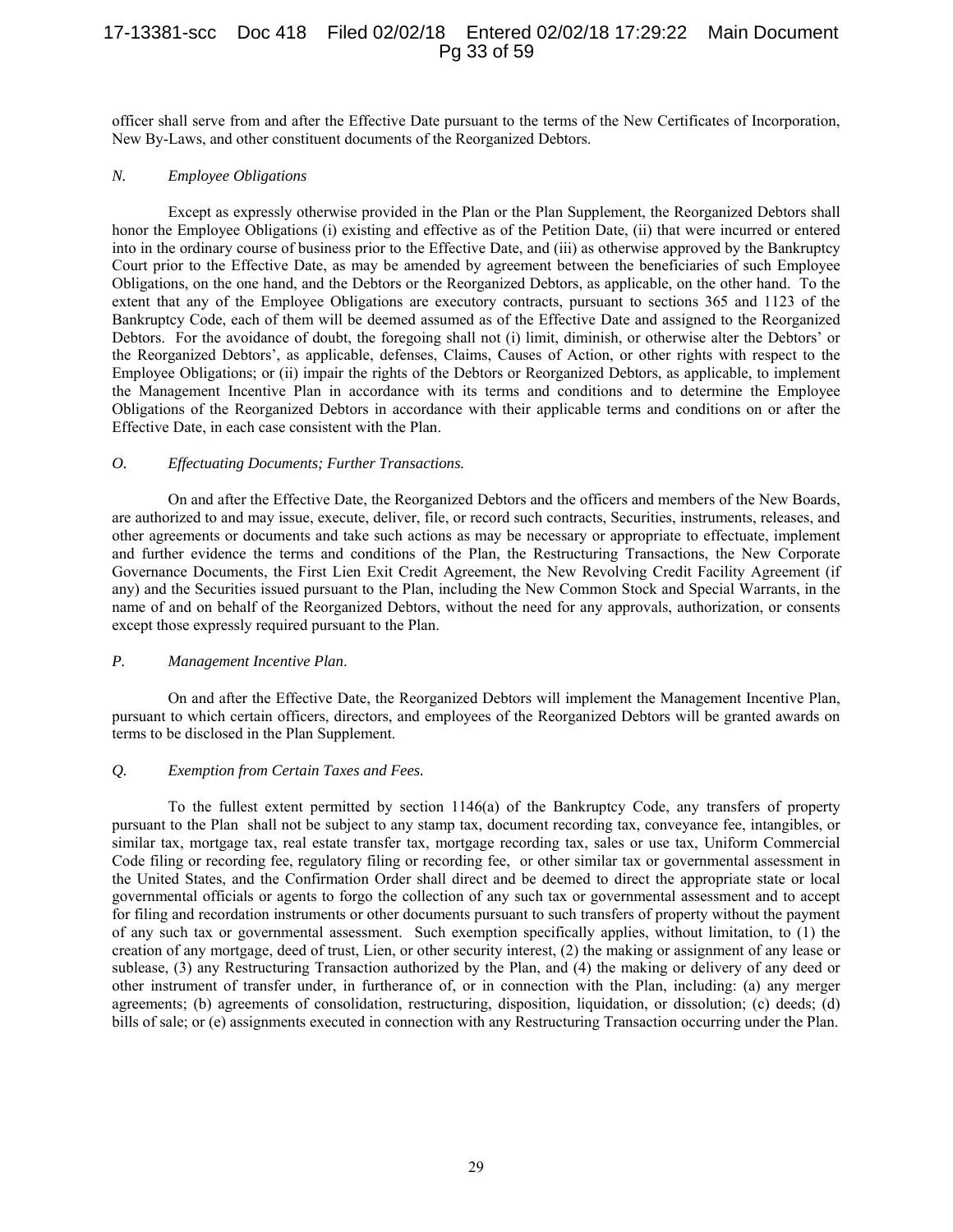## 17-13381-scc Doc 418 Filed 02/02/18 Entered 02/02/18 17:29:22 Main Document Pg 34 of 59

#### *R. Indemnification Provisions.*

On and as of the Effective Date, the Indemnification Provisions shall be deemed assumed and irrevocable and will remain in full force and effect and survive the effectiveness of the Plan unimpaired and unaffected, and each of the Reorganized Debtors' New Certificates of Incorporation, New By-Laws, or similar organizational documents will provide for the indemnification, defense, reimbursement, exculpation, and/or limitation of liability of, and advancement of fees and expenses to the Debtors' and the Reorganized Debtors' current and former directors, officers, employees, agents, managers, attorneys, and other professionals, and such current and former directors, officers, and managers' respective Affiliates at least to the same extent as such documents of each of the respective Debtors on the Petition Date but in no event greater than as permitted by law, against any Claims or Causes of Action; *provided*, that the Reorganized Debtors shall not indemnify any such Person for any Claims or Causes of Action arising out of or related to any act or omission that is a criminal act or constitutes actual fraud, gross negligence or willful misconduct or for which indemnification is not permissible under law. None of the Reorganized Debtors shall amend and/or restate its respective New Certificate of Incorporation, New By-Laws, or similar organizational documents before, on or after the Effective Date to terminate, reduce, discharge, impair or adversely affect in any way (i) any of the Reorganized Debtors' obligations referred to in the immediately preceding sentence or (ii) the rights of such current and former directors, officers, employees, agents, managers, attorneys, and other professionals, and such current and former directors, officers, and managers' respective Affiliates referred to in the immediately preceding sentence. Notwithstanding anything to the contrary in Article VIII.D and Article VIII.E, the Debtors' current and former officers' and directors' rights to indemnification are preserved to the extent set forth herein.

#### *S. Preservation of Causes of Action.*

In accordance with section 1123(b) of the Bankruptcy Code, but subject to Article VIII of this Plan, the Reorganized Debtors shall retain and may enforce all rights to commence and pursue, as appropriate, any and all Causes of Action, whether arising before or after the Petition Date, including any actions specifically enumerated in the Plan Supplement, and the Reorganized Debtors' rights to commence, prosecute, or settle such Causes of Action shall be preserved notwithstanding the occurrence of the Effective Date. For the avoidance of doubt, the preservation of Causes of Action described in the preceding sentence includes, but is not limited to, the Debtors' (1) right to object to Administrative Claims, (2) right to object to other Claims, and (3) right to subordinate Claims. The Reorganized Debtors may pursue such Causes of Action, as appropriate, in accordance with the best interests of the Reorganized Debtors in their respective discretion. No Entity may rely on the absence of a specific reference in the Plan, the Plan Supplement, or the Disclosure Statement to any Cause of Action against them as any indication that the Debtors or the Reorganized Debtors will not pursue any and all available Causes of Action. The Debtors and the Reorganized Debtors expressly reserve all rights to prosecute any and all Causes of Action against any Entity, except as otherwise expressly provided in Article VIII of the Plan.

The Reorganized Debtors reserve and shall retain the applicable Causes of Action notwithstanding the rejection or repudiation of any Executory Contract or Unexpired Lease during the Chapter 11 Cases or pursuant to the Plan. The applicable Reorganized Debtor, through its authorized agents or representatives, shall retain and may exclusively enforce any and all such Causes of Action. The Reorganized Debtors shall have the exclusive right, authority, and discretion to determine and to initiate, file, prosecute, enforce, abandon, settle, compromise, release, withdraw, or litigate to judgment any such Causes of Action except as otherwise expressly provided in the Plan and to decline to do any of the foregoing without the consent or approval of any third party or further notice to or action, order, or approval of the Bankruptcy Court.

#### **ARTICLE V. TREATMENT OF EXECUTORY CONTRACTS AND UNEXPIRED LEASES**

#### *A. Assumption and Rejection of Executory Contracts and Unexpired Leases*.

On the Effective Date, except as otherwise provided herein, all Executory Contracts or Unexpired Leases will be deemed assumed as of the Effective Date, in accordance with the provisions and requirements of sections 365 and 1123 of the Bankruptcy Code, other than those Executory Contracts or Unexpired Leases that: (1) previously were assumed or rejected by the Debtors; (2) are identified on the Schedule of Rejected Executory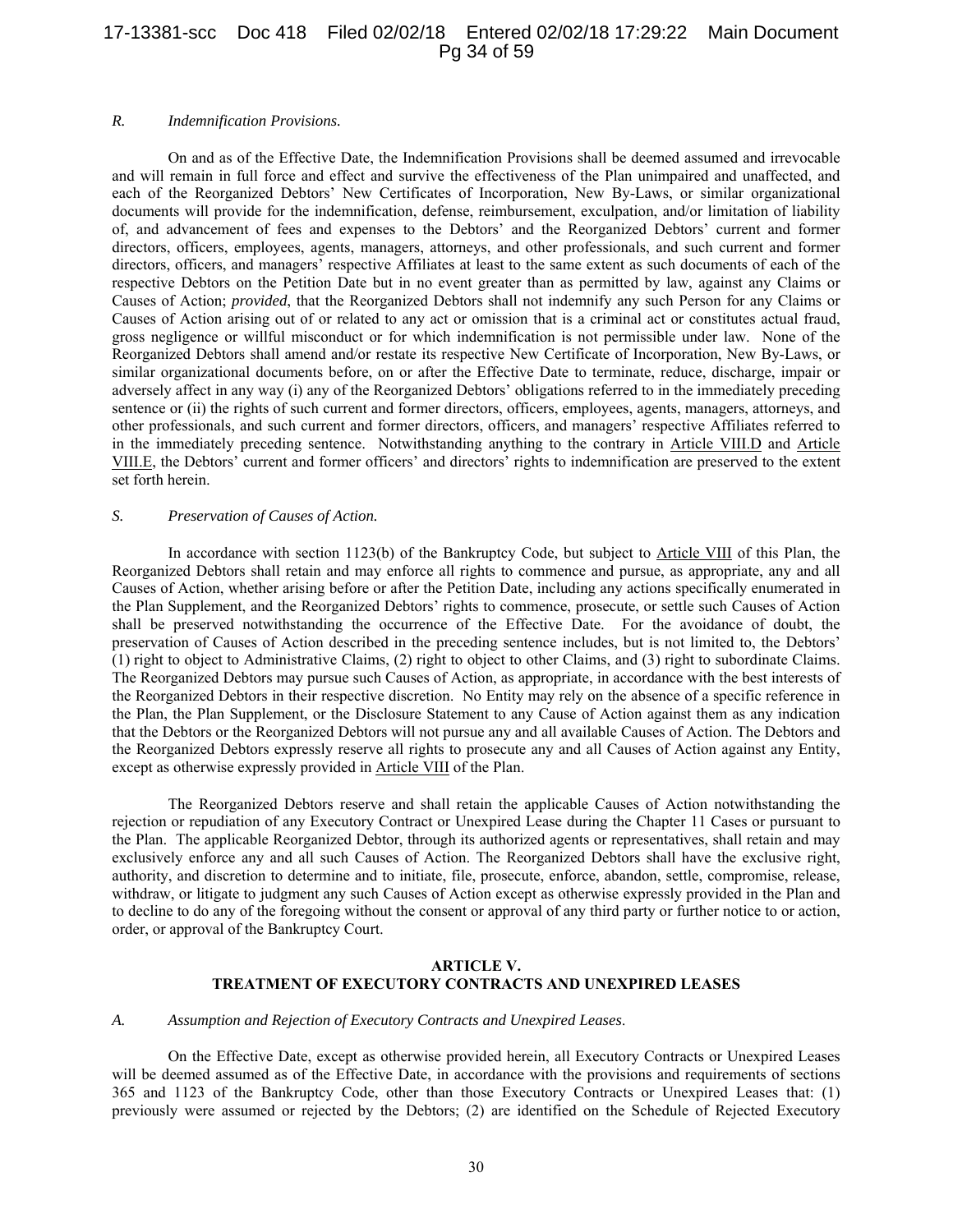## 17-13381-scc Doc 418 Filed 02/02/18 Entered 02/02/18 17:29:22 Main Document Pg 35 of 59

Contracts and Unexpired Leases; or (3) are the subject of a notice of rejection or motion to reject such Executory Contracts or Unexpired Leases, as applicable, that is pending on the Effective Date, regardless of whether the requested effective date of such rejection is on or after the Effective Date. Entry of the Confirmation Order by the Bankruptcy Court shall constitute approval of such assumptions, assumptions and assignments and the rejection of the Executory Contracts or Unexpired Leases listed on the Schedule of Rejected Executory Contracts and Unexpired Leases pursuant to sections 365(a) and 1123 of the Bankruptcy Code. Any motions or notices to reject Executory Contracts or Unexpired Leases pending on the Effective Date shall be subject to approval by the Bankruptcy Court on or after the Effective Date by a Final Order. Each Executory Contract and Unexpired Lease assumed pursuant to this Article V.A or by any order of the Bankruptcy Court, which has not been assigned to a third party prior to the Confirmation Date or such later date as provided in this Article V.A, shall revest in and be fully enforceable by the Debtors or the Reorganized Debtors, as applicable, in accordance with such Executory Contract and/or Unexpired Lease's terms, except as such terms are modified by the provisions of the Plan or any order of the Bankruptcy Court authorizing and providing for its assumption under applicable federal law.

To the maximum extent permitted by law, to the extent any provision in any Executory Contract or Unexpired Lease assumed pursuant to the Plan restricts or prevents, or purports to restrict or prevent, or is breached or deemed breached by, the assumption of such Executory Contract or Unexpired Lease (including, without limitation, any "change of control" provision), then such provision shall be deemed modified such that the transactions contemplated by the Plan shall not entitle the non-Debtor party thereto to terminate such Executory Contract or Unexpired Lease or to exercise any other default-related rights with respect thereto. Notwithstanding anything to the contrary in the Plan, the Debtors or the Reorganized Debtors, as applicable, reserve the right to alter, amend, modify, or supplement the Schedule of Rejected Executory Contracts and Unexpired Leases, including by way of adding or removing a particular Executory Contract or Unexpired Lease from the Schedule of Rejected Executory Contracts and Unexpired Leases, at any time through and including forty-five (45) calendar days after the Effective Date.

#### *B. Claims Based on Rejection of Executory Contracts or Unexpired Leases*.

Proofs of Claim with respect to Claims against any Debtor arising from the rejection of Executory Contracts or Unexpired Leases, if any, must be filed with the Bankruptcy Court or the Voting and Claims Agent by the later of (i) the applicable Claims Bar Date, and (ii) thirty (30) calendar days after notice of such rejection is served on the applicable claimant. Any Claims against any Debtor arising from the rejection of an Executory Contract or Unexpired Lease not Filed within such time shall be automatically Disallowed, forever barred from assertion and shall not be enforceable against the Debtors or the Reorganized Debtors, the Estates, or property of the foregoing parties, without the need for any objection by the Debtors or the Reorganized Debtors, as applicable, or further notice to, or action, order, or approval of the Bankruptcy Court or any other Entity, and any Claim against any Debtor arising out of the rejection of the Executory Contract or Unexpired Lease shall be deemed fully satisfied, released, and discharged, including any Claims against any Debtor listed on the Schedules as unliquidated, contingent or disputed. Allowed Claims arising from the rejection of the Debtors' Executory Contracts or Unexpired Leases shall be classified as General Unsecured Claims and shall be treated in accordance with Article III of the Plan.

**Any and all Proofs of Claim based upon Executory Contracts or Unexpired Leases that have been assumed in the Chapter 11 Cases, including pursuant to the Confirmation Order, and for which any cure amount has been fully paid or for any \$0 cures pursuant to this Article V, shall be deemed Disallowed and expunged as of the Effective Date without the need for any objection thereto or any further notice to or action, order, or approval of the Bankruptcy Court.** 

## *C. Cure of Defaults for Assumed Executory Contracts and Unexpired Leases.*

Any monetary defaults under any Executory Contract and Unexpired Lease to be assumed shall be satisfied, pursuant to section  $365(b)(1)$  of the Bankruptcy Code by payment of the default amount in Cash on the Effective Date or as soon as reasonably practicable thereafter, with such default amount being \$0.00 if no amount is listed in the Cure Notice, subject to the limitations described below, or on such other terms as the party to such Executory Contract or Unexpired Lease may otherwise agree. In the event of a dispute regarding (1) the amount of the Cure Claim, (2) the ability of the Reorganized Debtors or any assignee to provide "adequate assurance of future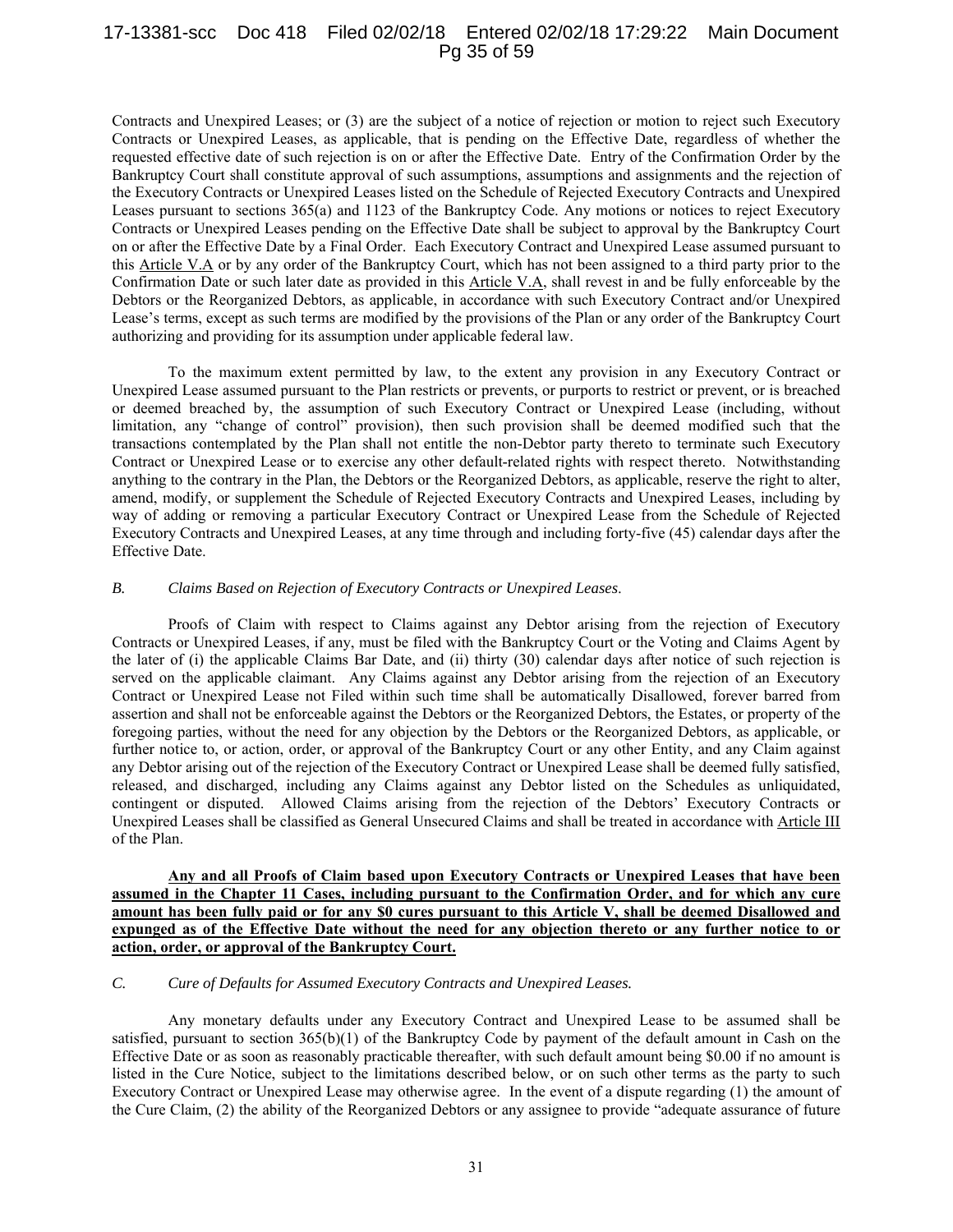## 17-13381-scc Doc 418 Filed 02/02/18 Entered 02/02/18 17:29:22 Main Document Pg 36 of 59

performance" (within the meaning of section 365 of the Bankruptcy Code) under the Executory Contract or Unexpired Lease to be assumed, if required, or (3) any other matter pertaining to assumption, the cure payments required by section 365(b)(1) of the Bankruptcy Code shall only be made following the entry of a Final Order or orders resolving the dispute and approving the assumption or by mutual agreement between the Debtors or the Reorganized Debtors, as applicable, and the applicable counterparty.

At least fourteen (14) calendar days before the Confirmation Hearing, the Debtors shall distribute, or cause to be distributed, Cure Notices of proposed assumption and proposed amounts of Cure Claims to the applicable Executory Contract or Unexpired Lease counterparties. Any objection by a counterparty to an Executory Contract or Unexpired Lease to a proposed assumption or related cure amount must be Filed, served, and actually received by the Debtors, the Term Lender Group and the U.S. Trustee at least seven (7) calendar days before the Confirmation Hearing. Any such objection to the assumption of an Executory Contract or Unexpired Lease shall be heard by the Bankruptcy Court on or before the Effective Date, unless a later date is agreed between the Debtors or the Reorganized Debtors, on the one hand, and the counterparty to the Executory Contract or Unexpired Lease, on the other hand, or by order of the Bankruptcy Court. Any counterparty to an Executory Contract or Unexpired Lease that fails to object timely to the proposed assumption or cure amount shall be deemed to have assented to such assumption and/or cure amount; *provided*, *however*, that, subject to Article X.A, the Debtors or the Reorganized Debtors, as applicable, shall have the right to alter, amend, modify, or supplement the Schedule of Rejected Executory Contracts and Unexpired Leases, as applicable, as identified in the Plan Supplement, through and including forty-five (45) calendar days after the Effective Date.

In any case, if the Bankruptcy Court determines that the Allowed Cure Claim with respect to any Executory Contract or Unexpired Lease is greater than the amount set forth in the applicable Cure Notice, the Debtors or Reorganized Debtors, as applicable, will have the right to add such Executory Contract or Unexpired Lease to the Schedule of Rejected Executory Contracts and Unexpired Leases, in which case such Executory Contract or Unexpired Lease will be deemed rejected as the Effective Date.

Assumption of any Executory Contract or Unexpired Lease pursuant to the Plan or otherwise shall result in the full release and satisfaction of any Claims against any Debtor or defaults, whether monetary or nonmonetary, including defaults of provisions restricting the change in control or other bankruptcy-related defaults, arising under any assumed Executory Contract or Unexpired Lease at any time before the date that the Debtors or Reorganized Debtors assume such Executory Contract or Unexpired Lease. Any Proofs of Claim Filed with respect to an Executory Contract or Unexpired Lease that has been assumed and cured shall be deemed Disallowed and expunged, without further notice to or action, order, or approval of the Bankruptcy Court.

#### *D. Certain Customer Agreements.*

To the extent that the Debtors (i) are party to any ordinary course contract, terms and conditions, insertion order or similar agreement (whether written or oral) providing for the sale by the Debtors of advertising time to a customer and (ii) such agreement (A) has not been previously rejected or assumed by order of the Bankruptcy Court, (B) is not subject to a motion to reject filed on or prior to the Effective Date, (C) is not listed on the Schedule of Rejected Executory Contracts and Unexpired Leases, and (D) has not been designated for rejection in accordance with this Article V, such contract (including any modifications, amendments, supplements, restatements or other related agreements), purchase order or similar agreement will be deemed assumed by the applicable Debtor(s) or Reorganized Debtor(s), as applicable, in accordance with the provisions and requirements of sections 365 and 1123 of the Bankruptcy Code as of the Effective Date. Unless otherwise provided in the applicable Cure Notice, the cure amount to be paid in connection with the assumption of such a customer contract shall be \$0.00.

## *E. Insurance Policies.*

All of the Debtors' insurance policies, including any directors' and officers' insurance policies, and any agreements, documents, or instruments relating thereto, are treated as and deemed to be Executory Contracts under the Plan. On the Effective Date, the Debtors shall be deemed to have assumed all insurance policies and any agreements, documents, and instruments related thereto. In addition, on and after the Effective Date, none of the Reorganized Debtors shall terminate or otherwise reduce, limit or restrict the coverage under any of the directors' and officers' insurance policies with respect to conduct occurring prior thereto, and all directors and officers of the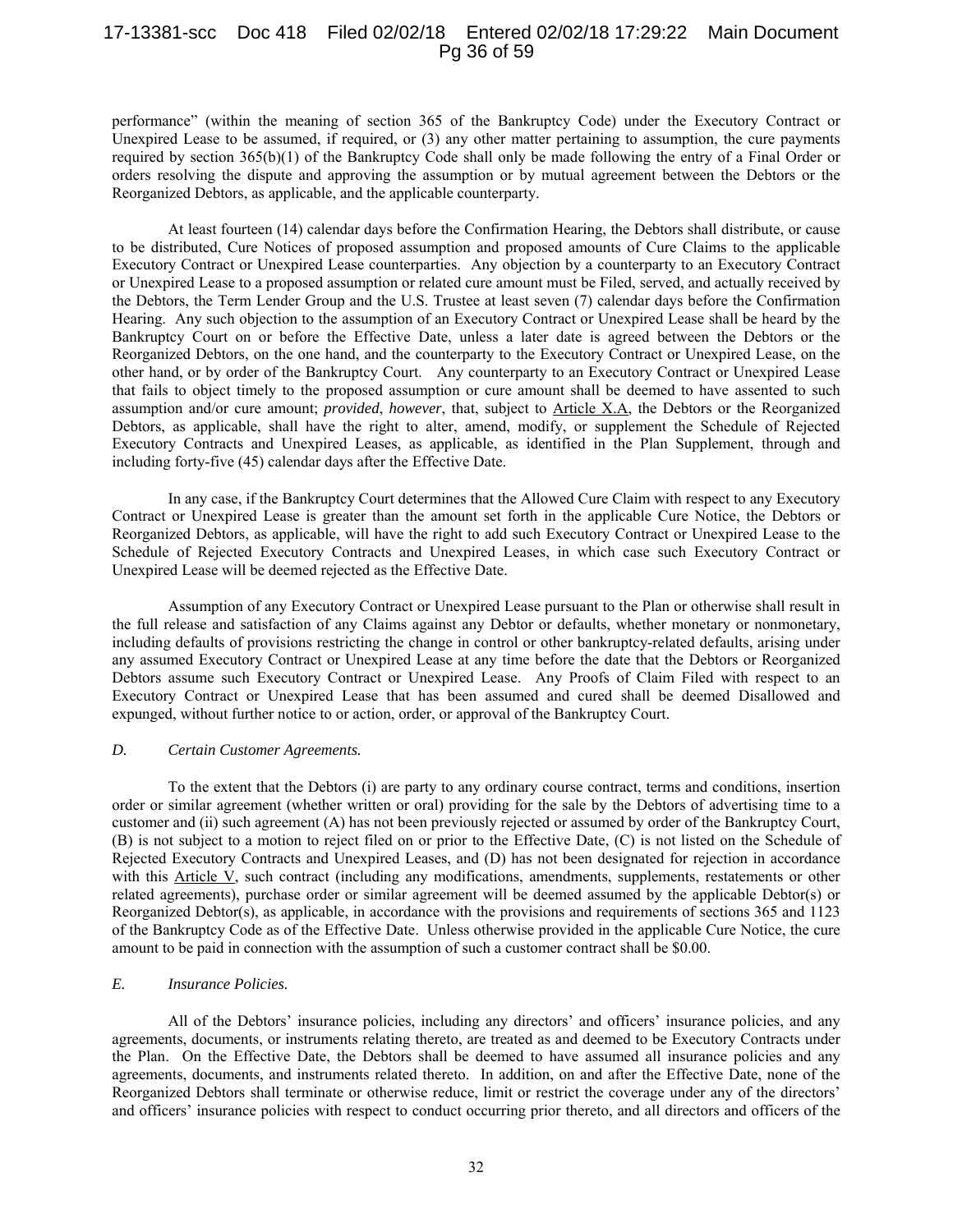# 17-13381-scc Doc 418 Filed 02/02/18 Entered 02/02/18 17:29:22 Main Document Pg 37 of 59

Debtors who served in such capacity at any time prior to the Effective Date shall be entitled to the full benefits of any such directors' and officers' insurance policy for the full term of such policy regardless of whether such directors and officers remain in such positions after the Effective Date. Notwithstanding anything to the contrary in Article VIII.D and Article VIII.E, all of the Debtors' current and former officers' and directors' rights as beneficiaries of such insurance policies are preserved to the extent set forth herein.

#### *F. Indemnification Provisions.*

Except as otherwise provided in the Plan, on and as of the Effective Date, any of the Debtors' indemnification rights with respect to any contract or agreement that is the subject of or related to any litigation against the Debtors or Reorganized Debtors, as applicable, shall be assumed by the Reorganized Debtors and otherwise remain unaffected by the Chapter 11 Cases.

#### *G. Modifications, Amendments, Supplements, Restatements, or Other Agreements.*

Unless otherwise provided in the Plan or by separate order of the Bankruptcy Court, each Executory Contract or Unexpired Lease that is assumed, whether or not such Executory Contract or Unexpired Lease relates to the use, acquisition or occupancy of real property, shall include (i) all modifications, amendments, supplements, restatements, or other agreements made directly or indirectly by any agreement, instrument or other document that in any manner affect such Executory Contract or Unexpired Lease, and (ii) all Executory Contracts and Unexpired Leases related thereto, if any, including easements, licenses, permits, rights, privileges, immunities, options, rights of first refusal, powers, uses, reciprocal easement agreements and any other interests, unless any of the foregoing agreements has been previously rejected or repudiated or is rejected or repudiated pursuant to an order of the Bankruptcy Court or under the Plan.

Modifications, amendments, supplements, and restatements to prepetition Executory Contracts and Unexpired Leases that have been executed by the Debtors during the Chapter 11 Cases and actions taken in accordance therewith (i) shall not be deemed to alter the prepetition nature of the Executory Contract or Unexpired Lease, or the validity, priority, or amount of any Claims against any Debtor that may arise in connection therewith, (ii) are not and do not create postpetition contracts or leases, (iii) do not elevate to administrative expense priority any Claims of the counterparties to such Executory Contracts and Unexpired Leases against any of the Debtors, and (iv) do not entitle any Entity to a Claim against any of the Debtors under any section of the Bankruptcy Code on account of the difference between the terms of any prepetition Executory Contracts or Unexpired Leases and subsequent modifications, amendments, supplements or restatements.

## *H. Reservation of Rights.*

Neither the exclusion nor inclusion of any Executory Contract or Unexpired Lease on the Schedule of Rejected Executory Contracts and Unexpired Leases, nor anything contained in the Plan or the Plan Supplement, shall constitute an admission by the Debtors that any such contract or lease is in fact an Executory Contract or Unexpired Lease or that any Reorganized Debtor has any liability thereunder. If, prior to the Effective Date, there is a dispute regarding whether a contract or lease is or was executory or unexpired at the time of assumption or rejection, the Debtors, or Reorganized Debtors, as applicable, shall have forty-five (45) calendar days following entry of a Final Order resolving such dispute to alter their treatment of such contract or lease.

## *I. Nonoccurrence of Effective Date.*

In the event that the Effective Date does not occur, the Bankruptcy Court shall retain jurisdiction with respect to any request to extend the deadline for assuming or rejecting Unexpired Leases pursuant to section 365(d)(4) of the Bankruptcy Code.

## *J. Contracts and Leases Entered Into After the Petition Date*.

Contracts and leases entered into after the Petition Date by any Debtor, including any Executory Contracts and Unexpired Leases assumed by such Debtor, will be performed by the applicable Debtor or Reorganized Debtor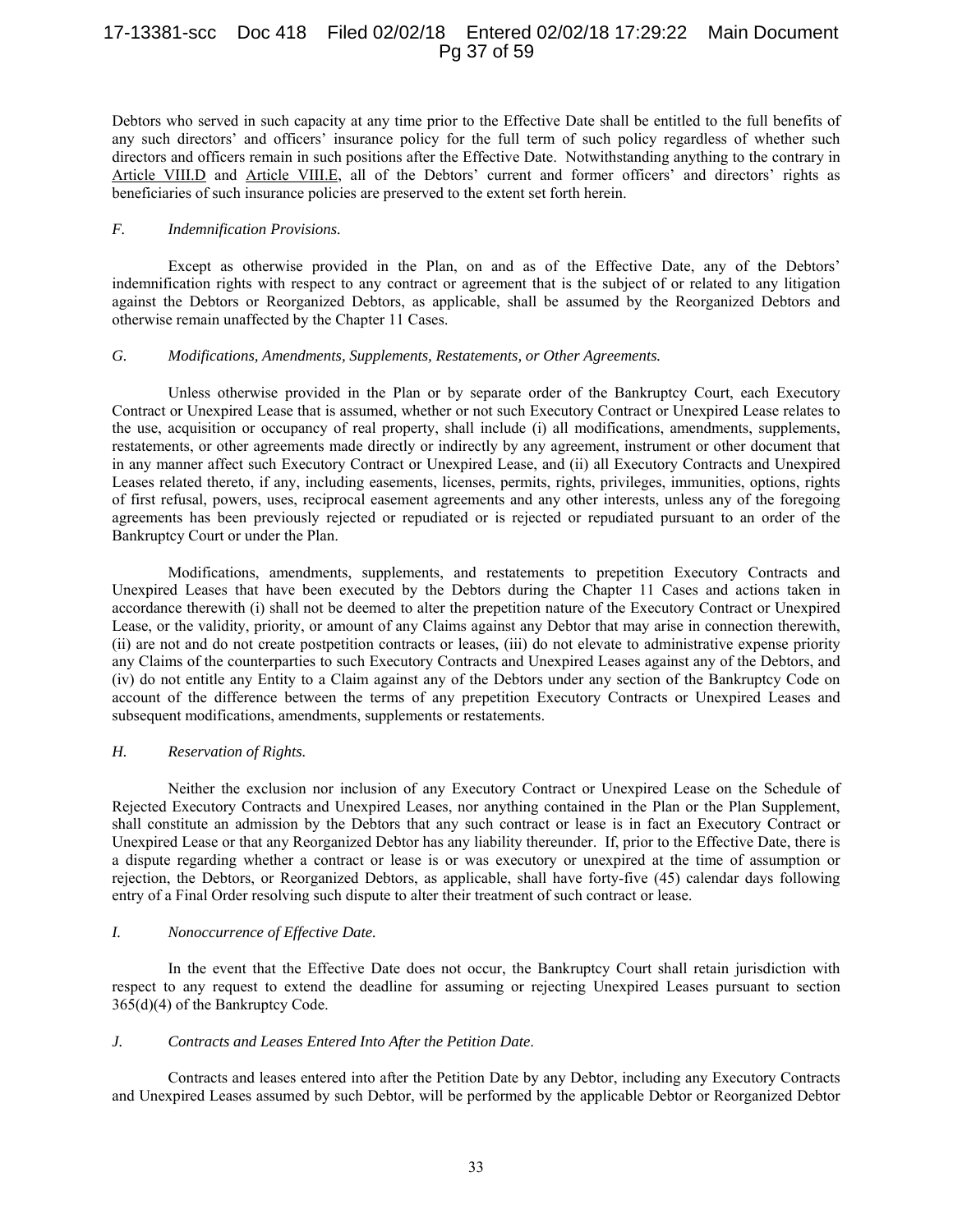# 17-13381-scc Doc 418 Filed 02/02/18 Entered 02/02/18 17:29:22 Main Document Pg 38 of 59

liable thereunder in the ordinary course of its business. Accordingly, such contracts and leases (including any assumed Executory Contracts and Unexpired Leases) that had not been rejected as of the date of Confirmation will survive and remain obligations of the applicable Reorganized Debtor.

#### **ARTICLE VI. PROVISIONS GOVERNING DISTRIBUTIONS**

#### *A. Timing and Calculation of Amounts to Be Distributed.*

Unless otherwise provided in the Plan, on the Effective Date (or if a Claim is not an Allowed Claim on the Effective Date, on the date that such Claim becomes an Allowed Claim), or, in each case, as soon as reasonably practicable thereafter, each Holder of an Allowed Claim shall receive the full amount of the distributions that the Plan provides for Allowed Claims in each applicable Class. If and to the extent that there are Disputed Claims, distributions on account of any such Disputed Claims (which will only be made if and when they become Allowed Claims) shall be made pursuant to the provisions set forth in Article VII of the Plan. Except as otherwise expressly provided in the Plan, Holders of Claims shall not be entitled to interest, dividends, or accruals on the distributions provided for in the Plan, regardless of whether such distributions are delivered on or at any time after the Effective Date. The Debtors shall have no obligation to recognize any transfer of Claims against any Debtor or privately held Interests occurring on or after the Distribution Record Date. Distributions to Holders of Claims or Interests related to public Securities shall be made to such Holders in exchange for such Securities, which shall be deemed cancelled as of the Effective Date.

#### *B. Distributions on Account of Obligations of Multiple Debtors.*

For all purposes associated with distributions under the Plan, all guarantees by any Debtor of the obligations of any other Debtor, as well as any joint and several liability of any Debtor with respect to any other Debtor, shall be deemed eliminated so that any obligation that could otherwise be asserted against more than one Debtor shall result in a single distribution under the Plan. Any such Claims against any Debtor shall receive the treatment set forth in Article III of the Plan. Any such Claims shall be released and discharged pursuant to Article VIII of the Plan and shall be subject to all potential objections, defenses, and counterclaims, and to estimation pursuant to section 502(c) of the Bankruptcy Code; *provided*, that, for the avoidance of doubt, this shall not affect the obligation of each and every Debtor to pay U.S. Trustee fees until such time as a particular Chapter 11 Case is closed, dismissed, or converted.

#### *C. Disbursing Agent*.

Except as otherwise provided in the Plan, all distributions under the Plan shall be made by the Disbursing Agent on the Effective Date or as soon as reasonably practicable thereafter. The Disbursing Agent shall not be required to give any bond or surety or other security for the performance of its duties unless otherwise ordered by the Bankruptcy Court.

#### *D. Rights and Powers of Disbursing Agent*.

## 1. Powers of the Disbursing Agent.

The Disbursing Agent shall be empowered to: (i) effect all actions and execute all agreements, instruments, and other documents necessary to perform its duties under the Plan; (ii) make all distributions contemplated hereby; (iii) employ professionals to represent it with respect to its responsibilities; and (iv) exercise such other powers as may be vested in the Disbursing Agent by order of the Bankruptcy Court, pursuant to the Plan, or as deemed by the Disbursing Agent to be necessary and proper to implement the provisions hereof.

2. Expenses Incurred On or After the Effective Date.

Except as otherwise ordered by the Bankruptcy Court, the amount of any reasonable fees and out-of-pocket expenses incurred by the Disbursing Agent on or after the Effective Date (including taxes) and any reasonable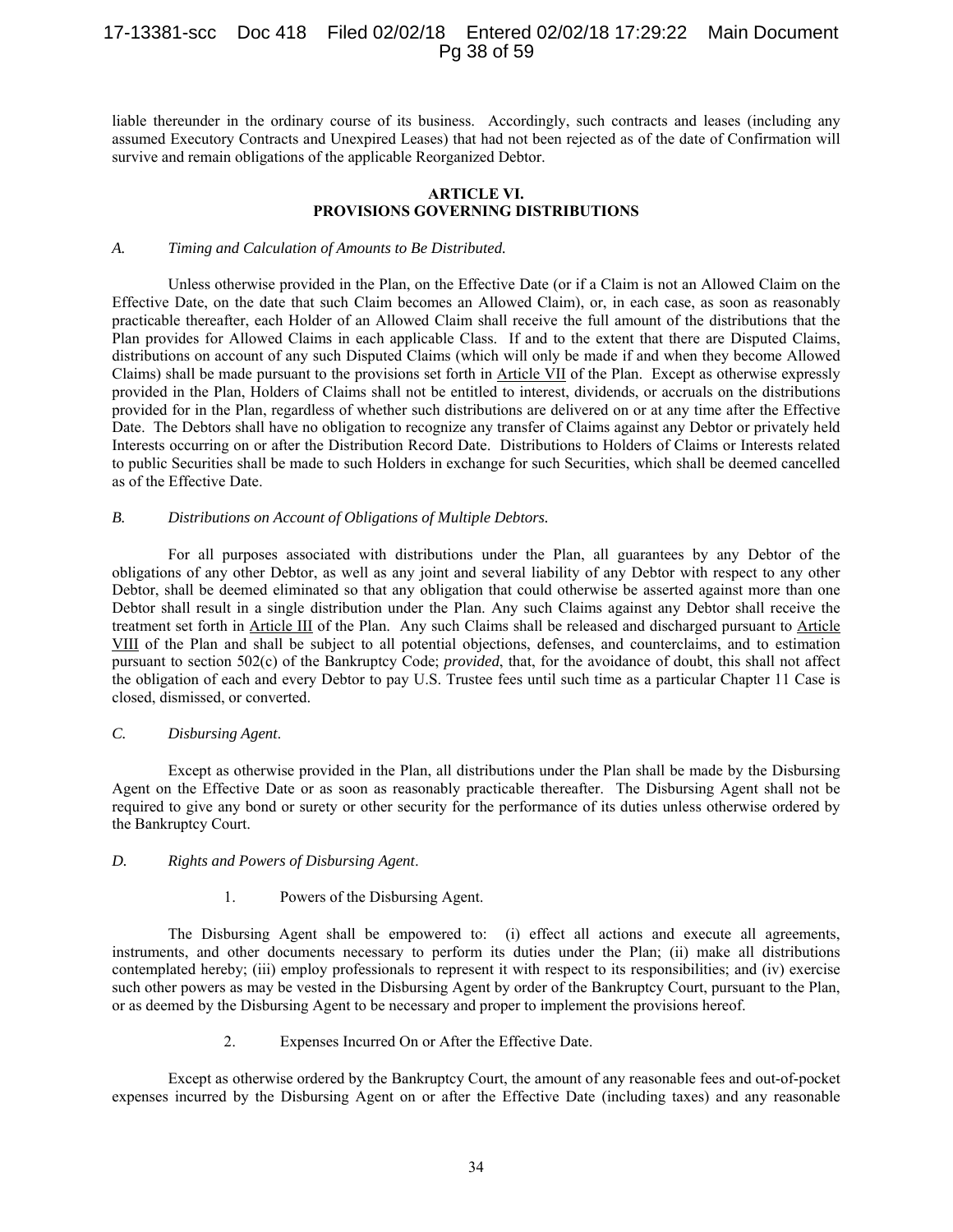# 17-13381-scc Doc 418 Filed 02/02/18 Entered 02/02/18 17:29:22 Main Document Pg 39 of 59

compensation and out-of-pocket expense reimbursement claims (including reasonable attorney fees and expenses) made by the Disbursing Agent shall be paid in Cash by the Reorganized Debtors.

#### *E. Delivery of Distributions and Undeliverable or Unclaimed Distributions*.

- 1. Delivery of Distributions.
	- (a) Delivery of Distributions to Holders of Allowed Credit Agreement Claims.

Except as otherwise provided in the Plan, all distributions under the Plan to Holders of Allowed Credit Agreement Claims shall be made by the Reorganized Debtors or the Credit Agreement Agent to the Holders of Allowed Credit Agreement Claims of record as of the Distribution Record Date (as determined by the register maintained by the Credit Agreement Agent).

(b) Delivery of Distributions to Senior Notes Indenture Trustee.

Except as otherwise reasonably requested by the Senior Notes Indenture Trustee, all distributions under the Plan to Holders of Allowed Senior Notes Claims shall be made to, or by the Disbursing Agent at the reasonable direction of, the Senior Notes Indenture Trustee. As soon as practicable in accordance with the requirements set forth in Article VI, the Senior Notes Indenture Trustee shall arrange to deliver such distributions to or on behalf of such Holders of Allowed Senior Notes Claims, subject to the Senior Notes Indenture Trustee charging lien, and regardless of whether such distributions are made by the Senior Notes Indenture Trustee, the Disbursing Agent at the reasonable direction of the Senior Notes Indenture Trustee or by some other Person in accordance with Article VI.E.1(b), the Senior Notes Indenture Trustee charging lien shall attach to the property to be distributed to the Holders of Allowed Senior Notes Claims in the same manner as if such distributions were made through the Senior Notes Indenture Trustee. The Senior Notes Indenture Trustee shall have no duties or responsibility relating to any form of distribution that is not DTC eligible and the Debtors or Reorganized Debtors, as applicable, shall use commercially reasonable efforts to (i) seek the cooperation of DTC with respect to the cancellation of the Senior Notes as of the Effective Date, and (ii) seek the cooperation of the relevant bank and broker participants in the DTC system to facilitate delivery of the distribution directly to the relevant beneficial owners as soon as practicable after the Effective Date.

(c) Delivery of Distributions in General.

Except as otherwise provided in the Plan, distributions to Holders of Allowed Claims (other than Holders of Credit Agreement Claims or Senior Notes Claims) or Interests shall be made to Holders of record as of the Distribution Record Date by the Reorganized Debtors: (1) to the signatory set forth on any of the Proofs of Claim Filed by such Holder or other representative identified therein (or at the last known addresses of such Holder if no Proof of Claim is Filed or if the Debtors have been notified in writing of a change of address); (2) at the addresses set forth in any written notices of address changes delivered to the Reorganized Debtors after the date of any related Proof of Claim; (3) at the addresses reflected in the Schedules if no Proof of Claim has been Filed and the Reorganized Debtors have not received a written notice of a change of address; or (4) on any counsel that has appeared in the Chapter 11 Cases on the Holder's behalf. Subject to this Article VI, distributions under the Plan on account of Allowed Claims shall not be subject to levy, garnishment, attachment, or like legal process, so that each Holder of an Allowed Claim shall have and receive the benefit of the distributions in the manner set forth in the Plan. The Debtors, the Reorganized Debtors, the Disbursing Agent, the Credit Agreement Agent, and the Senior Notes Indenture Trustee, as applicable, shall not incur any liability whatsoever on account of any distributions under the Plan, except in the event of gross negligence or willful misconduct, as determined by a Final Order of a court of competent jurisdiction.

2. Minimum Distributions.

No partial distributions or payments of fractions of New Securities shall be distributed and no Cash shall be distributed in lieu of such fractional amounts. When any distribution pursuant to the Plan on account of an Allowed Claim or Interest, as applicable, would otherwise result in the issuance of a number of New Securities that is not a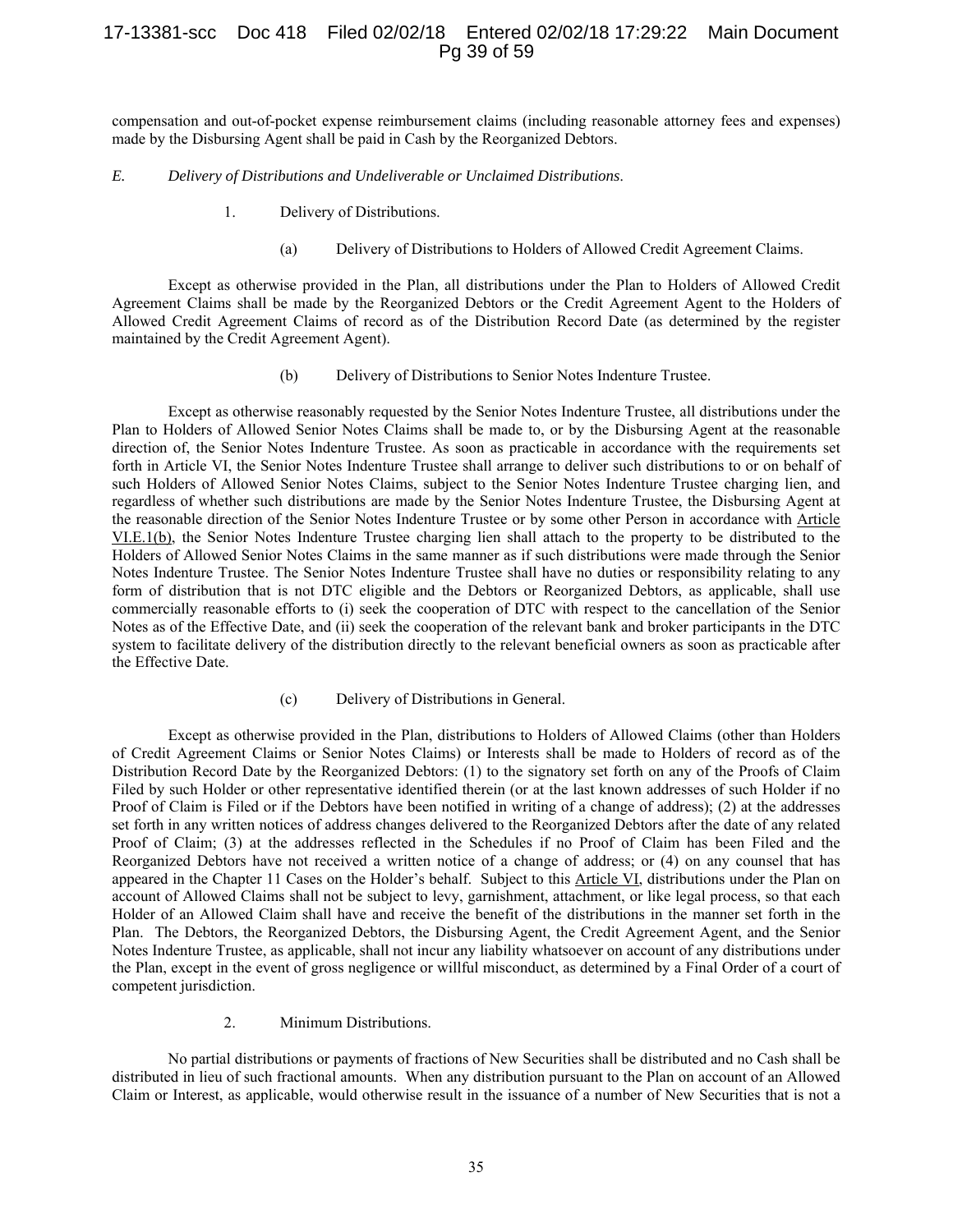# 17-13381-scc Doc 418 Filed 02/02/18 Entered 02/02/18 17:29:22 Main Document Pg 40 of 59

whole number, the actual distribution of New Securities shall be rounded as follows: (i) fractions of greater than one-half  $(1/2)$  shall be rounded to the next higher whole number and (ii) fractions of one-half  $(1/2)$  or less than onehalf (1/2) shall be rounded to the next lower whole number with no further payment therefor.

Notwithstanding any other provision of the Plan, no Cash payment valued at less than \$100.00, in the reasonable discretion of the Disbursing Agent and the Reorganized Debtors, shall be made to a Holder of an Allowed Claim on account of such Allowed Claim. Such Allowed Claims to which this limitation applies shall be discharged and its Holder forever barred from asserting that Claim against the Reorganized Debtors or their property.

#### 3. Undeliverable Distributions and Unclaimed Property.

In the event that any distribution to any Holder is returned as undeliverable, no distribution to such Holder shall be made unless and until the Disbursing Agent has determined the then-current address of such Holder, at which time such distribution shall be made to such Holder without interest; *provided*, *however*, that such distributions shall be deemed unclaimed property under section 347(b) of the Bankruptcy Code at the expiration of one year from the later of (i) the Effective Date and (ii) the date of the distribution. After such date, all unclaimed property or interests in property shall revert to the Reorganized Debtors automatically and without need for a further order by the Bankruptcy Court (notwithstanding any applicable federal or state escheat, abandoned, or unclaimed property laws to the contrary), and the Claim of any Holder to such property or Interest in property shall be discharged and forever barred.

Checks issued on account of Allowed Claims shall be null and void if not negotiated within 180 calendar days from and after the date of issuance thereof. Requests for reissuance of any check must be made directly and in writing to the Disbursing Agent by the Holder of the relevant Allowed Claim within the 180-calendar day period. After such date, the relevant Allowed Claim (and any Claim for reissuance of the original check) shall be automatically discharged and forever barred, and such funds shall revert to the Reorganized Debtors (notwithstanding any applicable federal or state escheat, abandoned, or unclaimed property laws to the contrary).

## 4. Reserve.

In making any distribution in respect of Allowed Claims, the Reorganized Debtors shall reserve an appropriate and adequate amount of Cash on account of any unresolved Disputed Claims that if Allowed would be payable in Cash.

## *F. Manner of Payment*.

1. All distributions of New Securities under the Plan shall be made by the Disbursing Agent on behalf of Reorganized Cumulus.

2. All distributions of Cash under the Plan shall be made by the Disbursing Agent on behalf of the applicable Debtor (or Debtors).

3. At the option of the Disbursing Agent, any Cash payment to be made hereunder may be made by check or wire transfer or as otherwise required or provided in applicable agreements.

#### *G. Section 1145 Exemption*.

Pursuant to section 1145 of the Bankruptcy Code, the issuance of the New Securities by Reorganized Cumulus as contemplated by this Plan (including the issuance of New Common Stock upon exercise of the Special Warrants and Class A Common Stock upon conversion of Class B Common Stock) is exempt from, among other things, the registration requirements of Section 5 of the Securities Act and any other applicable U.S. state or local law requiring registration prior to the offering, issuance, distribution or sale of Securities. The New Securities issued by Reorganized Cumulus pursuant to section 1145 of the Bankruptcy Code (a) are not "restricted securities" as defined in Rule 144(a)(3) under the Securities Act, and (b) are freely tradable and transferable by any initial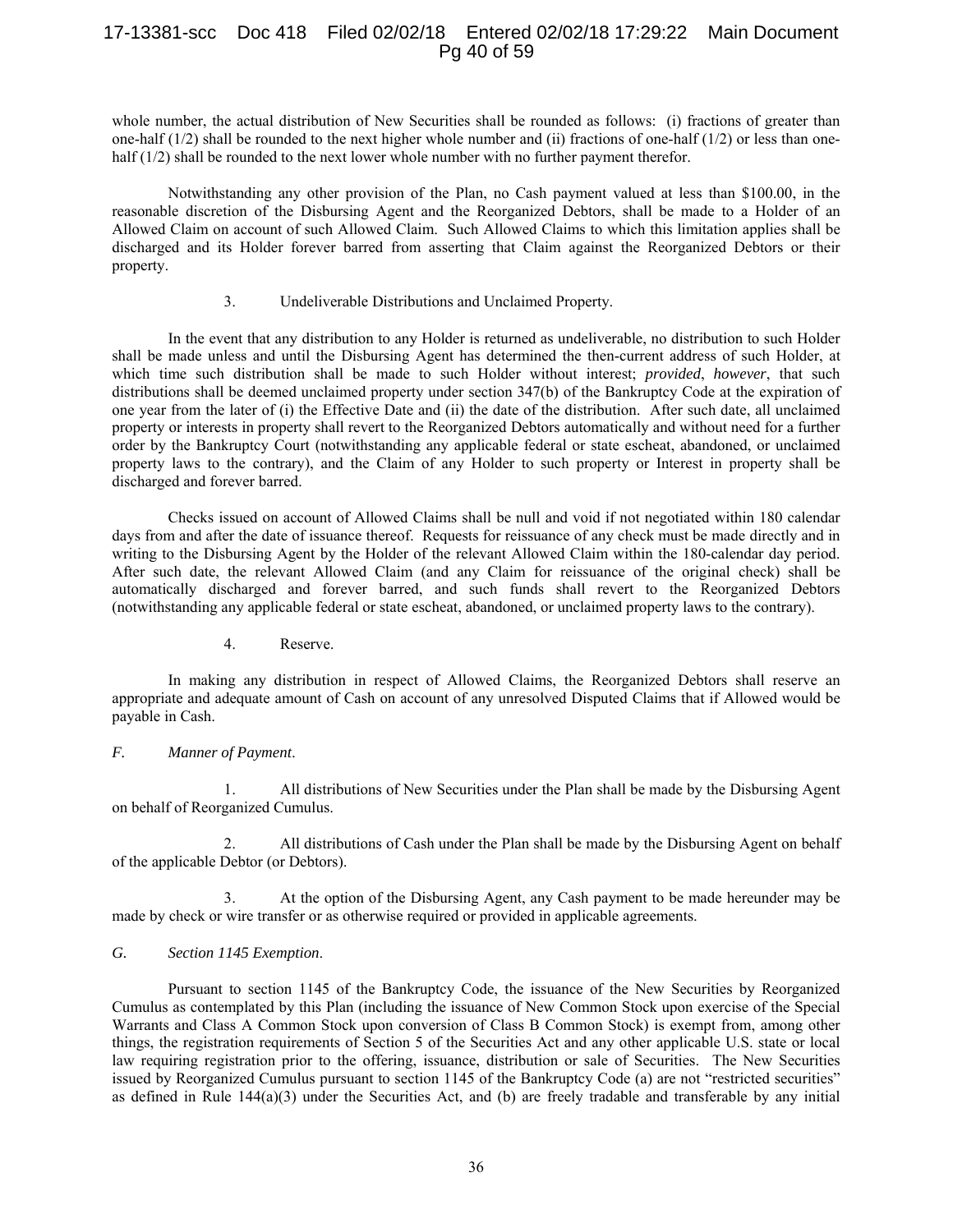## 17-13381-scc Doc 418 Filed 02/02/18 Entered 02/02/18 17:29:22 Main Document Pg 41 of 59

recipient thereof that (i) is not an "affiliate" of the Reorganized Debtors as defined in Rule 144(a)(1) under the Securities Act, (ii) has not been such an "affiliate" within ninety (90) calendar days of such transfer, (iii) has not acquired the New Securities from an "affiliate" within one year of such transfer and (iv) is not an entity that is an "underwriter" as defined in section 1145(b) of the Bankruptcy Code; *provided*, that transfer of the New Securities may be restricted by the Communications Act and the rules of the FCC, the New Corporate Governance Documents, the Warrant Agreement, and with respect to the Restricted Stock, the terms thereof.

Should the Reorganized Debtors elect on or after the Effective Date to reflect any ownership of the New Securities through the facilities of the DTC, Euroclear or Clearstream, the Reorganized Debtors need not provide any further evidence other than this Plan or the Confirmation Order with respect to the treatment of transfers, exercise, removal of restrictions, or conversion of New Securities under applicable U.S. federal, state or local securities laws.

The DTC, Euroclear or Clearstream shall be required to accept and conclusively rely upon this Plan and Confirmation Order in lieu of a legal opinion regarding whether the New Securities are exempt from registration and/or eligible for DTC, Euroclear or Clearstream book-entry delivery, settlement and depository services.

Notwithstanding anything to the contrary in this Plan, no Entity (including, for the avoidance of doubt, the DTC, Euroclear or Clearstream) may require a legal opinion regarding the validity of any transaction contemplated by this Plan, including, for the avoidance of doubt, whether the New Common Stock and Special Warrants (and New Common Stock issuable upon exercise of the Special Warrants) are exempt from registration and/or eligible for DTC, Euroclear or Clearstream book-entry delivery, settlement and depository services.

#### *H. Compliance with Tax Requirements*.

In connection with the Plan, to the extent applicable, the Reorganized Debtors shall comply with all tax withholding and reporting requirements imposed on them by any Governmental Unit, and all distributions pursuant to the Plan shall be subject to such withholding and reporting requirements. Notwithstanding any provision in the Plan to the contrary, the Reorganized Debtors and the Disbursing Agent shall be authorized to take all actions necessary or appropriate to comply with such withholding and reporting requirements, including, without limitation, liquidating a portion of the distribution to be made under the Plan to generate sufficient funds to pay applicable withholding taxes, withholding distributions pending receipt of information, documentation, and certifications necessary to facilitate such distributions, or establishing any other mechanisms they believe are reasonable or appropriate. All Persons holding Claims against any Debtor shall be required to provide any information necessary for the Reorganized Debtors to comply with all tax withholding and reporting requirements imposed on them by any Governmental Unit. The Reorganized Debtors reserve the right to allocate any distributions made under the Plan in compliance with applicable wage garnishments, alimony, child support, and other spousal awards, Liens, and encumbrances.

Notwithstanding any other provision of the Plan to the contrary, each Holder of an Allowed Claim shall have the sole and exclusive responsibility for the satisfaction and payment of any tax obligations imposed by any Governmental Unit on account of such distribution.

#### *I. Allocations*.

Except as otherwise required by law (as reasonably determined by the Reorganized Debtors), distributions in respect of Allowed Claims shall be allocated first to the principal amount of such Claims (as determined for federal income tax purposes) and then, to the extent the consideration exceeds the principal amount of the Claims, to the remaining portion of such Allowed Claim, if any.

## *J. Setoffs and Recoupment*.

Other than as expressly set forth in the Plan with respect to the Allowed Credit Agreement Claims, the Debtors or the Reorganized Debtors may, but shall not be required to, setoff against or recoup any Allowed Claim and the distributions to be made pursuant to the Plan on account of such Allowed Claim, any claims, rights, and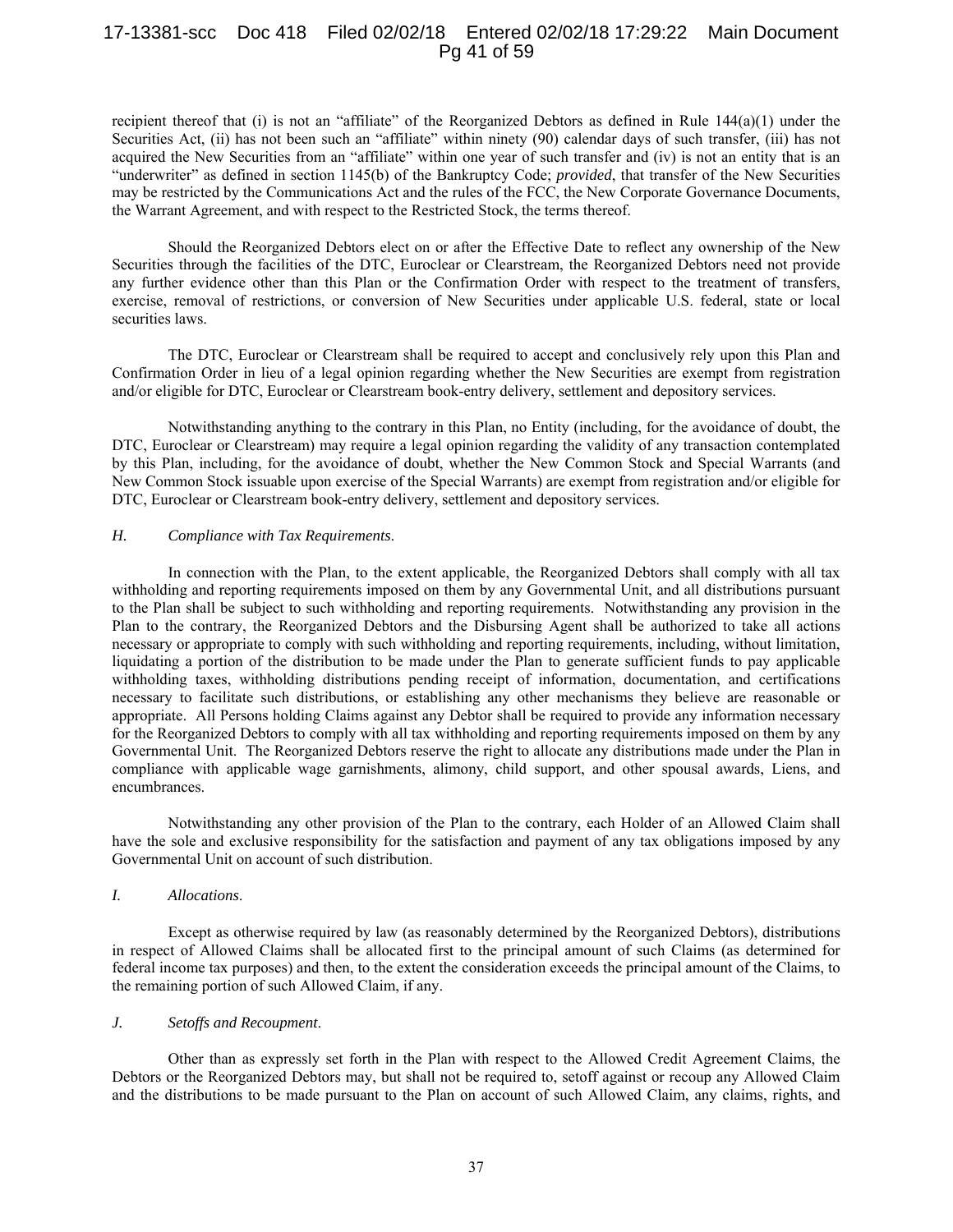# 17-13381-scc Doc 418 Filed 02/02/18 Entered 02/02/18 17:29:22 Main Document Pg 42 of 59

Causes of Action of any nature whatsoever that the Debtors or the Reorganized Debtors, as applicable, may have against the Holder of such Allowed Claim pursuant to the Bankruptcy Code or applicable nonbankruptcy law, to the extent that such claims, rights, or Causes of Action against such Holder have not been otherwise compromised or settled on or prior to the Effective Date (pursuant to the Plan or otherwise); *provided*, *however*, that the failure of the Debtors or the Reorganized Debtors, as applicable, to do so shall not constitute a waiver, abandonment or release by the Debtors or the Reorganized Debtors of any such Claim they may have against the Holder of such Claim.

#### *K. Claims Paid or Payable by Third Parties.*

#### 1. Claims Paid by Third Parties.

The Debtors or the Reorganized Debtors, as applicable, shall reduce a Claim against any Debtor, and such Claim (or portion thereof) shall be Disallowed without a Claim objection having to be Filed and without any further notice to or action, order, or approval of the Bankruptcy Court, to the extent that the Holder of such Claim receives a payment on account of such Claim from a party that is not a Debtor or a Reorganized Debtor, as applicable. Subject to the last sentence of this paragraph, to the extent a Holder of a Claim receives a distribution on account of such Claim and also receives payment from a party that is not a Debtor or a Reorganized Debtor, as applicable, on account of such Claim, such Holder shall, within two (2) weeks of receipt of such payment, repay or return the distribution to the applicable Reorganized Debtor to the extent the Holder's total recovery on account of such Claim from the third party and under the Plan exceeds the amount of such Claim as of the date of any such distribution under the Plan. The failure of such Holder to timely repay or return such distribution shall result in the Holder owing the applicable Reorganized Debtor annualized interest at the Federal Judgment Rate on such amount owed for each Business Day after the two-week grace period specified above until the amount is repaid.

## 2. Claims Payable by Third Parties.

No distributions under the Plan shall be made on account of an Allowed Claim that is payable pursuant to one of the Debtors' insurance policies until the Holder of such Allowed Claim has exhausted all remedies with respect to such insurance policy. To the extent that one or more of the Debtors' insurers agrees to satisfy in full or in part a Claim against any Debtor, then immediately upon such insurers' agreement, the applicable portion of such Claim may be expunged without a Claim objection having to be Filed and without any further notice to or action, order, or approval of the Bankruptcy Court.

## 3. Applicability of Insurance Policies.

Except as otherwise provided in the Plan, distributions to Holders of Allowed Claims shall be in accordance with the provisions of any applicable insurance policy. Nothing contained in the Plan shall constitute or be deemed a waiver of any Cause of Action that the Debtors, the Reorganized Debtors, or any Entity may hold against any other Entity, including insurers, under any policies of insurance, nor shall anything contained herein constitute or be deemed a waiver by such insurers of any defenses, including coverage defenses, held by such insurers.

#### *L. Foreign Current Exchange Rate*.

As of the Effective Date, any Claim asserted in a currency other than U.S. dollars shall be automatically deemed converted to the equivalent U.S. dollar value using the exchange rate on the Petition Date, as quoted at 4:00 p.m. (prevailing Eastern time), midrange spot rate of exchange for the applicable currency as published in the Wall Street Journal, National Edition, on the day after the Petition Date.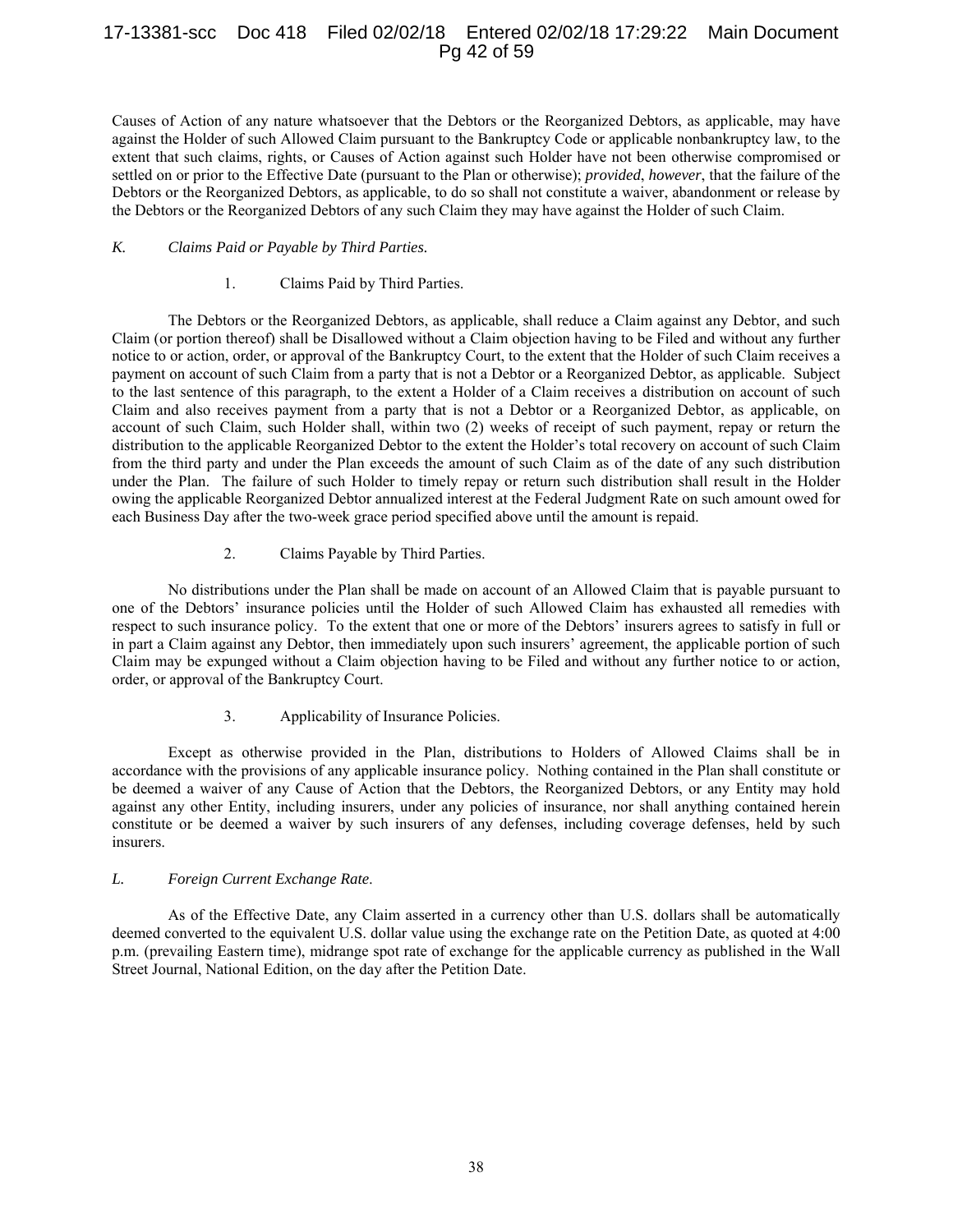#### **ARTICLE VII. PROCEDURES FOR RESOLVING CONTINGENT, UNLIQUIDATED, AND DISPUTED CLAIMS**

#### *A. Resolution of Disputed Claims*.

#### 1. Allowance of Claims.

After the Effective Date, each of the Debtors and the Reorganized Debtors shall have and retain any and all rights and defenses such Debtor had with respect to any Claim immediately before the Effective Date. Except as expressly provided in the Plan or in any order entered in the Chapter 11 Cases before the Effective Date (including the Confirmation Order), no Claim against any Debtor shall become an Allowed Claim unless and until such Claim is deemed Allowed under the Plan or the Bankruptcy Code, or the Bankruptcy Court has entered a Final Order, including the Confirmation Order (when it becomes a Final Order), in the Chapter 11 Cases allowing such Claim.

2. Claims and Interests Administration Responsibilities*.*

Except as otherwise specifically provided in the Plan and notwithstanding any requirements that may be imposed pursuant to Bankruptcy Rule 9019, after the Effective Date, the Reorganized Debtors (or any authorized agent or assignee thereof) shall have the sole authority: (1) to File, withdraw, or litigate to judgment objections to Claims against any of the Debtors; (2) to settle or compromise any Disputed Claim without any further notice to or action, order, or approval by the Bankruptcy Court; and (3) to administer and adjust the Claims Register to reflect any such settlements or compromises without any further notice to or action, order, or approval by the Bankruptcy Court.

#### 3. Estimation of Claims*.*

Before or after the Effective Date, the Debtors or the Reorganized Debtors, as applicable, may (but are not required to) at any time request that the Bankruptcy Court estimate any Disputed Claim that is contingent or unliquidated pursuant to section 502(c) of the Bankruptcy Code for any reason, regardless of whether any party previously has objected to such Claim or whether the Bankruptcy Court has ruled on any such objection, and the Bankruptcy Court shall retain jurisdiction to estimate any such Claim, including during the litigation of any objection to any Claim or during the appeal relating to such objection. Notwithstanding any provision otherwise in the Plan, a Claim against any Debtor that has been expunged from the Claims Register, but that either is subject to appeal or has not been the subject of a Final Order, shall be deemed to be estimated at zero dollars, unless otherwise ordered by the Bankruptcy Court. In the event that the Bankruptcy Court estimates any Disputed, contingent or unliquidated Claim, that estimated amount shall constitute a maximum limitation on such Claim for all purposes under the Plan (including for purposes of distributions), and the relevant Reorganized Debtor may elect to pursue any supplemental proceedings to object to any ultimate distribution on such Claim; *provided*, *however*, that such limitation shall not apply to Claims against any of the Debtors requested by the Debtors to be estimated for voting purposes only.

Notwithstanding section 502(j) of the Bankruptcy Code, in no event shall any Holder of a Claim that has been estimated pursuant to section 502(c) of the Bankruptcy Code or otherwise be entitled to seek reconsideration of such estimation unless such Holder has Filed a motion requesting the right to seek such reconsideration on or before twenty-one (21) calendar days after the date on which such Claim is estimated. All of the aforementioned Claims and objection, estimation, and resolution procedures are cumulative and not exclusive of one another. Claims against any of the Debtors may be estimated and subsequently compromised, settled, withdrawn, or resolved by any mechanism approved by the Bankruptcy Court.

4. Adjustment to Claims Without Objection.

Any Claim against any Debtor that has been paid or satisfied, or any Claim against any Debtor that has been amended or superseded, cancelled, or otherwise expunged (including pursuant to the Plan), may, in accordance with the Bankruptcy Code and Bankruptcy Rules, be adjusted or expunged (including on the Claims Register, to the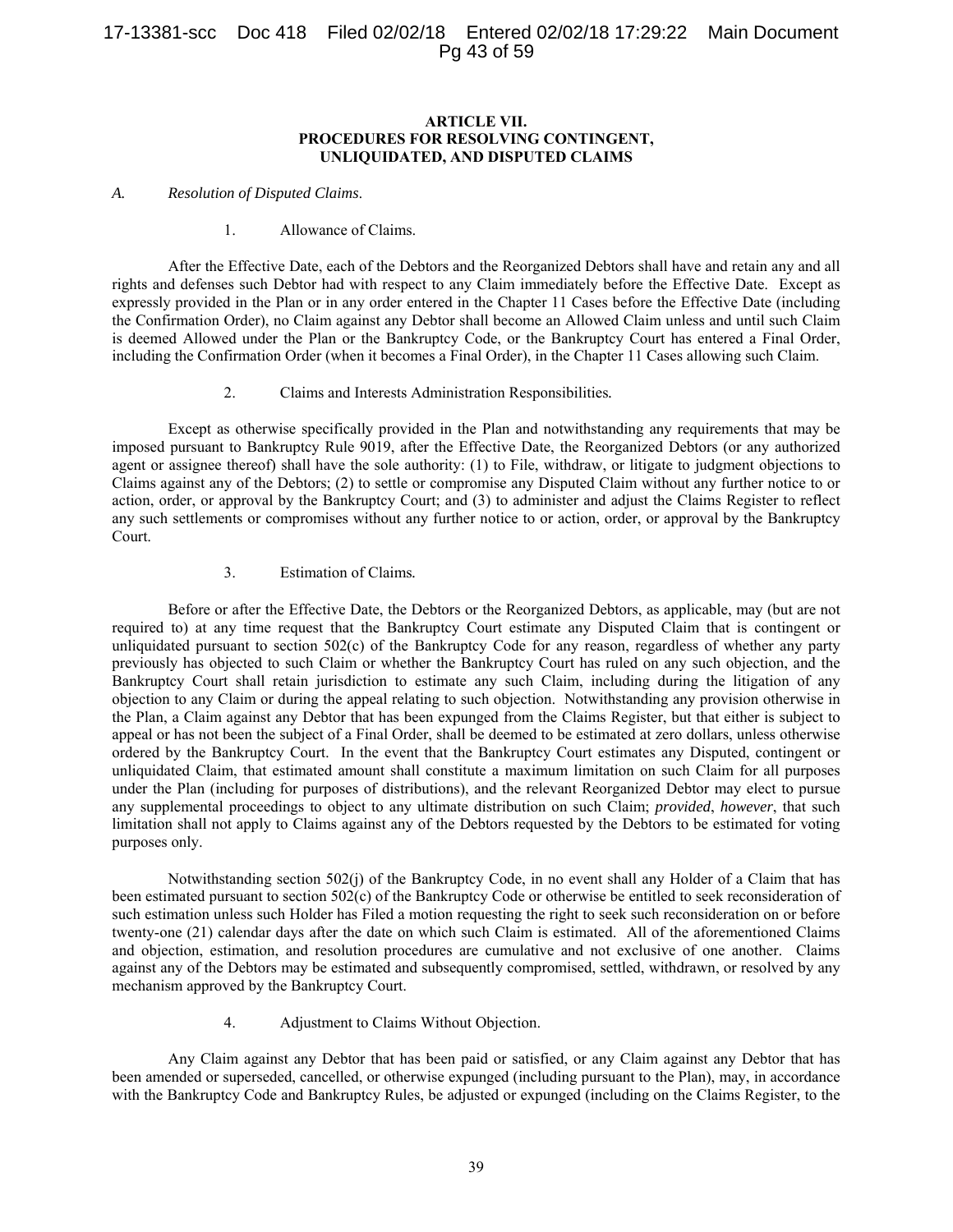# 17-13381-scc Doc 418 Filed 02/02/18 Entered 02/02/18 17:29:22 Main Document Pg 44 of 59

extent applicable) by the Reorganized Debtors without a Claim objection having to be Filed and without any further notice to or action, order, or approval of the Bankruptcy Court.

5. Time to File Objections to Claims

Any objections to Claims against any of the Debtors shall be Filed on or before the Claims Objection Deadline.

#### *B. Disallowance of Claims.*

Any Claims against any of the Debtors held by Entities from which property is recoverable under sections 542, 543, 550, or 553 of the Bankruptcy Code, or that is a transferee of a transfer avoidable under sections 522(f), 522(h), 544, 545, 547, 548, 549, or 724(a) of the Bankruptcy Code, shall be deemed Disallowed pursuant to section 502(d) of the Bankruptcy Code, and Holders of such Claims may not receive any distributions on account of such Claims until such time as such Causes of Action against that Entity have been settled or a Bankruptcy Court order with respect thereto has been entered and all sums due, if any, to the Debtors by that Entity have been turned over or paid to the Reorganized Debtors. Subject in all respects to Article IV.R, all Proofs of Claims Filed on account of an indemnification obligation to a director, officer, or employee shall be deemed satisfied and expunged from the Claims Register as of the Effective Date to the extent such indemnification obligation is assumed (or honored or reaffirmed, as the case may be) pursuant to the Plan, without any further notice to or action, order, or approval of the Bankruptcy Court.

**Except as provided herein or otherwise agreed any and all Proofs of Claim filed after the applicable Claims Bar Date shall be deemed Disallowed and expunged as of the Effective Date without any further notice to or action, order, or approval of the Bankruptcy Court, and Holders of such Claims may not receive any distributions on account of such Claims, unless on or before the Confirmation Hearing such late Filed Claim has been deemed timely Filed by a Final Order.** 

#### *C. Amendments to Proofs of Claim*.

A Claim against any Debtor may be amended before the Confirmation Date only as agreed upon by the Debtors and the Holder of such Claim or as otherwise permitted by the Bankruptcy Court, the Bankruptcy Rules, the Local Rules or applicable nonbankruptcy law. On or after the Effective Date, except as provided in the Plan or the Confirmation Order, a Proof of Claim or Interest may not be Filed or amended without the prior authorization of the Bankruptcy Court and the Reorganized Debtors, and any such new or amended Proof of Claim Filed shall be deemed Disallowed in full and expunged without any further action, order, or approval of the Bankruptcy Court; *provided*, *however*, that the foregoing shall not apply to Administrative Claims or Accrued Professional Compensation Claims.

#### *D. No Distributions Pending Allowance*.

Notwithstanding anything to the contrary herein, if any portion of a Claim against any Debtor is Disputed, or if an objection to a Claim against any Debtor or portion thereof is Filed as set forth in this Article VII, no payment or distribution provided under the Plan shall be made on account of such Claim or portion thereof unless and until such Disputed Claim becomes an Allowed Claim.

# *E. Distributions After Allowance*.

To the extent that a Disputed Claim ultimately becomes an Allowed Claim, distributions (if any) shall be made to the Holder of such Allowed Claim in accordance with the provisions of the Plan. As soon as practicable after the date that the order or judgment of the Bankruptcy Court allowing any Disputed Claim becomes a Final Order, the Disbursing Agent shall provide to the Holder of such Allowed Claim the distribution (if any) to which such Holder is entitled under the Plan as of the Effective Date, less any previous distribution (if any) that was made on account of the undisputed portion of such Allowed Claim, without any interest, dividends, or accruals to be paid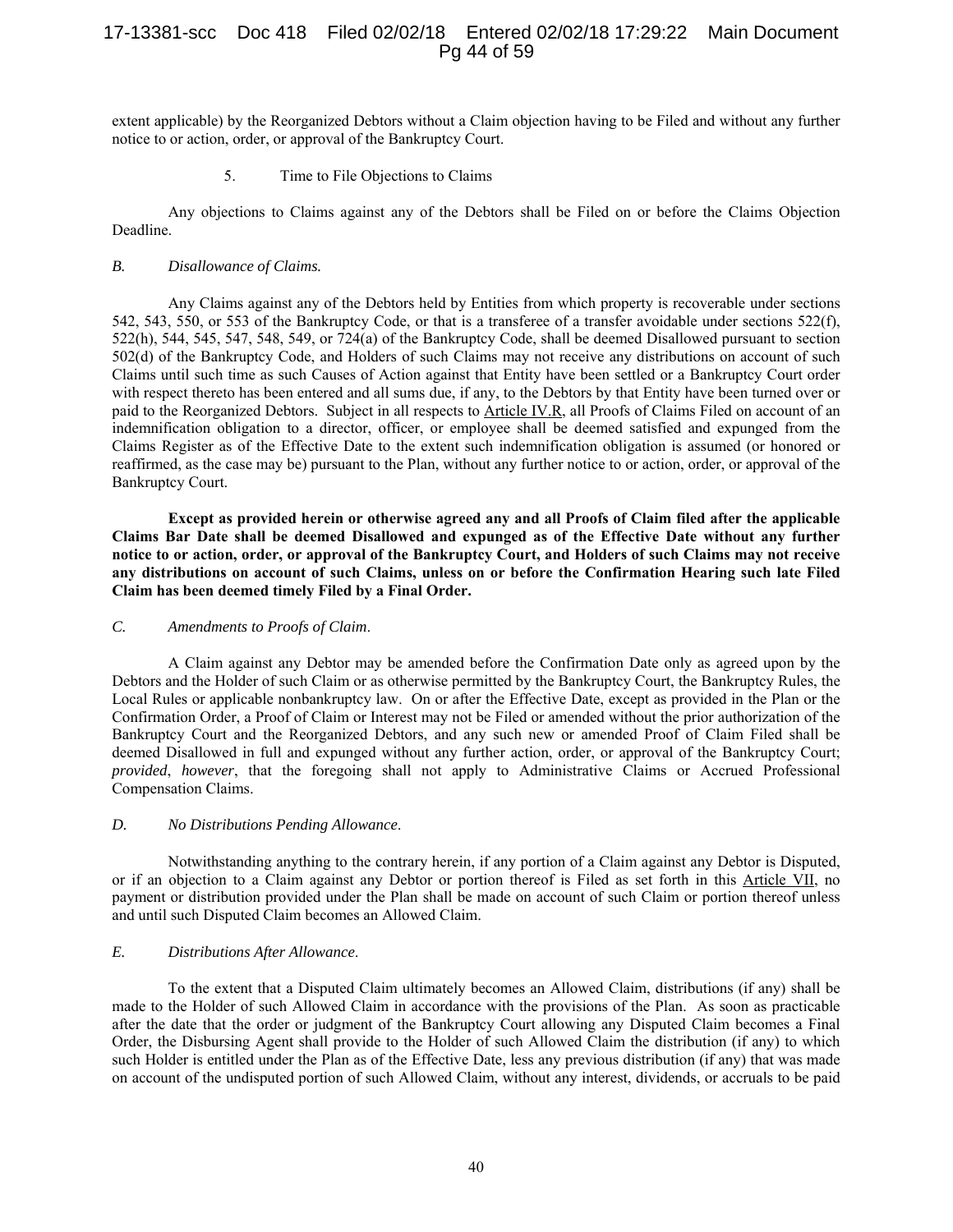## 17-13381-scc Doc 418 Filed 02/02/18 Entered 02/02/18 17:29:22 Main Document Pg 45 of 59

on account of such Allowed Claim unless required under applicable bankruptcy law or as otherwise provided in Article III.B.

#### *F. Reserve of Special Warrants*.

On the Effective Date (or as soon thereafter as is reasonably practicable), the Reorganized Debtors shall create the Disputed Claim Reserve to pay Holders of Disputed Claims that are General Unsecured Claims that may become Allowed Claims pursuant to the terms of the Plan, with the amount of such Allowed Claims to be determined, solely for the purposes of establishing the Disputed Claim Reserve and for maximum distribution purposes, to be the lesser of (a) the asserted amount of the Disputed Claim Filed with the Bankruptcy Court, or (if no Proof of Claim was Filed) listed by the Debtors in the Schedules, (b) the amount, if any, estimated by the Bankruptcy Court pursuant to section 502(c) of the Bankruptcy Code, or (c) the amount otherwise agreed to by the Reorganized Debtors and the Holder of such Disputed Claim for Disputed Claim Reserve purposes. Special Warrants reserved under this paragraph F shall remain unissued unless and until issued in satisfaction of a Disputed Claim that becomes an Allowed Claim and shall therefore be disregarded in both the numerator and denominator in the calculation of any vote by shareholders of Reorganized Cumulus under any New Corporate Governance Documents. Any distribution on account of a Disputed Claim that becomes an Allowed General Unsecured Claim after the Effective Date shall be made solely in the form of Special Warrants that are distributed from the Disputed Claim Reserve.

#### *G. No Interest*.

Unless otherwise expressly provided by section 506(b) of the Bankruptcy Code or as specifically provided for herein or by order of the Bankruptcy Court (including the Cash Collateral Order), postpetition interest shall not accrue or be paid on Claims against any of the Debtors, and no Holder of a Claim shall be entitled to interest accruing on or after the Petition Date on any Claim or right. Additionally, and without limiting the foregoing, interest shall not accrue or be paid on any Disputed Claim with respect to the period from the Effective Date to the date a final distribution is made on account of such Disputed Claim, if and when such Disputed Claim becomes an Allowed Claim; *provided*, *however*, that nothing in this Article VII.G shall limit any rights of any Governmental Unit to interest under sections 503, 506(b),  $1129(a)(9)(A)$  or  $1129(a)(9)(C)$  of the Bankruptcy Code or as otherwise provided for under applicable law.

## **ARTICLE VIII. SETTLEMENT, RELEASE, INJUNCTION, AND RELATED PROVISIONS**

#### *A. Compromise and Settlement of Claims, Interests, and Controversies*

Pursuant to section 1123 of the Bankruptcy Code and Bankruptcy Rule 9019, and in consideration for the distributions and other benefits provided pursuant to the Plan, the provisions of the Plan shall constitute a good-faith compromise and settlement of all Claims, Interests, and controversies relating to the contractual, legal, and subordination rights that a Holder of a Claim or Interest may have with respect to any Allowed Claim or Interest, or any distribution to be made on account of such Allowed Claim or Interest. The entry of the Confirmation Order shall constitute the Bankruptcy Court's approval of the compromise or settlement of all such Claims, Interests, and controversies, as well as a finding by the Bankruptcy Court that such compromise or settlement is in the best interests of the Debtors, their Estates, and Holders of Claims and Interests and is fair, equitable, and reasonable. In accordance with the provisions of the Plan, pursuant to section 1123 of the Bankruptcy Code and Bankruptcy Rule 9019, without any further notice to or action, order, or approval of the Bankruptcy Court, after the Effective Date, the Reorganized Debtors may compromise and settle Claims against, and Interests in, the Debtors and their Estates and Causes of Action against other Entities.

#### *B. Discharge of Claims and Termination of Interests*.

Pursuant to section 1141(d) of the Bankruptcy Code, and except as otherwise specifically provided in the Plan, the Confirmation Order or in any contract, instrument, or other agreement or document created pursuant to the Plan, including the Plan Supplement, the distributions, rights, and treatment that are provided in the Plan shall be in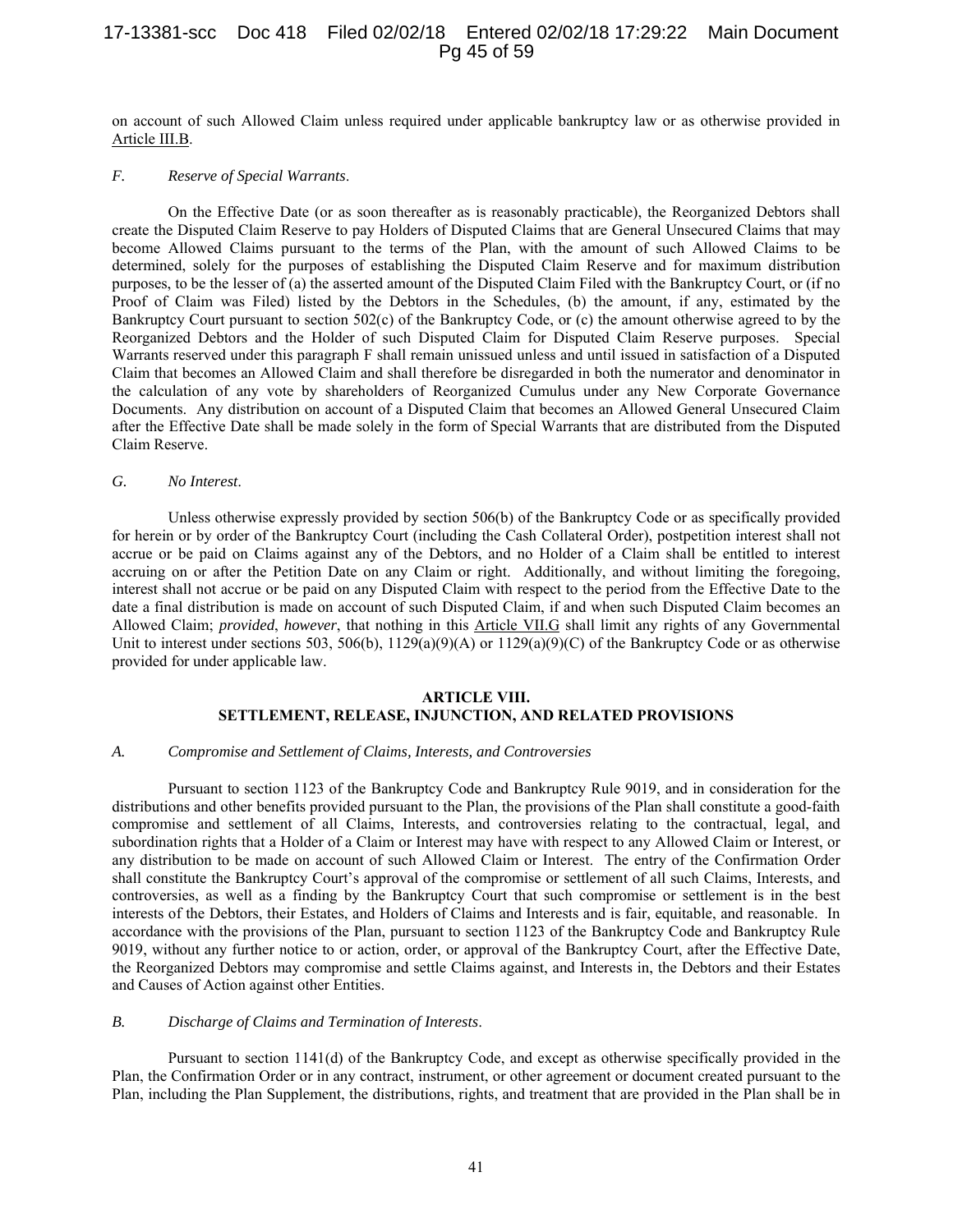## 17-13381-scc Doc 418 Filed 02/02/18 Entered 02/02/18 17:29:22 Main Document Pg 46 of 59

complete satisfaction, discharge, and release, effective as of the Effective Date, of Claims, Interests, and Causes of Action of any nature whatsoever, including any interest accrued on Claims or Interests from and after the Petition Date, whether known or unknown, against, liabilities of, Liens on, obligations of, rights against, and Interests in, the Debtors or any of their assets or properties, regardless of whether any property shall have been distributed or retained pursuant to the Plan on account of such Claims and Interests, including demands, liabilities, and Causes of Action that arose before the Effective Date, any liability (including withdrawal liability) to the extent such Claims or Interests relate to services performed by employees of the Debtors before the Effective Date and that arise from a termination of employment, any contingent or non-contingent liability on account of representations or warranties issued on or before the Effective Date, and all debts of the kind specified in sections  $502(g)$ ,  $502(h)$ , or  $502(i)$  of the Bankruptcy Code, in each case whether or not: (a) a Proof of Claim based upon such debt or right is Filed or deemed Filed pursuant to section 501 of the Bankruptcy Code; (b) a Claim or Interest based upon such debt, right, or Interest is Allowed pursuant to section 502 of the Bankruptcy Code; or (c) the Holder of such a Claim or Interest has accepted the Plan. Any default or "event of default" by the Debtors or their Affiliates with respect to any Claim or Interest that existed immediately before or on account of the Filing of the Chapter 11 Cases shall be deemed cured (and no longer continuing) as of the Effective Date. The Confirmation Order shall be a judicial determination of the discharge of all Claims and Interests subject to the Effective Date occurring.

#### *C. Release of Liens*.

**Except as otherwise specifically provided in the Plan, the First Lien Exit Facility Documents or in any contract, instrument, release, or other agreement or document created pursuant to the Plan or the Confirmation Order on the Effective Date, and concurrently with the applicable distributions made pursuant to the Plan, on the Effective Date all mortgages, deeds of trust, Liens, pledges, or other security interests against any property of the Estates shall be fully released, settled, discharged, and compromised, and all of the right, title, and interest of any Holder of such mortgages, deeds of trust, Liens, pledges, or other security interests against any property of the Estates shall revert to the Reorganized Debtors and their successors and assigns, in each case, without any further approval or order of the Bankruptcy Court and without any action or Filing being required to be made by the Debtors. In addition, the Credit Agreement Agent shall, at the Debtors' or Reorganized Debtors', as applicable, expense (and with no representation or warranty, or recourse to, the Credit Agreement Agent, any Term Loan Lender or any of their affiliates, officers, directors, employees, agents or counsel) execute and deliver all documents reasonably requested by the Debtors, the Reorganized Debtors, the First Lien Exit Facility Agent, or the New Revolving Credit Facility Agent (if any) to evidence the release of such mortgages, deeds of trust, Liens, pledges, and other security interests and shall authorize the Reorganized Debtors to file UCC-3 termination statements (to the extent applicable) with respect thereto.** 

#### *D. Releases by the Debtors*.

**Pursuant to section 1123(b) of the Bankruptcy Code, and except as otherwise specifically provided in the Plan or the Confirmation Order, on and after the Effective Date, the Released Parties shall hereby be expressly, unconditionally, irrevocably, generally, individually and collectively released, acquitted, and discharged by the Debtors, the Reorganized Debtors, and the Estates, each on behalf of itself and its current and former Affiliates, and such Entities' and their current and former Affiliates' current and former officers, managers, directors, equity holders (regardless of whether such interests are held directly or indirectly), predecessors, successors, assigns, subsidiaries, principals, members, employees, agents, managed accounts or funds, management companies, fund advisors, advisory board members, financial advisors, partners, attorneys, accountants, investment bankers, consultants, representatives, and other professionals, each in their capacity as such, from any and all actions, Claims, Interests, obligations, debts, rights, suits, damages, Causes of Action, remedies, and liabilities whatsoever, including any derivative Claims asserted or assertable on behalf of a Debtor or Reorganized Debtor, any Claims or Causes of Action asserted on behalf of any Holder of any Claim or Interest or other Entity or that any Holder of a Claim or Interest or other Entity would have been legally entitled to assert, whether known or unknown, foreseen or unforeseen, asserted or unasserted, matured or unmatured, existing or hereafter arising, in law, equity, contract, tort, or otherwise, for violations of federal or state laws or otherwise, by statute or otherwise, including Avoidance Actions, those Causes of Action based on veil piercing or alter-ego theories of liability, contribution, indemnification, joint liability or otherwise that the Debtors, the Reorganized Debtors, or their Estates (whether individually**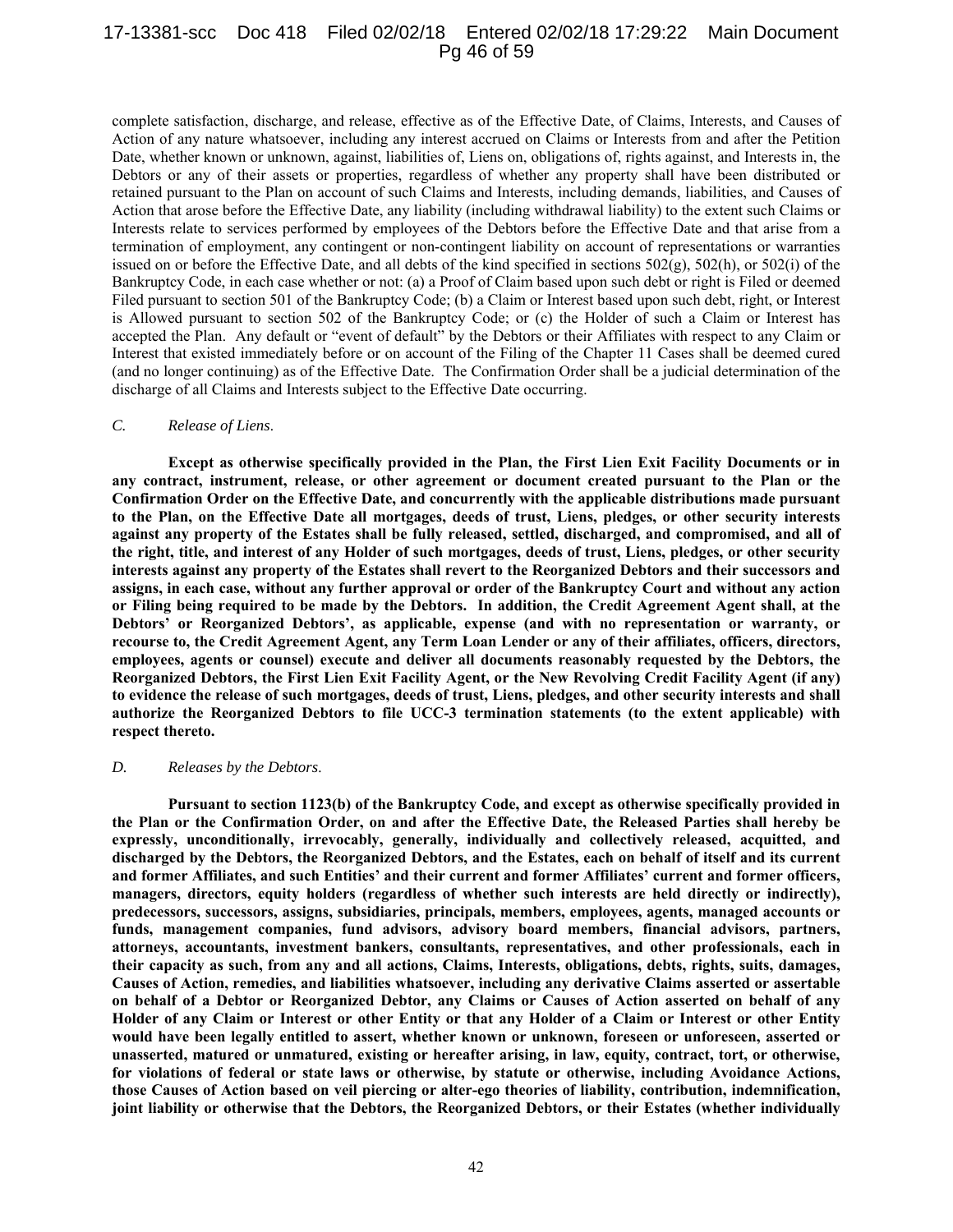#### 17-13381-scc Doc 418 Filed 02/02/18 Entered 02/02/18 17:29:22 Main Document Pg 47 of 59

**or collectively) ever had, now has, or hereafter can, shall, or may have, based on or relating to, or in any manner arising from, in whole or in part, the Debtors, the Debtors' restructuring, the Chapter 11 Cases, the purchase, sale, or rescission of the purchase or sale of any Security of the Debtors or any other transaction relating to any Security of the Debtors, the subject matter of, or the transactions or events giving rise to, any Claim or Interest that is affected by or classified in the Plan, the business or contractual arrangements between any Debtor and any Released Party, whether before or during the Debtors' restructuring, the restructuring of Claims and Interests before or during the Chapter 11 Cases, the negotiation, formulation or preparation of the Plan, the Plan Supplement, the Restructuring Transactions, the Restructuring Support Agreement, the Disclosure Statement, the First Lien Exit Facility Documents, the New Revolving Credit Facility Documents (if any), or, in each case, related agreements, instruments, or other documents, or upon any other act or omission, transaction, agreement, event, or other occurrence, taking place on or before the Effective Date related or relating to any of the foregoing;** *provided, however***, that except as expressly provided under the Plan, the foregoing releases shall not release Claims related to any act or omission that is determined by a Final Order to have constituted actual fraud, gross negligence or willful misconduct. Notwithstanding anything to the contrary in the foregoing, the releases set forth above do not release any post-Effective Date rights or obligations of any party or Entity under the Plan, any Restructuring Transaction, or any document, instrument, or agreement (including those set forth in the Plan Supplement) executed to implement the Plan and shall not result in a release of any of the Debtors' or Reorganized Debtors' assumed indemnification obligations as set forth in the Plan.** 

**Entry of the Confirmation Order shall constitute the Bankruptcy Court's approval, pursuant to Bankruptcy Rule 9019, of the Debtor Release, which includes by reference each of the related provisions and definitions contained in the Plan, and further, shall constitute the Bankruptcy Court's finding that the Debtor Release is: (1) essential to the Confirmation of the Plan; (2) an exercise of the Debtors' business judgment; (3) in exchange for the good and valuable consideration and substantial contributions provided by the Released Parties; (4) a good faith settlement and compromise of the Claims released by the Debtor Release; (5) in the best interests of the Debtors and all holders of Claims and Interests; (6) fair, equitable, and reasonable; (7) given and made after due notice and opportunity for hearing; and (8) a bar to any of the Debtors, the Reorganized Debtors, and the Estates and each of their current and former Affiliates, and such Entities' and their current and former Affiliates' current and former officers, managers, directors, equity holders (regardless of whether such interests are held directly or indirectly), predecessors, successors, assigns, subsidiaries, principals, members, employees, agents, managed accounts or funds, management companies, fund advisors, advisory board members, financial advisors, partners, attorneys, accountants, investment bankers, consultants, representatives, and other professionals, each in their capacity as such asserting any Claim or Cause of Action released pursuant to the Debtor Release.** 

**Nothing in the Plan shall limit the liability of attorneys to their respective clients pursuant to Rule 1.8(h) of the New York Rules of Professional Conduct.** 

#### *E. Releases by the Releasing Parties*.

**Except as otherwise specifically provided in the Plan or the Confirmation Order, as of the Effective Date, each of the Releasing Parties shall be deemed to have expressly, conclusively, absolutely, unconditionally, irrevocably, generally, individually and collectively, released, acquitted, and discharged the Released Parties from any and all actions, Claims, Interests, obligations, debts, rights, suits, damages, Causes of Action, remedies, and liabilities whatsoever, including any derivative Claims asserted or assertable on behalf of a Debtor or Reorganized Debtor, any Claims or Causes of Action asserted on behalf of any Holder of any Claim or any Interest or other Entity or that any Holder of a Claim or an Interest or other Entity would have been legally entitled to assert, whether known or unknown, foreseen or unforeseen, asserted or unasserted, matured or unmatured, existing or hereafter arising, in law, equity, contract, tort, or otherwise, for violations of federal or state laws or otherwise, by statute or otherwise, including Avoidance Actions, those Causes of Action based on veil piercing or alter-ego theories of liability, contribution, indemnification, joint liability or otherwise that such Releasing Party (whether individually or collectively) ever had, now has, or hereafter can, shall, or may have, based on or relating to, or in any manner arising from, in whole or in part, the Debtors, the Debtors' restructuring, the Chapter 11 Cases, the purchase, sale, or rescission of the purchase or sale of any Security of the Debtors or any other transaction relating to any Security of the**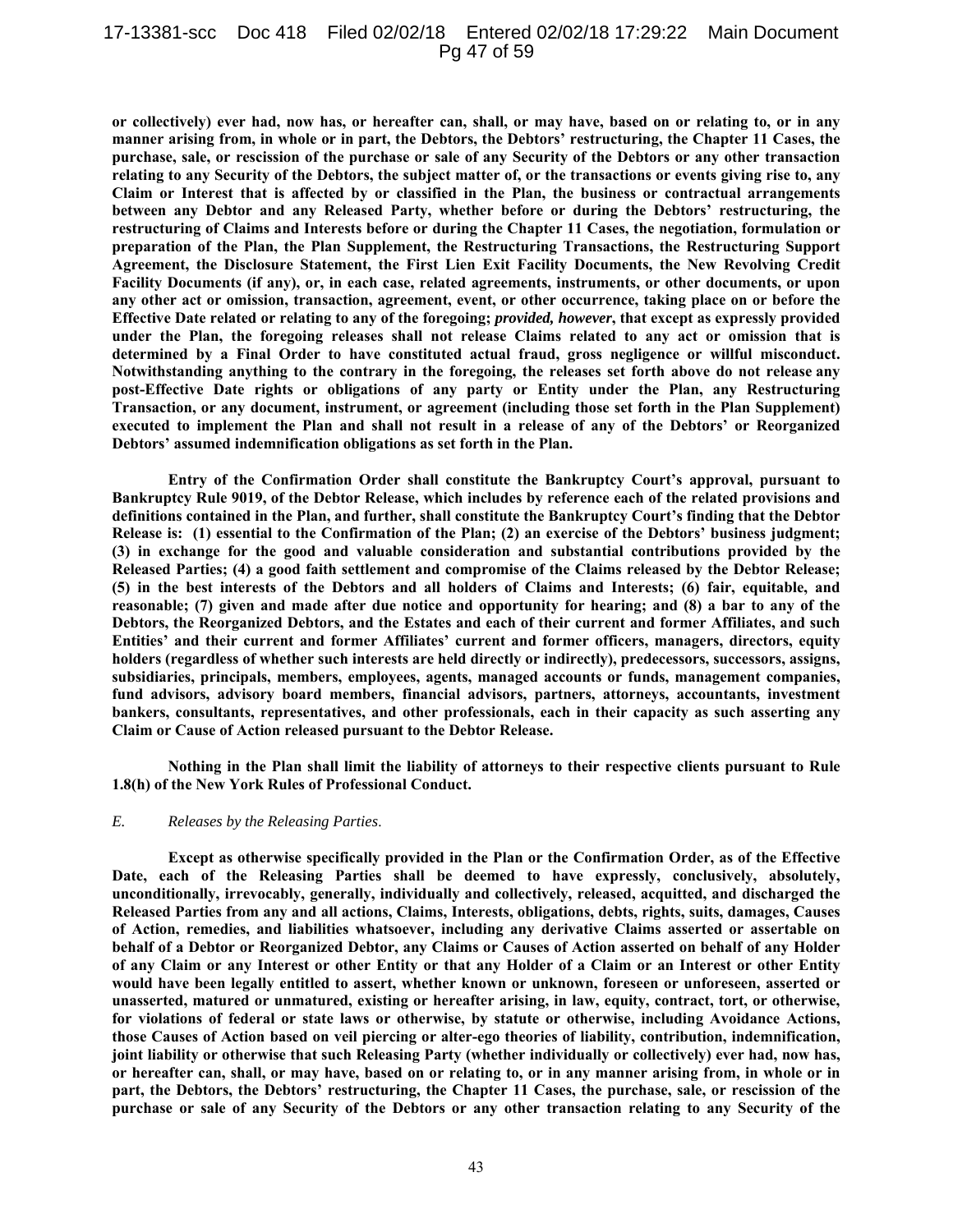## 17-13381-scc Doc 418 Filed 02/02/18 Entered 02/02/18 17:29:22 Main Document Pg 48 of 59

**Debtors, the subject matter of, or the transactions or events giving rise to, any Claim or any Interest that is affected by or classified in the Plan, the business or contractual arrangements between any Debtor and any Released Party, whether before or during the Debtors' restructuring, the restructuring of Claims and Interests before or during the Chapter 11 Cases, the negotiation, formulation or preparation of the Plan, the Plan Supplement, the Restructuring Transactions, the Restructuring Support Agreement, the Disclosure Statement, the First Lien Exit Facility Documents, the New Revolving Credit Facility Documents (if any), or, in each case, related agreements, instruments, or other documents, or upon any other act or omission, transaction, agreement, event, or other occurrence, taking place on or before the Effective Date related or relating to any of the foregoing;** *provided, however***, that except as expressly provided under the Plan, the foregoing releases shall not release Claims related to any act or omission that is determined by a Final Order to have constituted actual fraud, gross negligence or willful misconduct;** *provided***,** *further***, that any Holder of a Claim or an Interest that elects to opt-out of the releases contained in this paragraph shall not constitute a Released Party (even if for any reason otherwise entitled) and no Restructuring Support Party shall be entitled to opt-out of the releases contained in this paragraph for so long as the Restructuring Support Agreement remains in full force and effect as to such Restructuring Support Party. Notwithstanding anything to the contrary in the foregoing, the releases set forth above do not release any post-Effective Date rights or obligations of any party or Entity under the Plan, any Restructuring Transaction, or any document, instrument, or agreement (including those set forth in the Plan Supplement) executed to implement the Plan and shall not result in a release of any of the Debtors' or Reorganized Debtors' assumed indemnification obligations as set forth in the Plan.** 

**Entry of the Confirmation Order shall constitute the Bankruptcy Court's approval, pursuant to Bankruptcy Rule 9019, of the Third-Party Release, which includes by reference each of the related provisions and definitions contained herein, and, further, shall constitute the Bankruptcy Court's finding that the Third-Party Release is: (1) essential to the Confirmation of the Plan; (2) given in exchange for the good and valuable consideration and substantial contributions provided by the Released Parties; (3) a good faith settlement and compromise of the Claims released by the Third-Party Release; (4) in the best interests of the Debtors and their Estates; (5) fair, equitable, and reasonable; (6) given and made after due notice and opportunity for hearing; and (7) a bar to any of the Releasing Parties asserting any Claim or Cause of Action released pursuant to the Third-Party Release.** 

**Nothing in the Plan shall limit the liability of attorneys to their respective clients pursuant to Rule 1.8(h) of the New York Rules of Professional Conduct.** 

#### *F. Regulatory Activities*.

Notwithstanding anything to the contrary herein, nothing in the Plan or Confirmation Order is intended to affect the police or regulatory activities of Governmental Units or other governmental agencies.

#### *G. Exculpation*.

**Except as otherwise specifically provided in the Plan or the Confirmation Order, no Exculpated Party shall have or incur, and each Exculpated Party is hereby released and exculpated from, any (i) Exculpated Causes of Action and (ii) obligation, Cause of Action, or liability for any Exculpated Causes of Action;** *provided, however***, that the foregoing "Exculpation" shall have no effect on the liability of any Entity that results from any such act or omission that is determined by a Final Order to have constituted actual fraud, gross negligence, or willful misconduct;** *provided further***,** *however***, that the foregoing shall not be deemed to release, affect, or limit any post-Effective Date rights or obligations of the Exculpated Parties under the Plan, any Restructuring Transaction, or any document, instrument, or agreement (including those set forth in the Plan Supplement) executed to implement the Plan. The Exculpated Parties have, and upon completion of the Plan shall be deemed to have, participated in good faith and in compliance with applicable law with regard to the solicitation of, and distribution of, consideration pursuant to the Plan and, therefore, are not, and on account of such distributions shall not be, liable at any time for the violation of any applicable law, rule, or regulation governing the solicitation of acceptances or rejections of the Plan or such distributions made pursuant to the Plan.**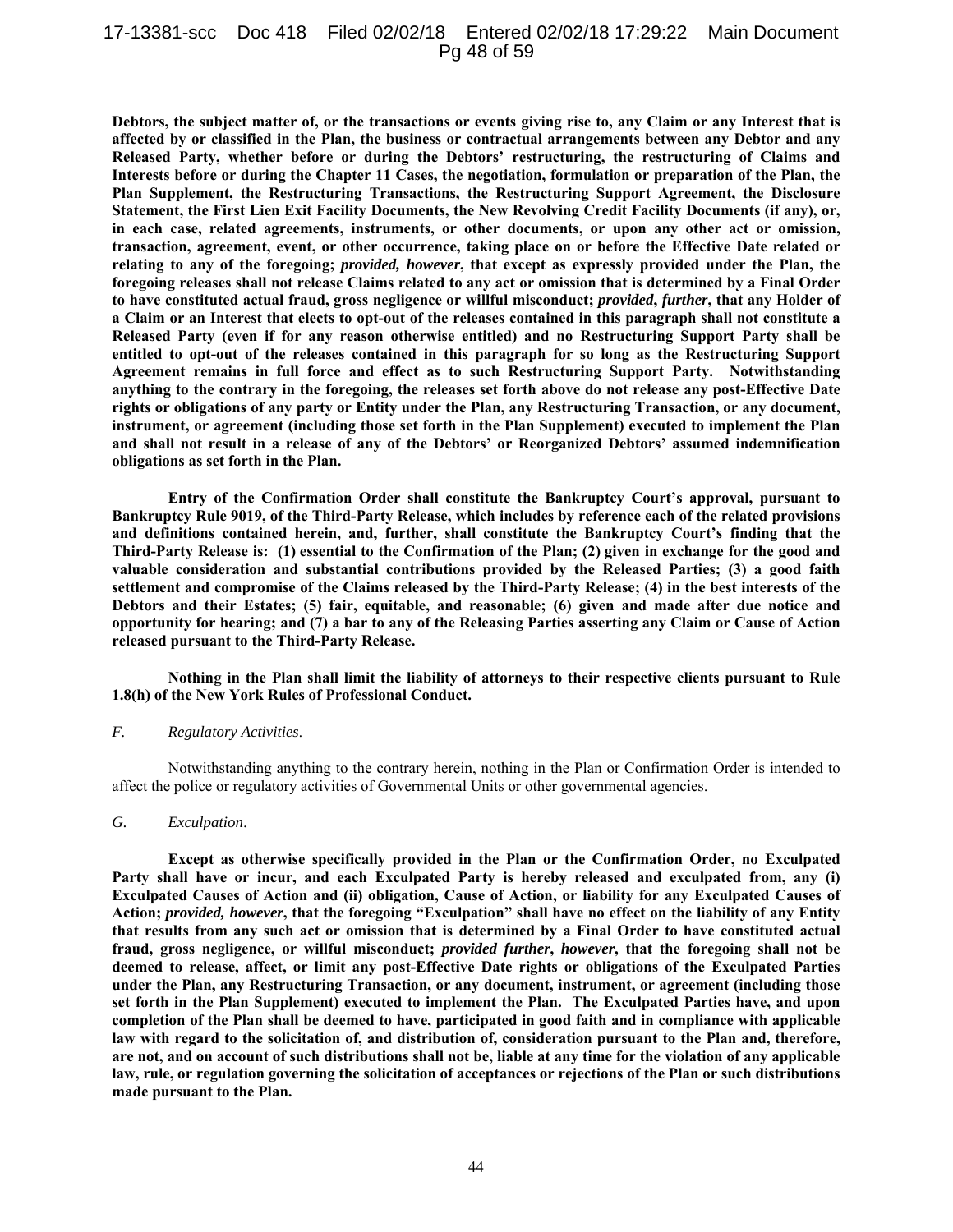## 17-13381-scc Doc 418 Filed 02/02/18 Entered 02/02/18 17:29:22 Main Document Pg 49 of 59

**Nothing in the Plan shall limit the liability of attorneys to their respective clients pursuant to Rule 1.8(h) of the New York Rules of Professional Conduct.** 

#### *H. Injunction*.

**Except as otherwise expressly provided in the Plan, the Confirmation Order, or for obligations issued or required to be paid pursuant to the Plan or the Confirmation Order, all Persons and Entities that have held, hold, or may hold Claims, Interests, Causes of Action or liabilities that have been released pursuant to Article VIII.D or Article VIII.E of the Plan, are discharged pursuant to Article VIII.B of the Plan, or are subject to exculpation pursuant to Article VIII.G of the Plan, are permanently enjoined and precluded, from and after the Effective Date, from taking any of the following actions against, as applicable, the Debtors, the Reorganized Debtors, the Released Parties, or the Exculpated Parties: (i) commencing or continuing in any manner any action or other proceeding of any kind on account of or in connection with or with respect to any such Claims, Interests, Causes of Action or liabilities; (ii) enforcing, attaching, collecting, or recovering by any manner or means any judgment, award, decree, or order against such Persons and Entities on account of or in connection with or with respect to any such Claims, Interests, Causes of Action or liabilities; (iii) creating, perfecting, or enforcing any Lien, Claim or encumbrance of any kind against such Persons or Entities or the property or the estates of such Persons or Entities, as applicable, on account of or in connection with or with respect to any such Claims, Interests, Causes of Action or liabilities; (iv) asserting any right of setoff, subrogation, or recoupment of any kind against any obligation due from such Persons or Entities or against the property of such Persons or Entities, as applicable, on account of or in connection with or with respect to any such Claims, Interests, Causes of Action or liabilities; and (v) commencing or continuing in any manner any action or other proceeding of any kind against such Persons or Entities on account of or in connection with or with respect to any such Claims, Interests, Causes of Action or liabilities released, settled or compromised pursuant to the Plan;** *provided***, that nothing contained herein shall preclude a Person or Entity from obtaining benefits directly and expressly provided to such Person or Entity pursuant to the terms of the Plan;** *provided***,** *further***, that nothing contained herein shall be construed to prevent any Person or Entity from defending against claims objections or collection actions whether by asserting a right of setoff or otherwise to the extent permitted by law.** 

#### *I. Term of Injunctions or Stays*.

Unless otherwise provided in the Plan or in the Confirmation Order, all injunctions or stays in effect in the Chapter 11 Cases pursuant to sections 105 or 362 of the Bankruptcy Code or any order of the Bankruptcy Court, and extant on the Confirmation Date (excluding any injunctions or stays contained in the Plan or the Confirmation Order), shall remain in full force and effect until the Effective Date. All injunctions or stays contained in the Plan or the Confirmation Order shall remain in full force and effect in accordance with their terms.

#### *J. Recoupment*.

In no event shall any Holder of a Claim be entitled to recoup such Claim against any Claim, right, or Cause of Action of the Debtors or the Reorganized Debtors, as applicable, unless such Holder actually has performed such recoupment and provided notice thereof in writing to the Debtors on or before the Confirmation Date, notwithstanding any indication in any Proof of Claim or otherwise that such Holder asserts, has, or intends to preserve any right of recoupment.

#### *K. Protection Against Discriminatory Treatment*.

In accordance with section 525 of the Bankruptcy Code, and consistent with paragraph 2 of Article VI of the United States Constitution, all Entities, including Governmental Units shall not discriminate against any Reorganized Debtor, or deny, revoke, suspend, or refuse to renew a license, permit, charter, franchise, or other similar grant to, condition such a grant to, discriminate with respect to such a grant against, the Reorganized Debtors, or another Entity with whom the Reorganized Debtors have been associated, solely because each Debtor has been a debtor under chapter 11 of the Bankruptcy Code, has been insolvent before the commencement of the Chapter 11 Cases (or during the Chapter 11 Cases but before the Debtors are granted or denied a discharge), or has not paid a debt that is dischargeable in the Chapter 11 Cases.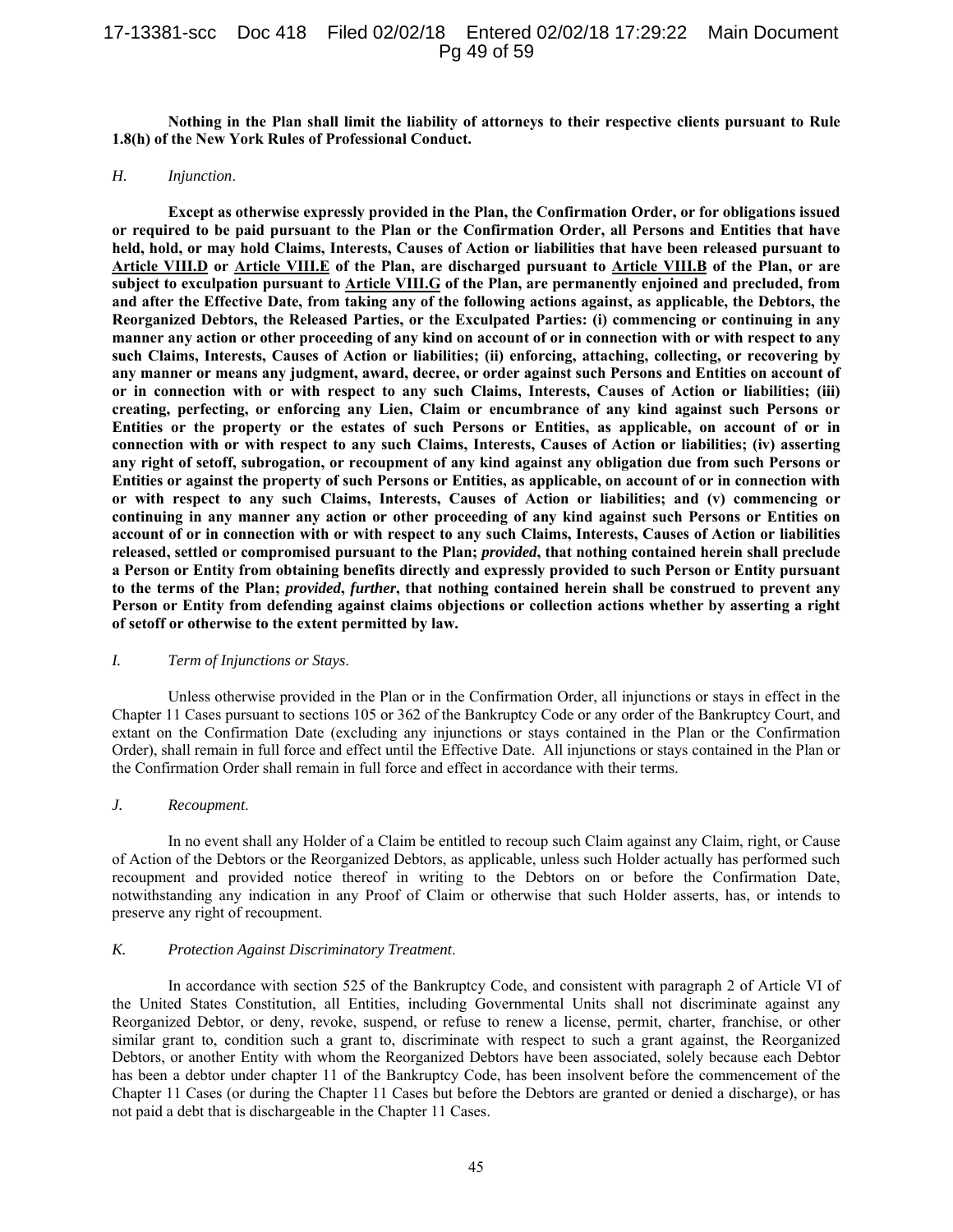# 17-13381-scc Doc 418 Filed 02/02/18 Entered 02/02/18 17:29:22 Main Document Pg 50 of 59

#### **ARTICLE IX. CONDITIONS PRECEDENT TO CONSUMMATION OF THE PLAN**

*A. Conditions Precedent to the Effective Date*.

It is a condition to the Effective Date of the Plan that the following conditions shall have been satisfied or waived pursuant to the provisions of Article IX.B:

1. The Bankruptcy Court shall have entered the Confirmation Order, which order shall be in form and substance satisfactory to the Debtors and the Term Lender Group.

2. The Debtors shall have paid the reasonable and documented fees and out-of-pocket expenses of (i) the Credit Agreement Agent (including one counsel to the Credit Agreement Agent), and (ii) Arnold & Porter Kaye Scholer LLP, FTI Consulting Inc., Fortgang Consulting, LLC and Aloise & Associates, LLC in accordance with the Restructuring Support Agreement.

3. All of the conditions precedent set forth in the First Lien Exit Credit Agreement shall have been satisfied or waived pursuant to the terms of the First Lien Exit Credit Agreement, and the First Lien Exit Credit Agreement shall have been executed.

4. The Professional Fee Escrow Account shall have been established and funded.

thereto.

5. The Restructuring Support Agreement shall not have been terminated as to all parties

6. All actions, documents, certificates, and agreements necessary to implement this Plan shall have been effected or executed and delivered to the required parties and, to the extent required, filed with the applicable Governmental Units in accordance with applicable laws.

7. All governmental and material third-party approvals and consents, including Bankruptcy Court approval, that are necessary to implement the Restructuring Transactions shall have been obtained, not be subject to unfulfilled conditions, and be in full force and effect, and all applicable waiting periods shall have expired without any action being taken or threatened by any competent authority that would restrain, prevent, or otherwise impose materially adverse conditions on such transactions.

8. The Debtors shall have received all authorizations, consents, regulatory approvals, rulings, waivers or other documents that are necessary to implement and effectuate the Plan and reasonable evidence thereof has been delivered to the Term Lender Group.

9. The FCC Approval shall have been obtained.

10. Any amendments, modifications or supplements to the Plan (including the Plan Supplement) shall be reasonably acceptable to the Debtors and the Term Lender Group.

11. Each of the New By-Laws and New Certificates of Incorporation will be in full force and effect as of the Effective Date.

12. The Effective Date shall be no later than one-hundred eighty (180) calendar days after the Petition Date, or such later date to which the Term Lender Group agrees in writing.

#### *B. Waiver of Conditions*.

The conditions to Consummation set forth in Article IX.A may be waived by the Debtors with the prior written consent of the Term Lender Group (not to be unreasonably withheld) and, with respect to conditions related to the Professional Fee Escrow Account, the beneficiaries of the Professional Fee Escrow Account, without notice,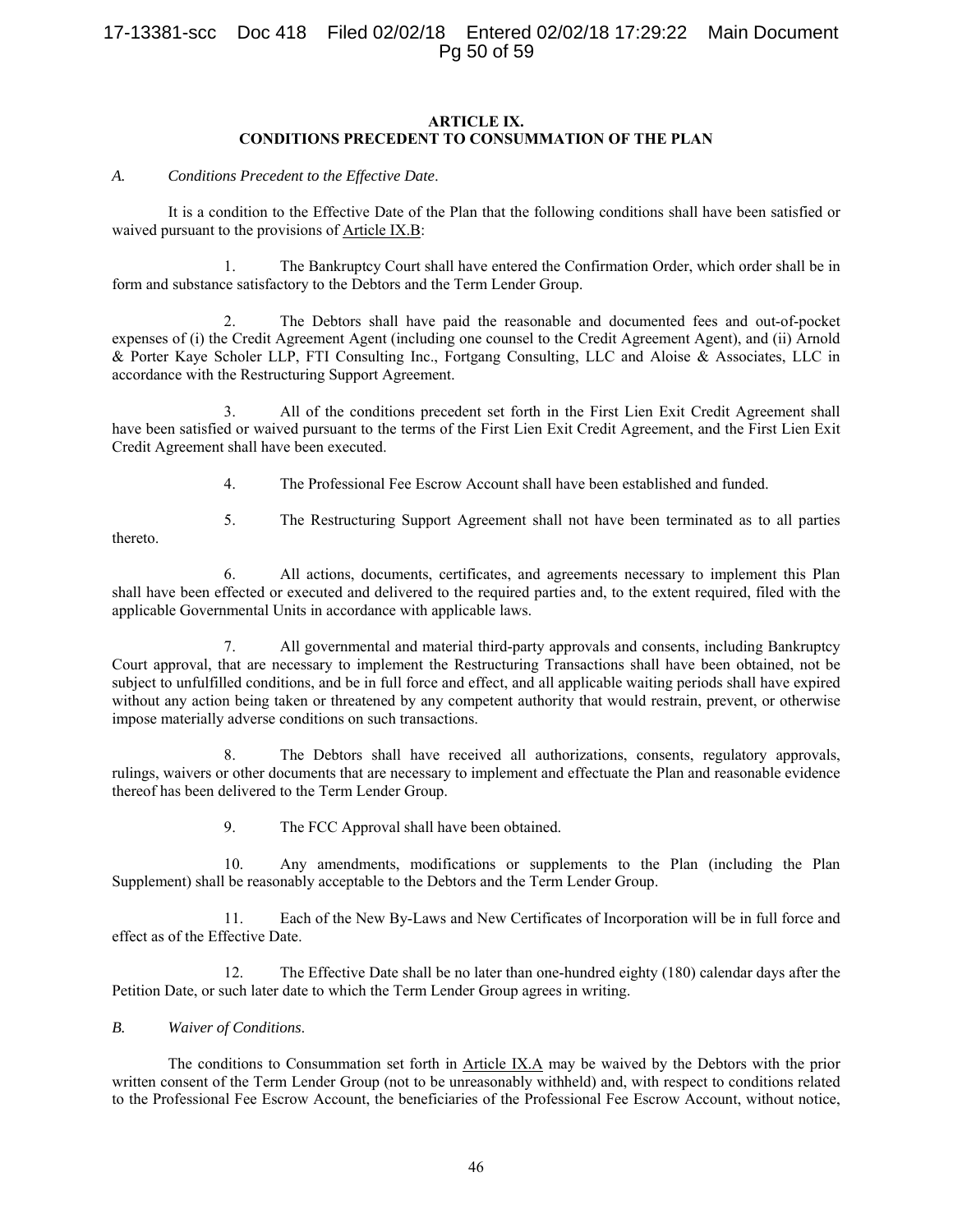## 17-13381-scc Doc 418 Filed 02/02/18 Entered 02/02/18 17:29:22 Main Document Pg 51 of 59

leave or order of the Bankruptcy Court or any formal action other than proceeding to confirm or consummate the Plan. The failure of the Debtors or the Term Lender Group to exercise any of the foregoing rights shall not be deemed a waiver of any other rights, and each such right shall be deemed an ongoing right, which may be asserted at any time.

#### *C. Effect of Failure of Conditions*.

If Consummation of the Plan does not occur, the Plan shall be null and void in all respects and nothing contained in the Plan or the Disclosure Statement shall: (i) constitute a waiver or release of any Claims, Causes of Action or Interests; (ii) prejudice in any manner the rights of such Debtor, any Holder, any Person, or any other Entity; or (iii) constitute an admission, acknowledgement, offer, or undertaking of any sort by such Debtor, any Holder, any Person, or any other Entity.

#### **ARTICLE X. MODIFICATION, REVOCATION, OR WITHDRAWAL OF THE PLAN**

#### *A. Modification and Amendments*.

Subject to certain restrictions and requirements set forth in section 1127 of the Bankruptcy Code and Bankruptcy Rule 3019 (as well as those restrictions on modifications set forth in the Plan), the Debtors reserve the right to modify the Plan (including the Plan Supplement), without additional disclosure pursuant to section 1125 of the Bankruptcy Code prior to the Confirmation Date; *provided*, that any such modification shall be reasonably acceptable to the Term Lender Group. After the Confirmation Date and before substantial consummation of the Plan, the Debtors may initiate proceedings in the Bankruptcy Court pursuant to section 1127(b) of the Bankruptcy Code to remedy any defect or omission or reconcile any inconsistencies in the Plan, the Plan Supplement, the Disclosure Statement, or the Confirmation Order, relating to such matters as may be necessary to carry out the purposes and intent of the Plan.

After the Confirmation Date, but before the Effective Date, the Debtors, with the consent of the Term Lender Group (not to be unreasonably withheld), may make appropriate technical adjustments and modifications to the Plan (including the Plan Supplement) without further order or approval of the Bankruptcy Court; *provided*, that such adjustments and modifications do not materially and adversely affect the treatment of Holders of Claims or Interests.

#### *B. Effect of Confirmation on Modifications*.

Entry of a Confirmation Order shall mean that all modifications or amendments to the Plan since the solicitation thereof are approved pursuant to section 1127(a) of the Bankruptcy Code and do not require additional disclosure or re-solicitation under Bankruptcy Rule 3019.

#### *C. Revocation or Withdrawal of Plan*.

The Debtors reserve the right to revoke or withdraw the Plan before the Confirmation Date and to file subsequent plans of reorganization. If the Debtors revoke or withdraw the Plan, or if Confirmation or Consummation does not occur, then, absent further order of the Bankruptcy Court: (i) the Plan shall be null and void in all respects; (ii) any settlement or compromise not previously approved by Final Order of the Bankruptcy Court embodied in the Plan (including the fixing or limiting to an amount certain of the Claims or Interests or Classes of Claims or Interests), assumption or rejection of Executory Contracts or Unexpired Leases effected by the Plan, and any document or agreement executed pursuant to the Plan, shall be deemed null and void; and (iii) nothing contained in the Plan shall: (a) constitute a waiver or release of any Claims or Interests; (b) prejudice in any manner the rights of such Debtor, any Holder, any Person, or any other Entity; or (c) constitute an admission, acknowledgement, offer, or undertaking of any sort by such Debtor, any Holder, any Person, or any other Entity.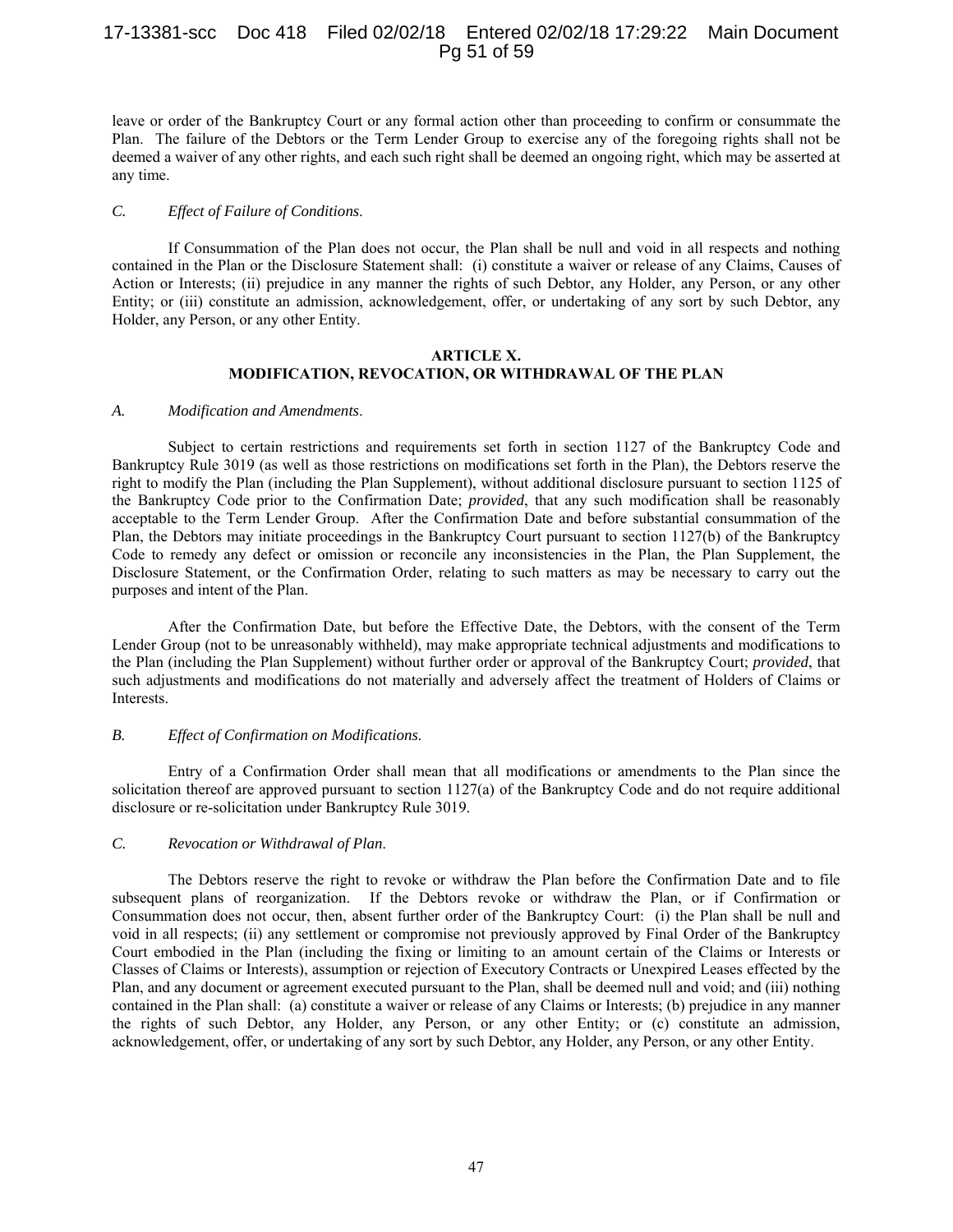## 17-13381-scc Doc 418 Filed 02/02/18 Entered 02/02/18 17:29:22 Main Document Pg 52 of 59

#### **ARTICLE XI. RETENTION OF JURISDICTION**

Notwithstanding the entry of the Confirmation Order and the occurrence of the Effective Date, on and after the Effective Date, except as set forth in the Plan, the Bankruptcy Court shall retain exclusive jurisdiction, to the fullest extent permissible under law, over all matters arising out of, or related to, the Chapter 11 Cases and the Plan pursuant to sections 105(a) and 1142 of the Bankruptcy Code, including jurisdiction to:

1. Allow, disallow, determine, liquidate, classify, estimate, or establish the priority, Secured or unsecured status, or amount of any Claim or Interest, including the resolution of any request for payment of any Administrative Claim and the resolution of any and all objections to the Secured or unsecured status, priority, amount, or allowance of Claims or Interests;

2. decide and resolve all matters related to the granting and denying, in whole or in part, any applications for allowance of compensation or reimbursement of expenses to Professionals authorized pursuant to the Bankruptcy Code or the Plan;

3. resolve any matters related to: (a) the assumption, assumption and assignment, or rejection of any Executory Contract or Unexpired Lease to which a Debtor is party or with respect to which a Debtor may be liable, and to hear, determine and, if necessary, liquidate, any Claims against any of the Debtors arising therefrom, including Cure Claims pursuant to section 365 of the Bankruptcy Code; (b) any potential contractual obligation under any Executory Contract or Unexpired Lease that is assumed; (c) the Reorganized Debtors amending, modifying, or supplementing, after the Effective Date, pursuant to Article V, the Executory Contracts and Unexpired Leases to be assumed or rejected or otherwise; and (d) any dispute regarding whether a contract or lease is or was executory, expired, or terminated;

4. ensure that distributions to Holders of Allowed Claims and Interests are accomplished pursuant to the provisions of the Plan;

5. adjudicate, decide, or resolve any motions, adversary proceedings, applications, contested or litigated matters, and any other matters, and grant or deny any applications involving a Debtor, or the Estates that may be pending on the Effective Date;

6. adjudicate, decide, or resolve any and all matters related to Causes of Action;

7. adjudicate, decide, or resolve any and all matters related to section 1141 of the Bankruptcy Code;

8. enter and implement such orders as may be necessary or appropriate to construe, execute, implement, or consummate the provisions of the Plan and all contracts, instruments, releases, indentures, and other agreements or documents created in connection with the Plan, the Plan Supplement, or the Disclosure Statement;

9. enter and enforce any order for the sale of property pursuant to sections 363, 1123, or 1146(a) of the Bankruptcy Code;

10. resolve any cases, controversies, suits, disputes, or Causes of Action that may arise in connection with Consummation, including interpretation or enforcement of the Plan or any Entity's obligations incurred in connection with the Plan;

11. issue injunctions, enter and implement other orders, or take such other actions as may be necessary or appropriate to restrain interference by any Entity or Person with Consummation or enforcement of the Plan;

12. resolve any cases, controversies, suits, disputes, or Causes of Action with respect to the settlements, compromises, discharges, releases, injunctions, exculpations, and other provisions contained in Article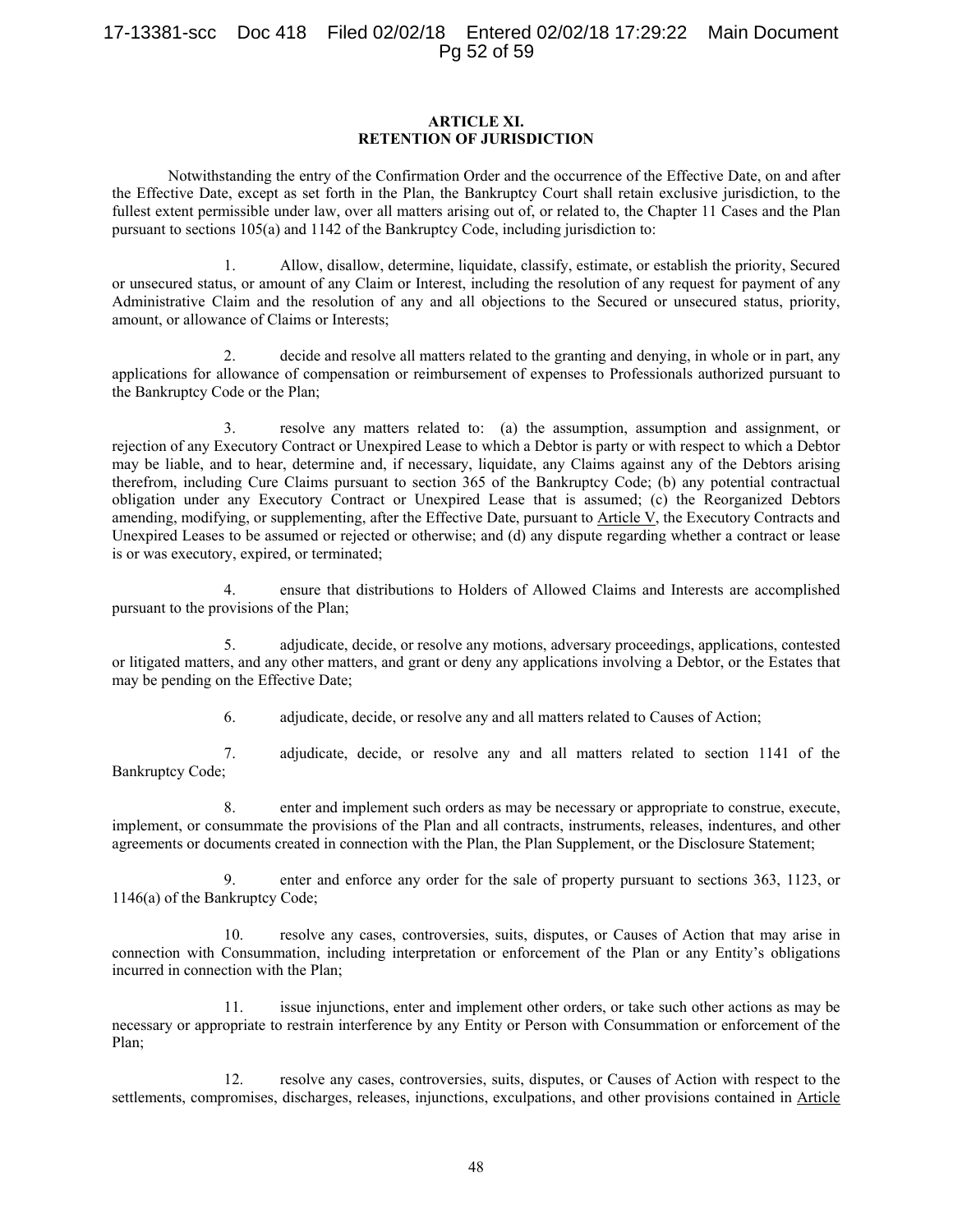# 17-13381-scc Doc 418 Filed 02/02/18 Entered 02/02/18 17:29:22 Main Document Pg 53 of 59

VIII and enter such orders as may be necessary or appropriate to implement such releases, injunctions, and other provisions;

13. resolve any cases, controversies, suits, disputes, or Causes of Action with respect to the repayment or return of distributions and the recovery of additional amounts owed by the Holder of a Claim for amounts not timely repaid pursuant to Article VI.K.1;

14. enter and implement such orders as are necessary or appropriate if the Confirmation Order is for any reason modified, stayed, reversed, revoked, or vacated;

15. determine any other matters that may arise in connection with or relate to the Plan, the Plan Supplement, the New Corporate Governance Documents, the Disclosure Statement, the Confirmation Order, or any contract, instrument, release, indenture, or other agreement or document created in connection with the Plan or the Disclosure Statement; *provided*, that the Bankruptcy Court shall not retain jurisdiction over disputes concerning documents contained in the Plan Supplement that have a jurisdictional, forum selection or dispute resolution clause that refers disputes to a different court;

16. adjudicate any and all disputes arising from or relating to distributions under the Plan;

17. consider any modifications of the Plan, to cure any defect or omission or to reconcile any inconsistency in the Plan, the Disclosure Statement, or any Bankruptcy Court order, including the Confirmation Order, in such a manner as may be necessary to carry out the purposes and effects thereof;

18. determine requests for the payment of Claims against any of the Debtors entitled to priority pursuant to section 507 of the Bankruptcy Code;

19. hear and determine disputes arising in connection with the interpretation, implementation, or enforcement of the Plan, the Confirmation Order, any transactions or payments contemplated hereby, including disputes arising in connection with the implementation of the agreements, documents, or instruments executed in connection with the Plan;

20. hear and determine matters concerning state, local, and federal taxes in accordance with sections 346, 505, 511, and 1146 of the Bankruptcy Code;

21. enforce all orders, judgments, injunctions, releases, exculpations, indemnifications and rulings entered in connection with the Chapter 11 Cases with respect to any Person or Entity, and resolve any cases, controversies, suits, or disputes that may arise in connection with any Person or Entity's rights arising from or obligations incurred in connection with the Plan;

- 22. hear any other matter not inconsistent with the Bankruptcy Code; and
- 23. enter an order or final decree concluding or closing any of the Chapter 11 Cases.

Nothing herein limits the jurisdiction of the Bankruptcy Court to interpret and enforce the Plan and all contracts, instruments, releases, indentures, and other agreements or documents created in connection with the Plan, the Plan Supplement, or the Disclosure Statement, without regard to whether the controversy with respect to which such interpretation or enforcement relates may be pending in any state or other federal court of competent jurisdiction.

If the Bankruptcy Court abstains from exercising, or declines to exercise, jurisdiction or is otherwise without jurisdiction over any matter arising in, arising under, or related to the Chapter 11 Cases, including the matters set forth in this Article XI, the provisions of this Article XI shall have no effect on and shall not control, limit, or prohibit the exercise of jurisdiction by any other court having competent jurisdiction with respect to such matter.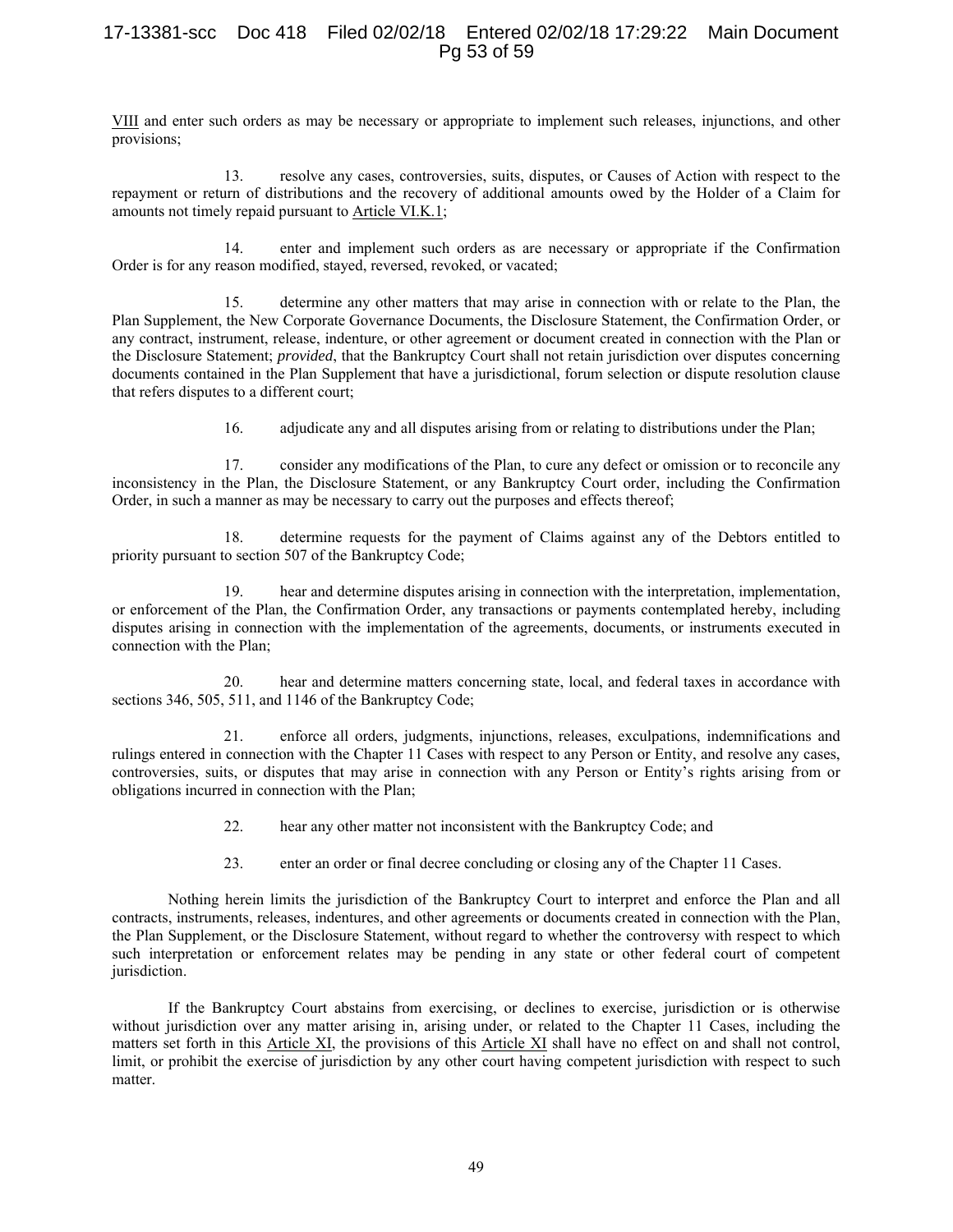# 17-13381-scc Doc 418 Filed 02/02/18 Entered 02/02/18 17:29:22 Main Document Pg 54 of 59

Unless otherwise specifically provided herein or in a prior order of the Bankruptcy Court, the Bankruptcy Court shall have exclusive jurisdiction to hear and determine disputes concerning Claims against the Debtors that arose prior to the Effective Date.

#### **ARTICLE XII. MISCELLANEOUS PROVISIONS**

#### *A. Immediate Binding Effect*.

Subject to Article IX.A and notwithstanding Bankruptcy Rules 3020(e), 6004(h), or 7062 or otherwise, upon the occurrence of the Effective Date, the terms of the Plan and the Plan Supplement shall be immediately effective and enforceable and deemed binding upon the Debtors, the Reorganized Debtors, and any and all Holders of Claims or Interests (irrespective of whether their Claims or Interests are deemed to have accepted the Plan), all Entities that are parties to or are subject to the settlements, compromises, releases, discharges, and injunctions described in the Plan, each Entity acquiring property under the Plan, and any and all non-Debtor parties to Executory Contracts and Unexpired Leases with the Debtors and each of their respective heirs executors, administrators, successors and assigns.

#### *B. Substantial Consummation*.

On the Effective Date, the Plan shall be deemed to be substantially consummated under sections 1101 and 1127(b) of the Bankruptcy Code.

#### *C. Further Assurances*.

On or before the Effective Date, the Debtors may File with the Bankruptcy Court such agreements and other documents as may be necessary or appropriate to effectuate and further evidence the terms and conditions of the Plan. The Debtors or Reorganized Debtors, as applicable, and all Holders receiving distributions pursuant to the Plan and all other parties in interest shall, from time to time, prepare, execute, and deliver any agreements or documents and take any other actions as may be necessary or advisable to effectuate the provisions and intent of the Plan.

#### *D. Statutory Committee and Cessation of Fee and Expense Payment*.

On the Effective Date, the Committee appointed in the Chapter 11 Cases shall dissolve and members thereof shall be released and discharged from all rights and duties from or related to the Chapter 11 Cases. The Reorganized Debtors shall no longer be responsible for paying any fees or expenses incurred by the Committee on and after the Effective Date.

## *E. Reservation of Rights*.

Except as expressly set forth in the Plan, the Plan shall have no force or effect unless the Bankruptcy Court enters the Confirmation Order, and the Confirmation Order shall have no force or effect if the Effective Date does not occur. None of the Filing of the Plan, any statement or provision contained in the Plan, or the taking of any action by any Debtor or any other Entity with respect to the Plan, the Disclosure Statement, or the Plan Supplement shall be or shall be deemed to be an admission or waiver of any rights of any Debtor or other Entity before the Effective Date.

## *F. Successors and Assigns*.

The rights, benefits, and obligations of any Entity named or referred to in the Plan shall be binding on, and shall inure to the benefit of, any heir, executor, administrator, receiver, trustee, successor, assign, Affiliate, officer, director, agent, representative, attorney, beneficiary, or guardian, if any, of such Entity.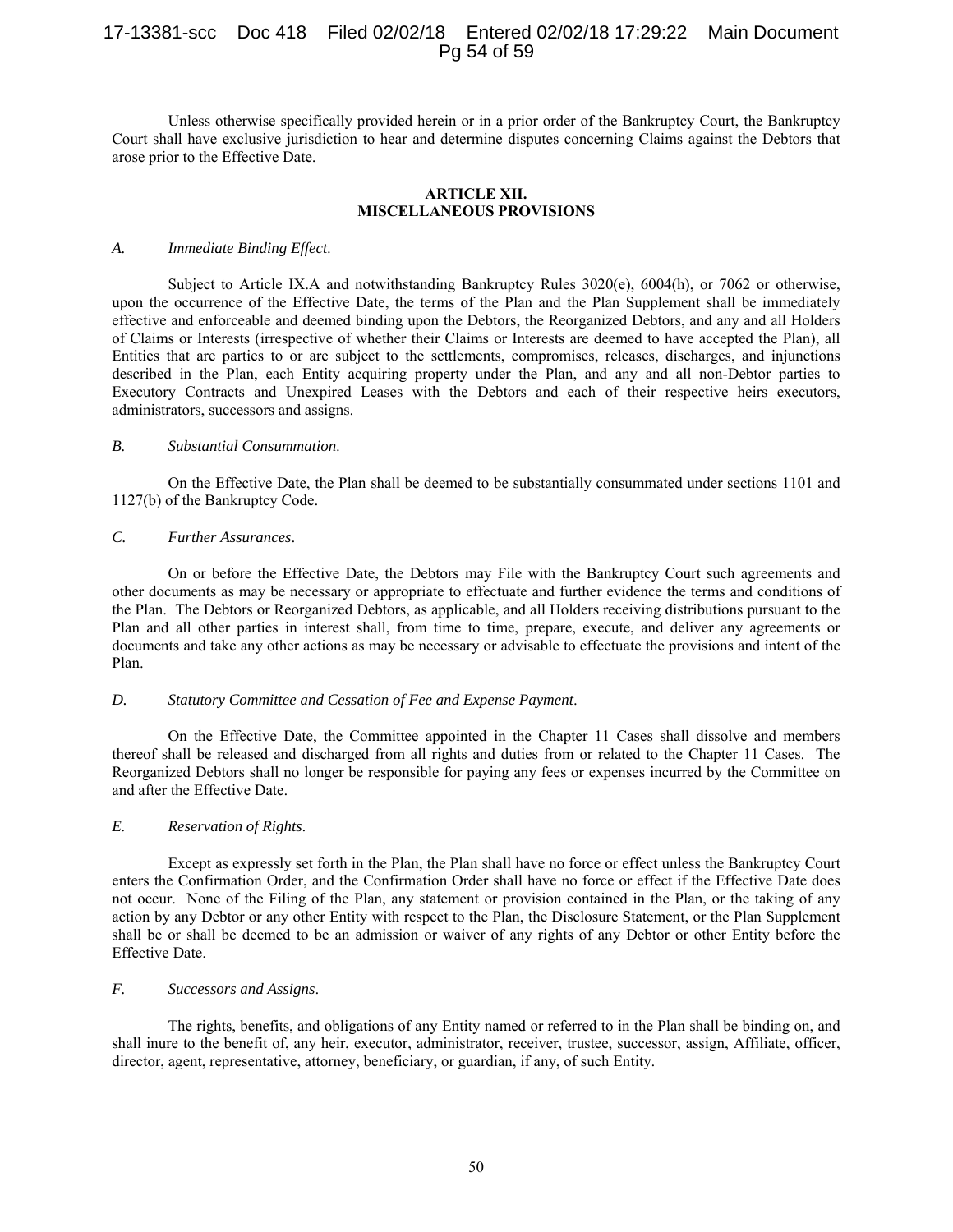## 17-13381-scc Doc 418 Filed 02/02/18 Entered 02/02/18 17:29:22 Main Document Pg 55 of 59

## *G. Notices.*

To be effective, all notices, requests, and demands to or upon the Debtors, the Committee, the U.S. Trustee, or the Term Lender Group, as applicable, must be in writing (including by facsimile transmission), and unless otherwise expressly provided herein, shall be deemed to have been duly given or made when actually delivered or, in the case of notice by facsimile transmission, when received and telephonically confirmed, addressed to the following:

#### If to the Debtors:

Cumulus Media Inc. 3280 Peachtree Road, N.W., Suite 2200 Atlanta, Georgia 30305 Attention: John Abbot Richard A. Denning E-mail: john.abbot@cumulus.com richard.denning@cumulus.com

#### With copies to:

 Paul, Weiss, Rifkind, Wharton & Garrison LLP 1285 Avenue of the Americas New York, New York 10019-6064 Facsimile: (212) 757-3990 Attention: Paul M. Basta Lewis R. Clayton Jacob A. Adlerstein Claudia R. Tobler E-mail: pbasta@paulweiss.com lclayton@paulweiss.com jadlerstein@paulweiss.com ctobler@paulweiss.com

#### If to the U.S. Trustee:

Office of the United States Trustee U.S. Federal Office Building 201 Varick Street, Suite 1006 New York, NY 100145 Attention: Paul Schwartzberg Greg M. Zipes E-mail: Paul.Schwartzberg@usdoj.gov Greg.Zipes@usdoj.gov

#### If to the Term Lender Group:

 Arnold & Porter Kaye Scholer LLP 70 West Madison Street, Suite 4200 Chicago, Illinois 60602-4321 Facsimile: (312) 583-2360 Attention: Michael B. Solow Michael D. Messersmith Seth J. Kleinman E-mail: michael.solow@apks.com michael.messersmith@apks.com seth.kleinman@apks.com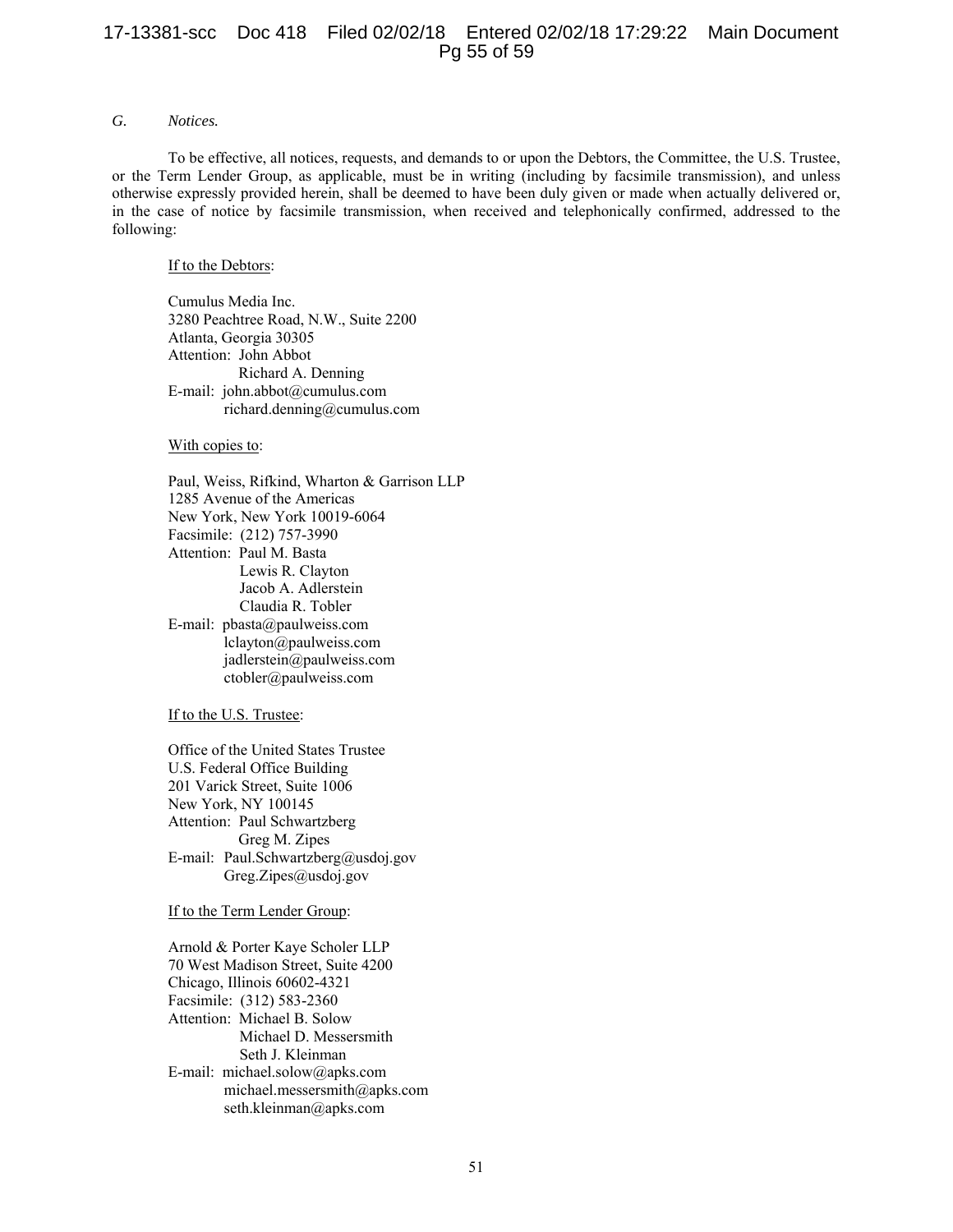#### If to the Committee:

Akin Gump Strauss Hauer & Feld LLP One Bryant Park New York, New York 10036 Facsimile: (212) 872-1002 Attention: Michael S. Stamer Abid Qureshi Meredith A. Lahaie E-mail: mstamer@akingump.com aqureshi@akingump.com mlahaie@akingump.com

After the Effective Date, in order to continue to receive documents pursuant to Bankruptcy Rule 2002, an Entity must File a renewed request to receive documents pursuant to Bankruptcy Rule 2002. After the Effective Date, the Reorganized Debtors are authorized to limit the list of Entities receiving documents pursuant to Bankruptcy Rule 2002 to those Entities who have Filed such renewed requests.

## *H. Entire Agreement*.

Except as otherwise indicated, the Plan and the Plan Supplement supersede all previous and contemporaneous negotiations, promises, covenants, agreements, understandings, and representations on such subjects, all of which have become merged and integrated into the Plan and the Plan Supplement.

#### *I. Exhibits*.

All exhibits and documents included in the Plan Supplement are incorporated into and are a part of the Plan as if set forth in full in the Plan. After the exhibits and documents are Filed, copies of such exhibits and documents shall be available upon written request to the Debtors' counsel at the address above or by downloading such exhibits and documents from the Debtors' Case Information Website at http://dm.epiq11.com/cumulus or the Bankruptcy Court's website at http://www.nysb.uscourts.gov. To the extent any exhibit or document is inconsistent with the terms of the Plan, unless otherwise ordered by the Bankruptcy Court, the non-exhibit or non-document portion of the Plan shall control.

#### *J. Severability of Plan Provisions.*

If, before Confirmation, any term or provision of the Plan is held by the Bankruptcy Court to be invalid, void, or unenforceable, the Bankruptcy Court, at the request of the Debtors in consultation with the Restructuring Support Parties, shall have the power to alter and interpret such term or provision to make it valid or enforceable to the maximum extent practicable, consistent with the original purpose of the term or provision held to be invalid, void, or unenforceable, and such term or provision shall then be applicable as altered or interpreted. Notwithstanding any such holding, alteration, or interpretation, the remainder of the terms and provisions of the Plan will remain in full force and effect and will in no way be affected, impaired, or invalidated by such holding, alteration, or interpretation. The Confirmation Order shall constitute a judicial determination and shall provide that each term and provision of the Plan, the Plan Supplement, the New Corporate Governance Documents, the First Lien Exit Facility Documents, and the New Revolving Credit Facility Documents (if any), as any of such documents may have been altered or interpreted in accordance with the foregoing, are: (i) valid and enforceable pursuant to their terms; (ii) integral to the Plan and may not be deleted or modified without the consent of the parties thereto; and (iii) non-severable and mutually dependent.

## *K. Votes Solicited in Good Faith*.

Upon entry of the Confirmation Order, the Debtors shall be deemed to have solicited votes on the Plan in good faith and in compliance with the Bankruptcy Code and other applicable law, and pursuant to sections 1125(e), 1125(g), and 1126(b) of the Bankruptcy Code, the Debtors, the Restructuring Support Parties, and each of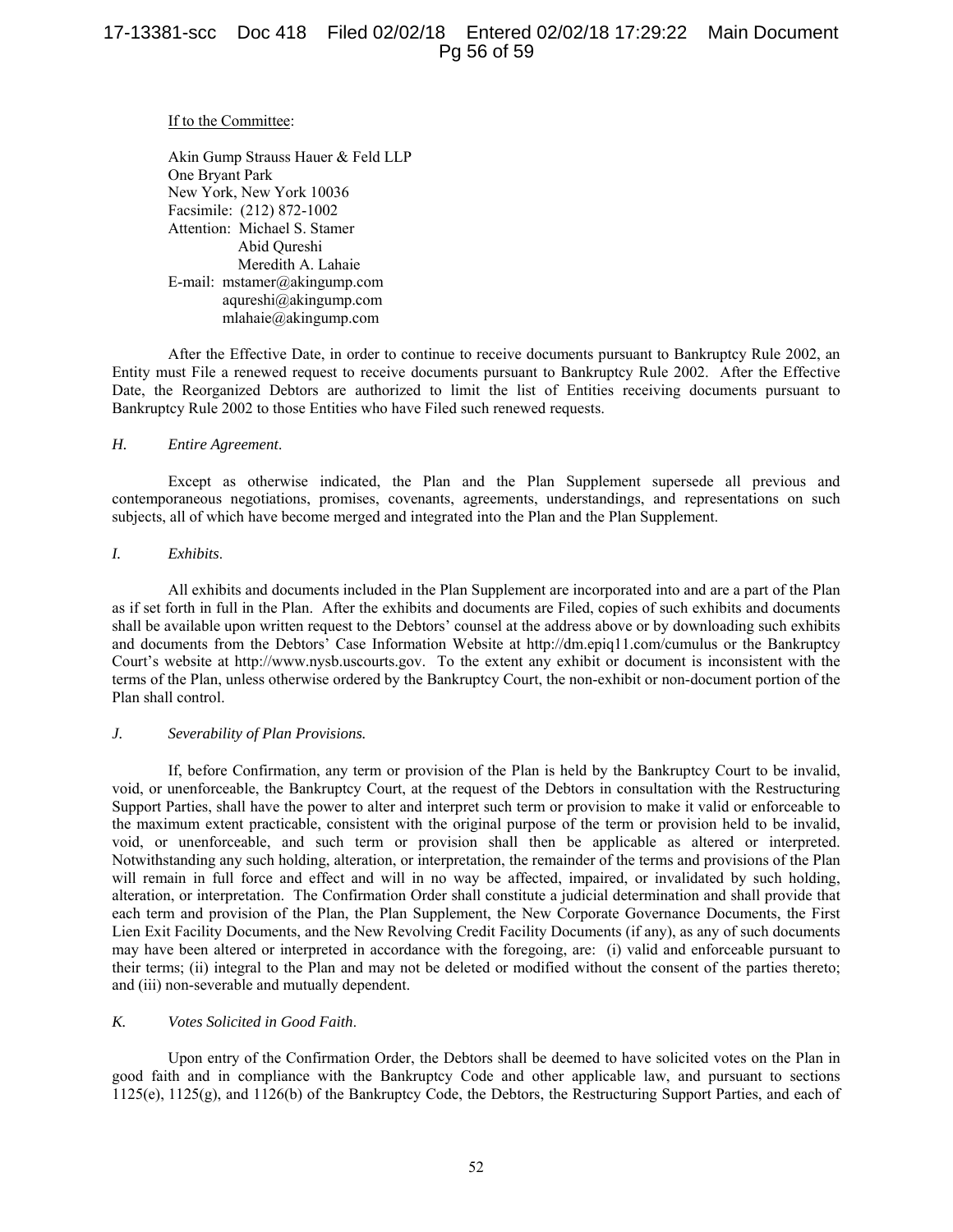# 17-13381-scc Doc 418 Filed 02/02/18 Entered 02/02/18 17:29:22 Main Document Pg 57 of 59

their respective Affiliates, and each of their and their Affiliates' agents, representatives, members, principals, shareholders, officers, directors, employees, advisors, and attorneys, in each case solely in their respective capacities as such, will be deemed to have participated in good faith and in compliance with the Bankruptcy Code in the offer, issuance, sale, and purchase of New Securities offered and sold under the Plan and any previous plan and, therefore, no such parties, individuals, or the Reorganized Debtors will have any liability for the violation of any applicable law, rule, or regulation governing the solicitation of votes on the Plan or the offer, issuance, sale, or purchase of the New Securities offered and sold under the Plan or any previous plan.

#### *L. Closing of Chapter 11 Cases*.

The Reorganized Debtors shall, promptly after the full administration of the Chapter 11 Cases, File with the Bankruptcy Court all documents required by Bankruptcy Rule 3022 and any applicable order necessary to close the Chapter 11 Cases.

#### *M. Conflicts.*

To the extent that any provision of the Disclosure Statement, the Plan Supplement, or any other document referenced in the Plan (or any exhibits, schedules, appendices, supplements, or amendments to any of the foregoing), conflicts with or is in any way inconsistent with the Confirmation Order, the Confirmation Order shall govern and control. Moreover, to the extent that any provision of the Restructuring Support Agreement conflicts with or is in any way inconsistent with the Plan, the Plan shall govern and control in all respects.

*[Remainder of page intentionally left blank]*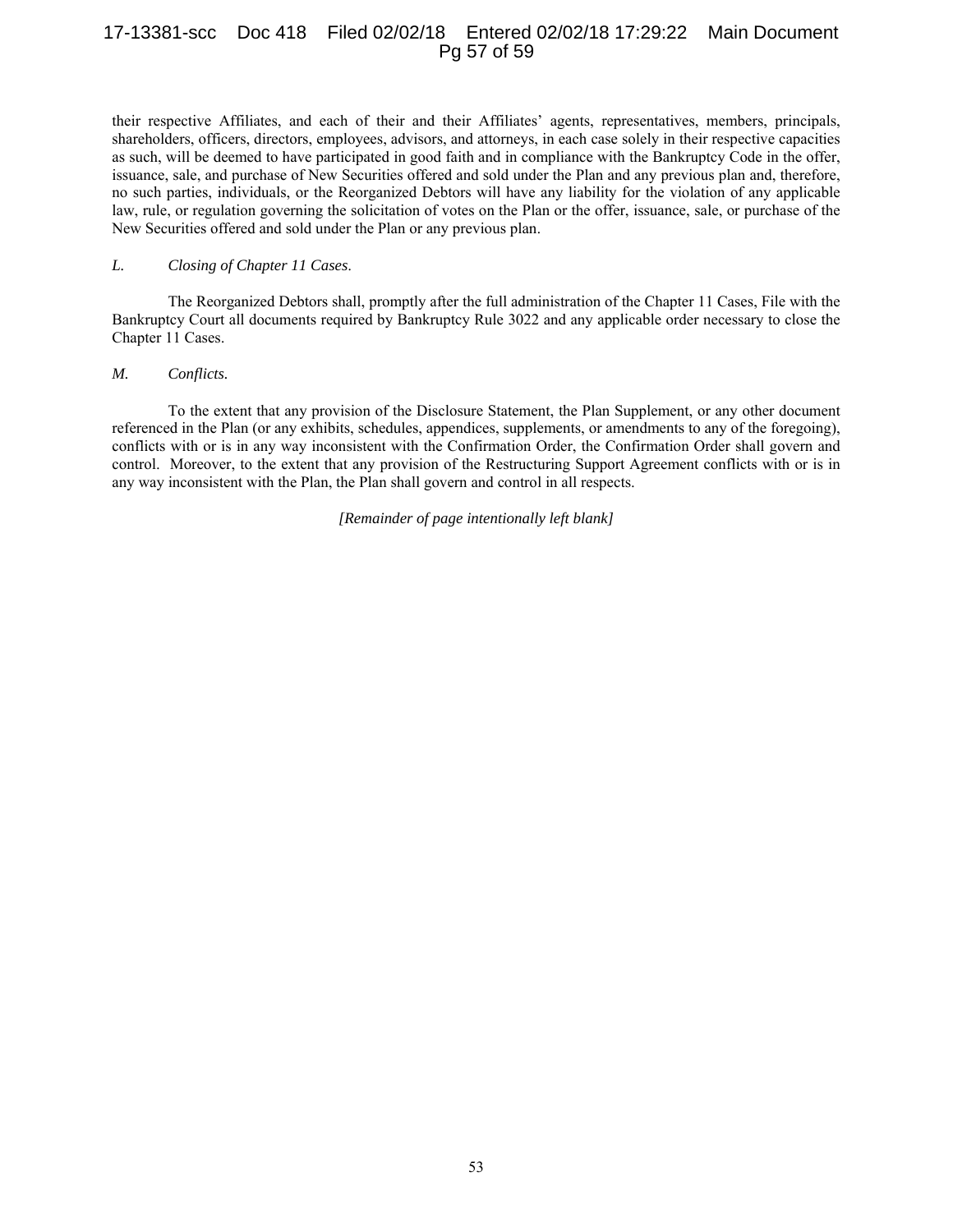# 17-13381-scc Doc 418 Filed 02/02/18 Entered 02/02/18 17:29:22 Main Document Pg 58 of 59

Dated: February 2, 2018 CUMULUS MEDIA INC.

on behalf of itself and each of its Debtor affiliates

*/s/ John Abbot* 

 John Abbot Executive Vice President, Treasurer, and Chief Financial Officer